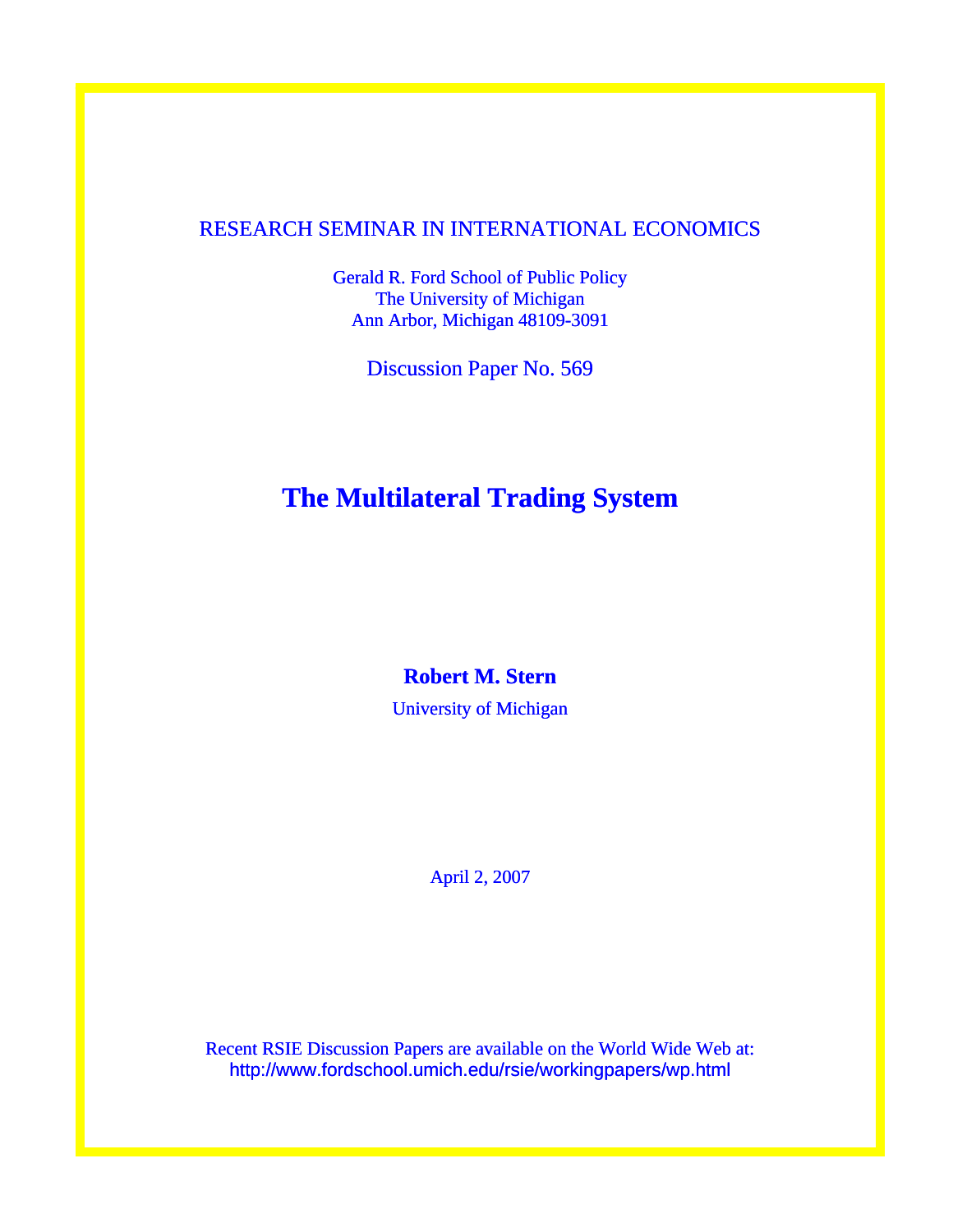## **THE MULTILATERAL TRADING SYSTEM**

## **Robert M. Stern University of Michigan**

## **Abstract**

This paper traces the evolution of the global trading system from the 19th century to the present-day GATT/WTO arrangements, calling attention to the key roles of reciprocity and non-discrimination and taking note of how the system is now challenged by the new paradigm of global market integration. The main features of the WTO are described, the boundaries of the WTO identified, and how the expansion of these boundaries may result in the over-extension and weakening of the effectiveness of the WTO.

Prepared for Trade Policy for Development Executive Course, Columbia University, School of International and Public Affairs (SIPA) and World Bank Institute (WBI), Columbia University, April 30-May 11, 2007.

April 2, 2007

Address correspondence to:

Robert M. Stern Gerald R. Ford School of Public Policy University of Michigan Ann Arbor, MI 48109-3091

Tel. 734-764-2373 Fax 734-763-9181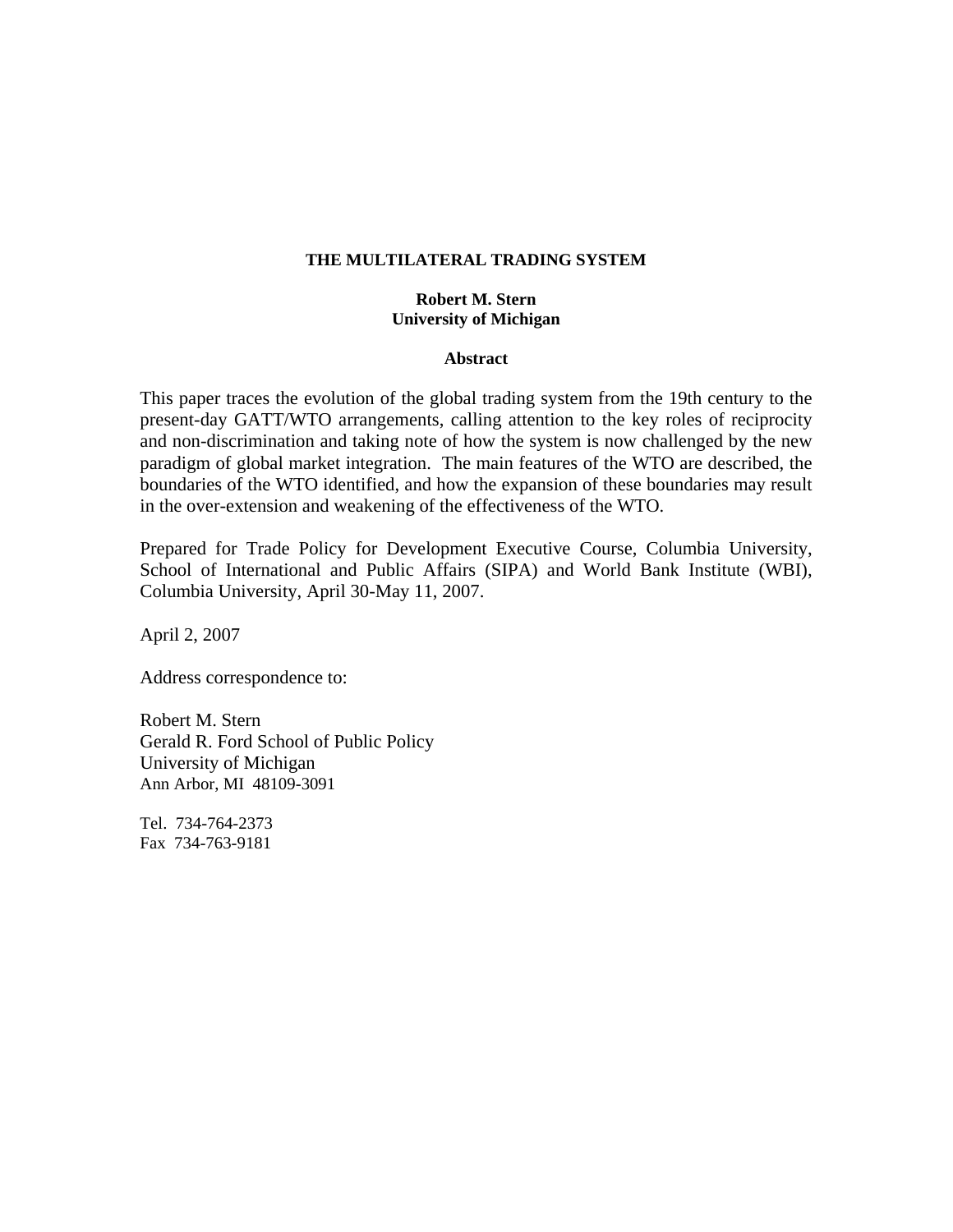#### **THE MULTILATERAL TRADING SYSTEM**

## **Robert M. Stern University of Michigan**

## **I. Introduction**

In this paper, I first trace the evolution of the global trading system from the 19th century to the present-day GATT/WTO arrangements, calling attention to the key roles of reciprocity and non-discrimination and taking note of how the system is now challenged by the new paradigm of global market integration. In Sections III and IV, the main features of the WTO are described, the boundaries of the WTO identified, and how the expansion of these boundaries may result in the over-extension and weakening of the effectiveness of the WTO. Section V concludes.

## **II. The Global Trading System: Yesterday and Today**[1](#page-2-0)

"I don't think they play at all fairly," Alice began in a rather complaining tone, "and they all quarrel so dreadfully one can hardly hear oneself speak – and they don't seem to have any rules in particular; at least, if there are, no one attends to them..." Lewis Carroll, *Alice's Adventures in Wonderland*, p. 112

To a reader in the 19th century, that might well have seemed a fair description of global trading relations at the time rather than of a game of croquet in the Queen of Hearts court. It was only in the course of the 19th century that the beginnings of some order, as we know it today, began to emerge. Industrialization was taking hold in several countries, and it generated an intensified search for foreign markets and sources of supply. Governments in Europe were faced with calls to lower tariff barriers on imported inputs and to negotiate reductions in tariffs protecting foreign markets. But in a nationalistic world of vying states – as it still is today – governments were not about to ease access to their markets in the absence of some quid pro quo.

The way forward was found in the adoption of two instruments of policy – reciprocity and non-discrimination – which set off a wave of trade liberalization. These two ideas enabled

<span id="page-2-0"></span><sup>&</sup>lt;sup>1</sup> This section has been adapted from Brown and Stern (2007).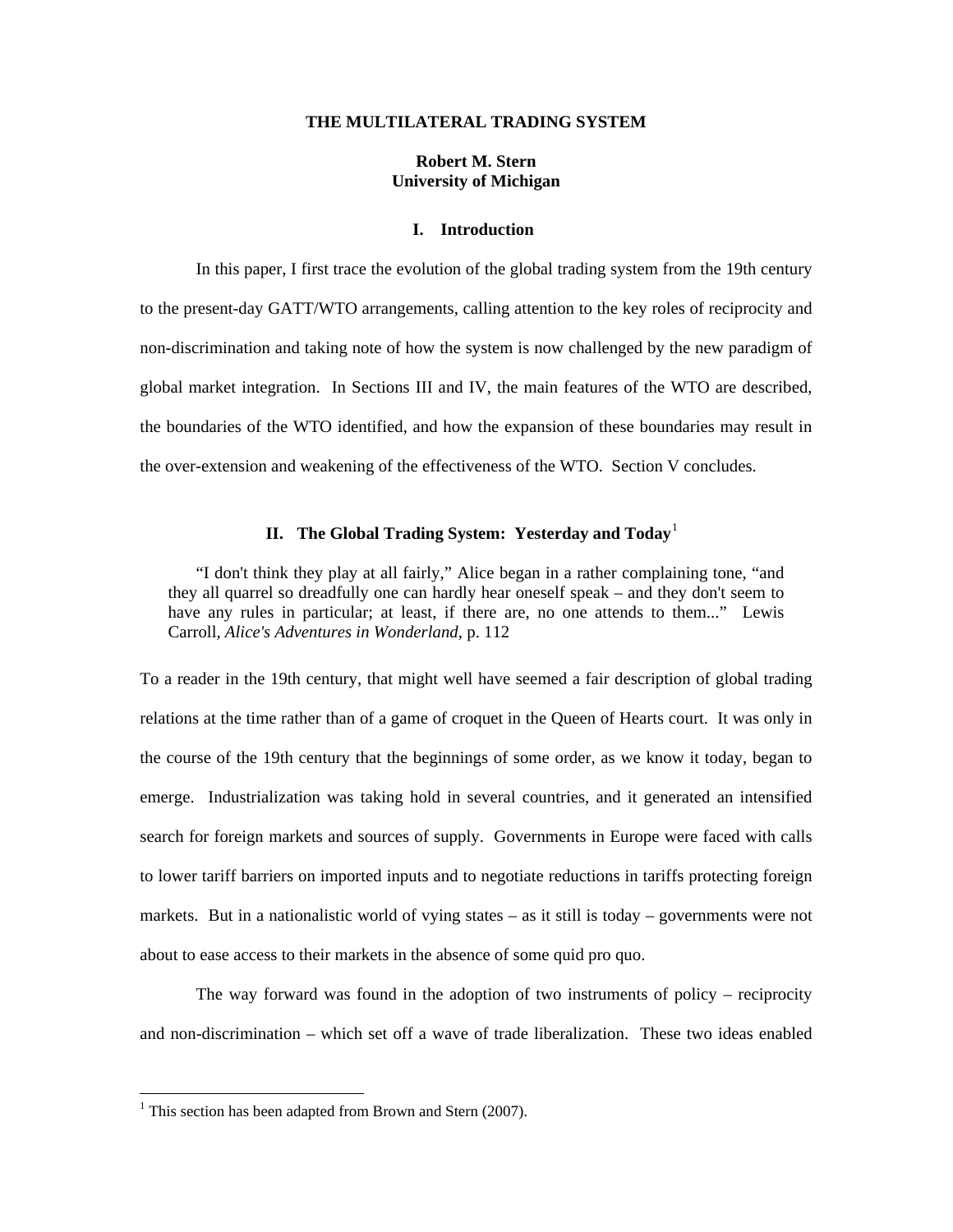countries to surmount their innate distrust of each other and to engage in mutually beneficial and generalized reductions in tariff barriers. Reciprocity – meaning contingent and equivalent concessions – assuaged the fear of governments that they might not be receiving at least as much from others as they were giving themselves, and non-discrimination reassured them that they were enjoying the same treatment as had been won by other competing states. Neither of these ideas was a sudden intellectual invention; they had long been known in human affairs. But their application to trade relations was comparatively new and did much to advance global trade liberalization.

 Historians usually identify the signing of the Anglo-French Treaty of 1860 as the landmark that signaled the new era of trade relations. Besides the need for a political gesture of friendship, the immediate cause of the signing of the Treaty was a decision by the French government to follow Britain's policy of trade liberalization. The French leaders were persuaded at the time by the popular, but mistakenly simplistic and mono-causal, belief that Britain's superior industrial performance owed much to its free trade policy. However, in undertaking to reduce tariffs on British manufactures, the French government sought some concession from Britain in order to win the support of its export interests in getting the lower tariffs passed through Parliament. Although Britain had already nailed the flag of free trade to its mast – and firmly, but exceptionally, believed that others in their own interest should also reduce their tariffs unilaterally – it accommodated the French political need.<sup>[2](#page-3-0)</sup> Further, when other European countries anxiously sought comparable access to the French market, France offered them the same tariff rates that it had set for Britain. The inclusion of such a most-favored-nation (MFN) clause in commercial treaties thereafter became common practice among the European states. It also had the advantage of preventing treaties from being in a constant state of flux with tariff schedules having repeatedly to be renegotiated bilaterally.

<span id="page-3-0"></span> $2^2$  For a full account of the Anglo-French negotiations, see Hinde (1987). For a history of multilateral trade relations over the period 1850 to 2000, see Brown (2003).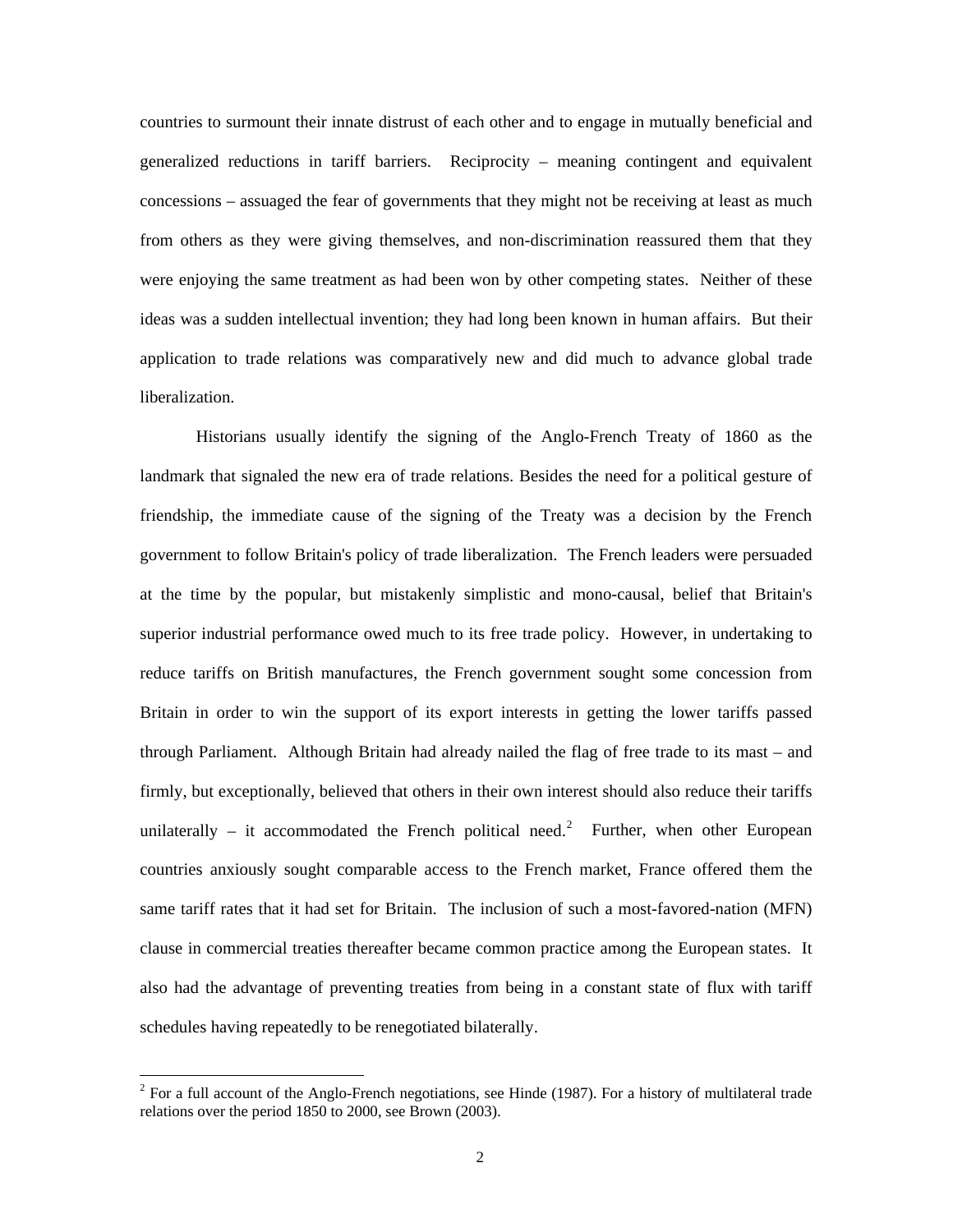What emerged in industrializing Europe from the struggle of countries to gain market access for their exports of manufactured goods was a network of bilateral, commercial treaties linked together through the MFN clause. While this was a step toward more predictable trade relations, however, the system was not notable for its stability. Apart from Britain – which adhered with almost religious fervor to free trade – most European countries found their treaty obligation hard to live with. After a drift toward freer trade in the 1850s and 1860s, most countries later assumed more protectionist stances. Commercial treaties were frequently denounced or renegotiated, and some lengthy and bitter trade wars broke out. Still, while every country valued the freedom to make unilateral decisions about its national trade barriers, all were driven reluctantly to accept constraints on their behavior in order to gain access to others' markets.

 The outbreak of WWI in 1914 and the political upheaval engendered in its aftermath disrupted trade relations for some years. Nevertheless, in the peace conferences following the war, the avowed goal of governments was to restore the pre-1914 order in international monetary, financial, and trade relations. But economic conditions militated against a restoration of the minimal levels of mutual trust necessary for agreements. In the unstable monetary conditions of the early 1920s, countries engaged in currency depreciations that were seen by others as competitive and that, in line with economic thinking of the time, made the negotiation of tariff reductions pointless. For a while, in the later 1920s, restoration of the gold standard made the outlook appear more hopeful for trade relations. But the differences in tariff levels between the high and low tariff countries were sizable, and governments could not agree on a common formula for tariff cutting. The onset of the Depression in the 1930s and the early responses to it, with tariff increases and currency devaluations, put an end to any hopes for more normal trade relations.

Some countries, led by Germany, resorted to bilateral barter or clearing arrangements that were necessarily discriminatory. Others, like Britain, sought to revive trade through the creation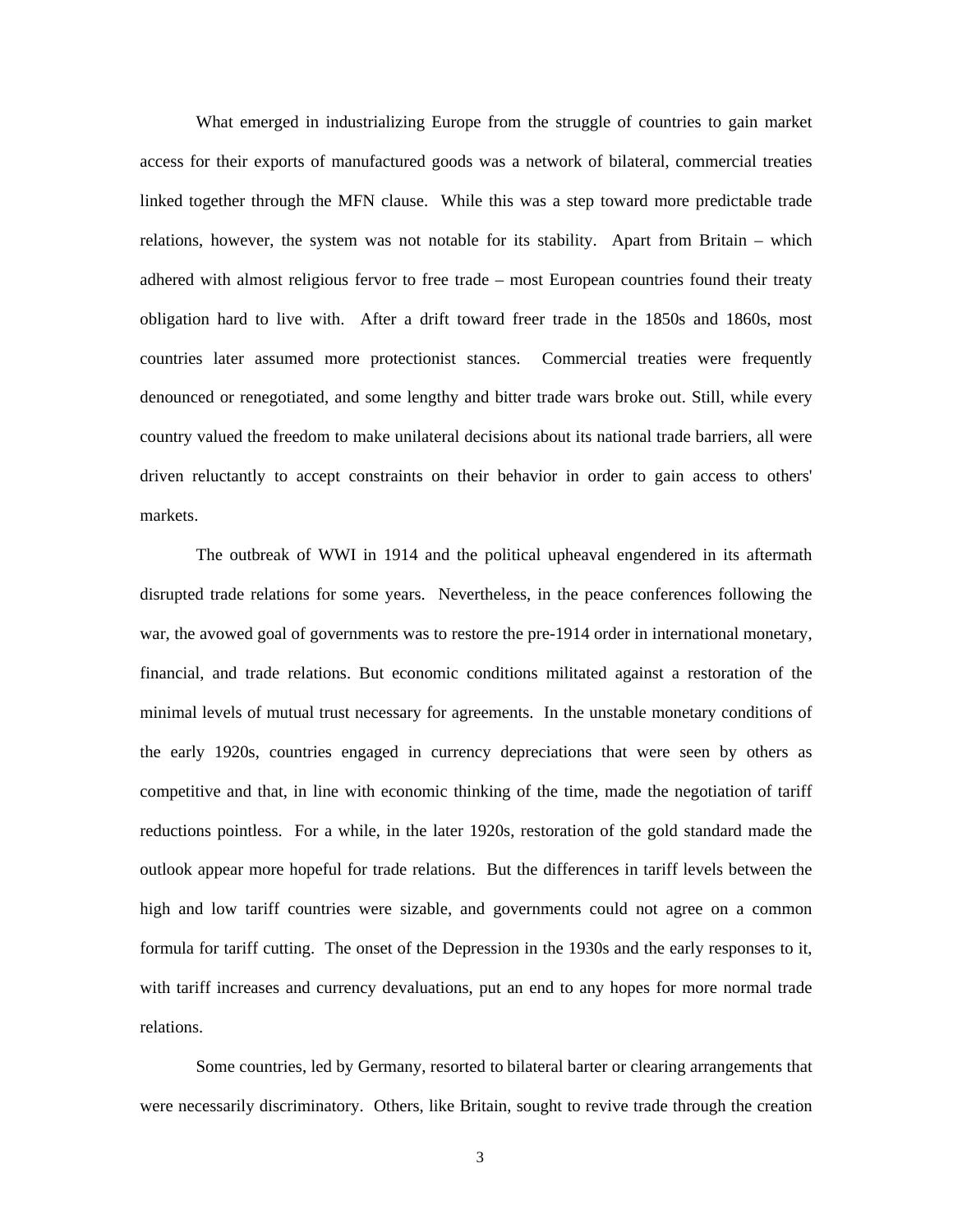of preferential trading areas. In these circumstances of worldwide inadequacies in domestic demand, trade relations largely ceased to be conducted within a multilateral framework based on non-discrimination.

 It is notable that the United States played virtually no part in the evolution of trade relations before WWI and remained largely aloof from international trade affairs in the inter-war years. American manufacturing and marketing skills had become internationally evident as early as the 1890s, but the United States remained for many years principally an exporter of primary commodities. It was fortunate that agricultural exports generally met with low trade barriers before WWI, so there were few restraints on the U.S. pursuit of a high tariff policy on imported manufactures. Indeed, the U.S. Congress could then interpret reciprocity as the negotiation of reductions in foreign tariffs under the threat of increases in American tariffs. MFN treatment was also offered only conditionally so that to qualify for a new MFN tariff rate, all trading partners had to offer equivalent tariff reductions.

 However, by the 1920s the interest of U.S. manufacturing industries in foreign markets had grown substantially with the share of manufactures having risen to nearly two thirds of total exports. A latecomer in the world of trade relations, it was only then that the United States began gradually to accommodate itself to the accepted international norms. With the adoption of the Fordney-McCumber Tariff Act in 1922, the principle of unconditional MFN treatment was adopted. And in 1934, the passage of the Reciprocal Trade Agreements Act made reciprocity – understood as equivalence in concessions – the accepted means of gaining improved access to foreign markets.

## **The New Era of the General Agreement on Tariffs and Trade (GATT) and the World Trade Organization (WTO)**

Following WWII, which ended in 1945, the United States launched its grand design to establish an orderly multilateral framework for international monetary, financial, and trade relations. The ideas of non-discrimination and reciprocity again became central to the global arrangements for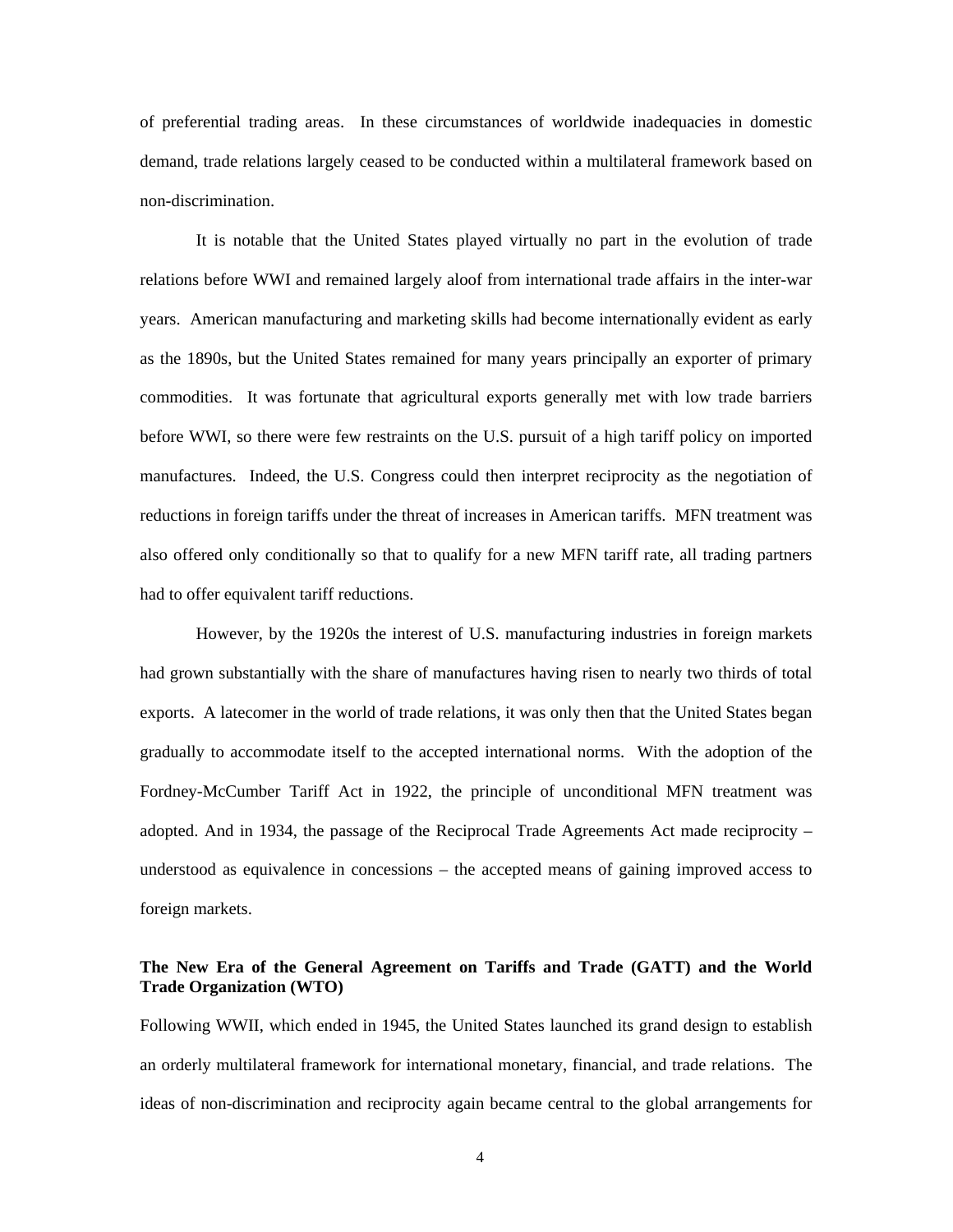trade. But now, they were formally embodied in a multilateral agreement, the General Agreement on Tariffs and Trade (GATT). Two factors reinforced the great importance given by U.S. policy makers at the time to the principle of non-discrimination. One was the conviction of the Roosevelt Administration's Secretary of State, Cordell Hull, that the trade discrimination practiced internationally in the 1930s exacerbated the bitter political rivalries in a period that had finally terminated in war. The other was the more commercial reason that U.S. manufacturers particularly resented the British imperial preferences erected in the early 1930s.

The ideas of non-discrimination and reciprocity have contributed substantially to the progressive reduction of trade barriers on manufactured goods among the core industrialized countries, including North America, Western Europe, and Japan, since the end of WWII. The core countries, until very recently, dominated trade relations within the framework of the GATT, and their central focus was on the reduction of industrial tariffs. The degree to which these tariffs have been reduced can be seen for selected countries in Figure 1 for the period from 1913 to the conclusion of the Uruguay Round. In the early years of the post-WWII GATT negotiating rounds, these tariff reductions were negotiated bilaterally on a reciprocal basis. Later, in the Kennedy Round in the 1960s, reciprocity was expressed in the adoption of a common tariff formula that replaced or supplemented bilateral negotiations. In principle, the core countries likewise adhered largely to non-discrimination in their trade with each other. But, subsequently, in practice, they deviated substantially in the 1970s and 1980s by resort to measures outside the framework of the GATT. These measures mainly took the form of voluntary export restraints or orderly marketing agreements. While their incidence fell more on Japan and some of the newly industrializing countries in East Asia and elsewhere, this evasion of GATT rules became so prevalent that it seriously undermined the respect for the system on which its existence depended. It was partly for this reason that governments during the Uruguay Round negotiations (1986- 1993) agreed to eschew these practices and so reaffirm adherence to non-discrimination.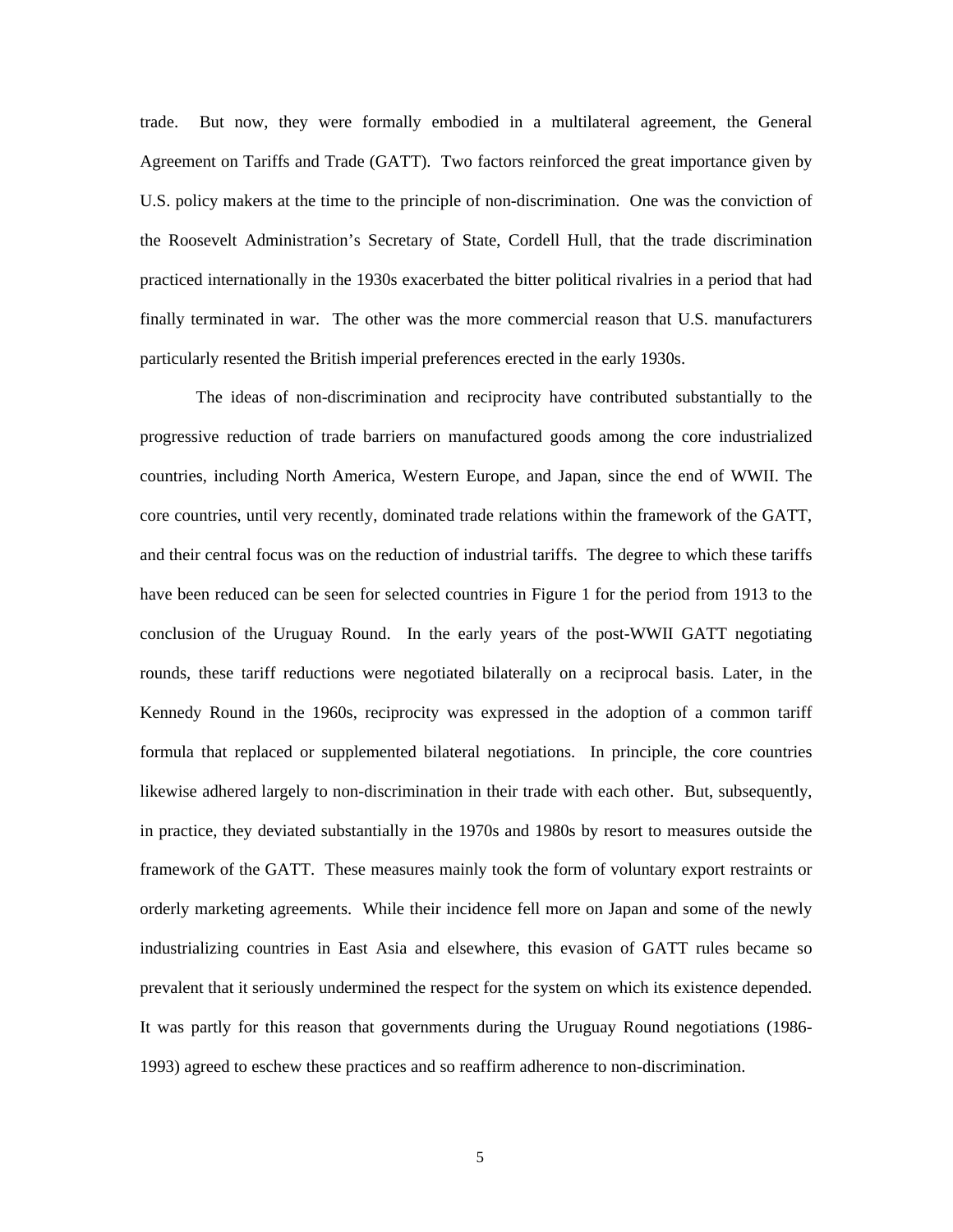Thus, up to and even including the Uruguay Round, it could be fairly said that the ideas of reciprocity and non-discrimination largely shaped international trade relations. But events brought about changes during and after the Uruguay Round. Reciprocity lost some of its relevance and clarity as a guiding principle; and, in the face of the proliferation of free trade agreements (FTAs), non-discrimination in trade relations among states appeared to fade into the background.

#### **Reciprocity and the Changing Character of Trade Negotiations**

Two changes taking place during and since the Uruguay Round have muddied the nature of reciprocity as an idea guiding multilateral trade relations. The first is that, at the behest of the industrial countries, the content of trade negotiations has been substantially broadened; and the second is that the developing countries – thanks largely to their emergence as significant exporters of manufactures – have become influential participants in these negotiations.

 Among the major industrial countries, the negotiation of improved market access for service industries and for capital remained based on a clear recognition of reciprocity. Countries agreed to a mutual widening of markets, yielding potential advantage to producers and investors on all sides. In this regard, even the new Uruguay Round agreement on the protection of intellectual property rights (IPRs) only reaffirmed a mutually advantageous form of cooperation that had long been in place.

 For the developing countries, however, the question of reciprocity was more complex and uncertain. Developing countries had earlier sought a special status within the GATT, claiming that the industrial countries should reduce their trade barriers to the developing countries in line with the principle of non-discrimination, but without reciprocity by the developing countries. The exceptional status of the developing countries was taken further in the 1970s when the industrial countries introduced the Generalized System of Preferences; and it was also given formal recognition during the Tokyo Round in the late 1970s when clauses relating to Special and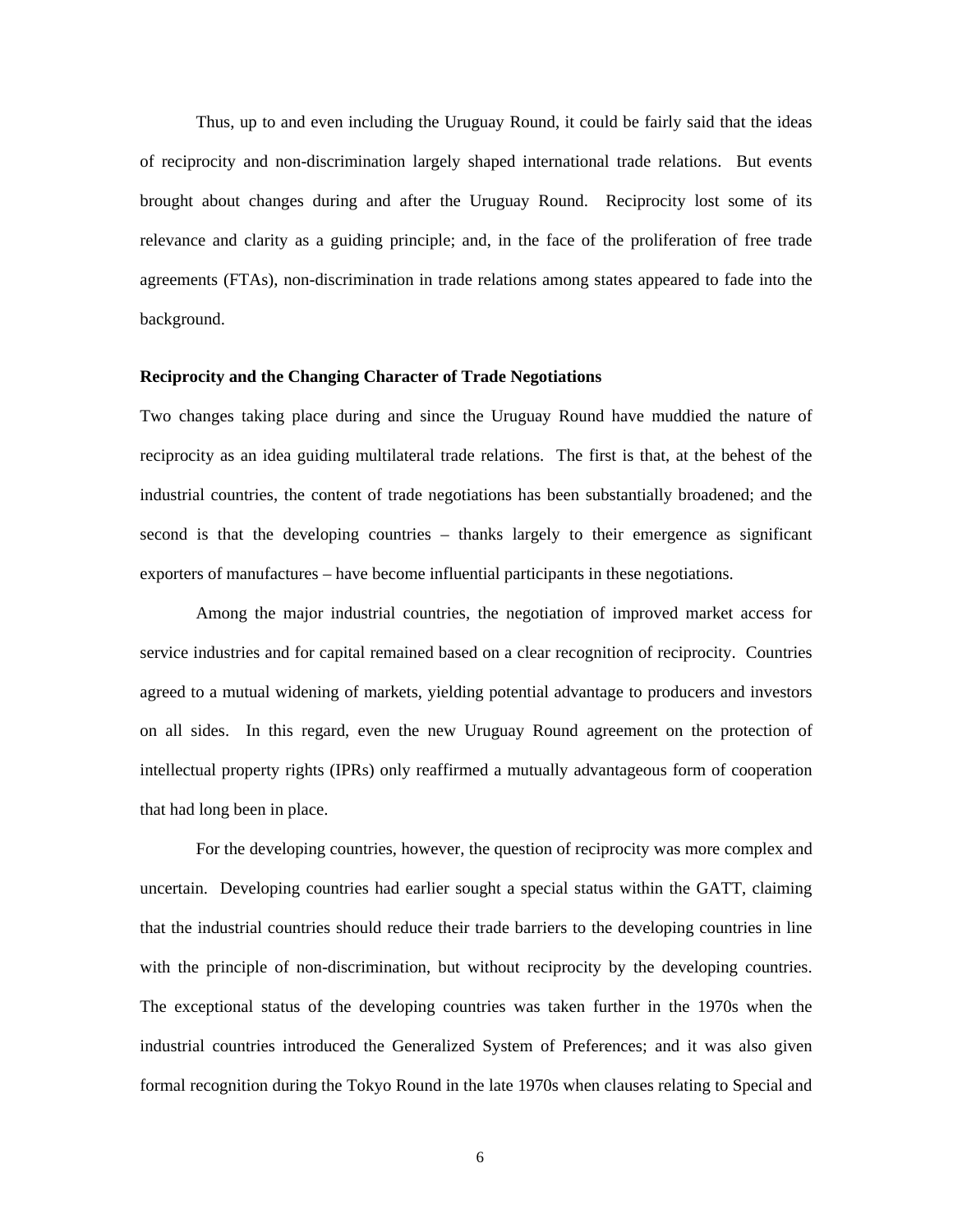Differential Treatment were incorporated into the GATT. Further, particular groups of developing countries have been given additional, preferential access to industrial countries' markets. The other side of the coin was that the industrial countries felt free to disregard the spirit of the GATT whenever it proved politically expedient to do so. They did not hesitate to practice extensive discrimination against specific exports from developing countries, most egregiously when they imposed restrictions on textiles and apparel in the 1960s that burgeoned into the Multi-Fibre Arrangement (MFA).

 Before the launching of the Uruguay Round in 1986, however, these unequal relations had begun to change. Many developing countries had made progress in modernizing their economies through industrialization; and they were all influenced, in varying degree, by the worldwide shift in beliefs about economic policy that, among other things, favored more outward-oriented growth. Indeed, several developing countries had unilaterally lowered their trade barriers and most had become members of, or sought membership in, the GATT.

 During and after the Uruguay Round, some "rebalancing" in trade relations began to take place, though it remains highly controversial whether the negotiations satisfied the condition of reciprocity. While developing countries generally did not fully reciprocate in tariff reductions, they agreed, in principle, to the opening up of market access to service industries and to limitations on the conditions that could be imposed on foreign direct investment (FDI). These were both concessions that appeared to largely benefit producers and investors in the industrial countries. When the new international rules on IPRs were added to the list, the grounds for questioning the reciprocal character of the negotiations appeared substantial to many observers.

 But there is another and less obvious reason why the idea of reciprocity has lost much of its clarity. This is because the Uruguay Round also gave weight to rules – like those relating to subsidies and FDI – that, while certainly bound up with issues of market access, also impinged directly on domestic policies and practices. Together with revisions of domestic laws and regulations required by the liberalization of the service industries, these initiated what some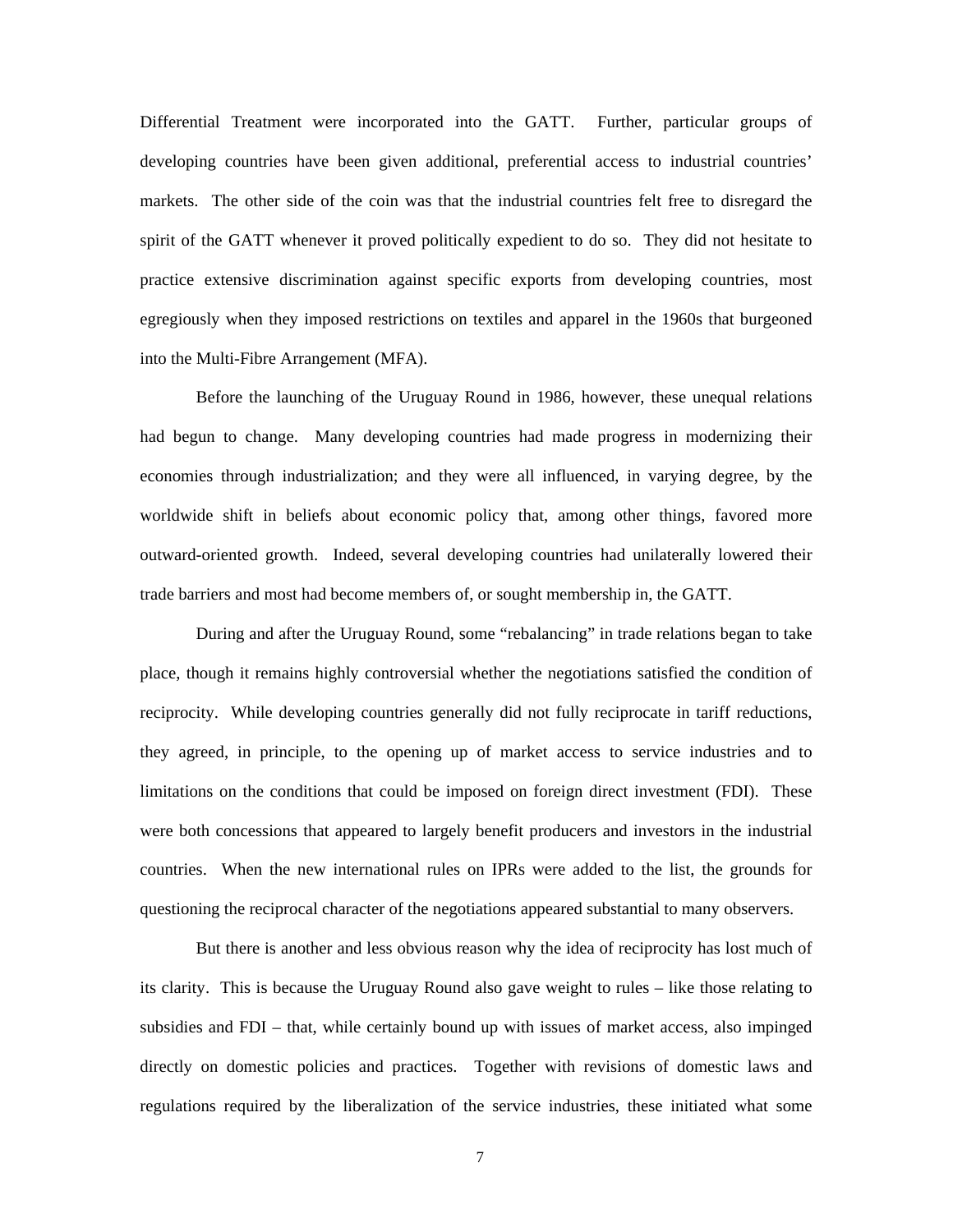commentators have dubbed the "deeper integration" of markets. They marked the beginning of a new development in trade relations in which actual or proposed trade rules could penetrate more deeply into the management of national economic and social affairs.<sup>[3](#page-9-0)</sup> Some of the issues later raised by the industrial countries for inclusion in the Doha Round negotiations have borne the same stamp.

While some developing countries may have tacitly accepted these changing rules, others have voiced serious misgivings. As in all countries, the desire to protect entrenched domestic interests for internal political reasons has doubtless been an active consideration. But there are other, more valid reasons. Of central concern are the limitations that these changes imposed on the development policies that these countries were pursuing. Since the early years after WWII, most developing country governments have used their powers to establish national firms in nontraditional sectors. They have created investment opportunities for the domestic business community (or political elite) through the use of a range of measures including tariffs, subsidies in one form or another, quantitative restrictions, and limitations on foreign investment. There is considerable concern accordingly that the freedom to pursue such development policies has been jeopardized by some of the rules adopted in the Uruguay Round.

Some of these new rules were apparently extending the principle of national treatment beyond its traditional, and limited, meaning through added restrictions on the freedom of governments to discriminate in favor of national firms by means of domestic measures. In effect, the leading industrialized country governments were collectively seeking to create an international framework of rules and procedures within which their own markets could be more closely integrated with each other. It was, in more popular terms, to establish a "level playing field" in which the firms of each country would ideally compete everywhere on the same terms. The incipient framework drew on the ideas that guided the industrialized countries in the

<span id="page-9-0"></span> $3$  See Whitman (2004) for a discussion of the issues involving the deeper integration of markets, including pertinent references to the writings of Sylvia Ostry and others.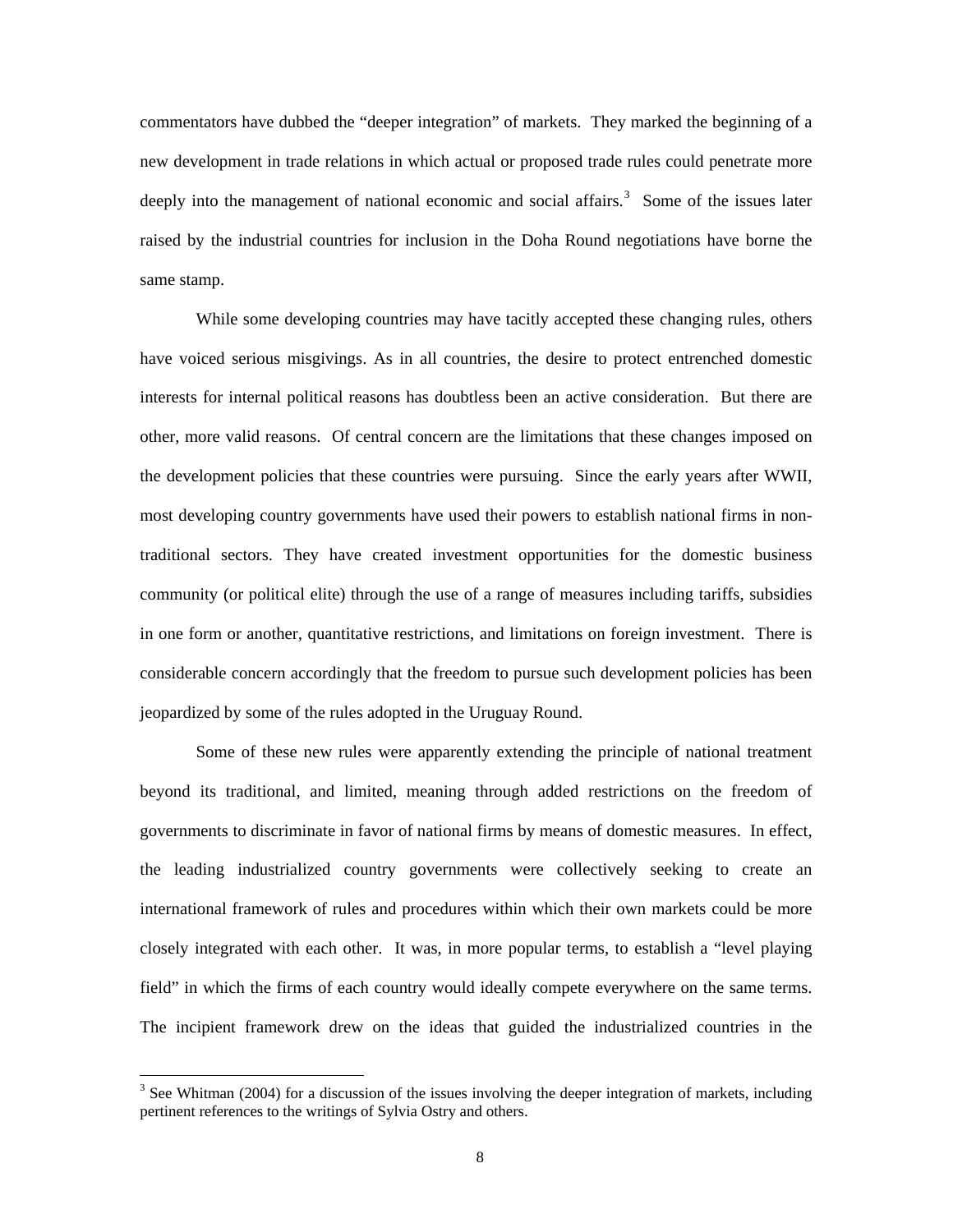management of their own domestic markets, and in particular, on those of the leading power, the United States.

 This represents a new paradigm in trade relations. It is advocated by those who lean toward a cosmopolitan view of the global economy, one that sees the emergence of an increasingly integrated world market governed by common rules that regulate transactions in this single market. It is a view that coincides with exporting interests, and especially those of multinational corporations. But almost all countries also have national aims that they are not willing to surrender in order to accommodate their trading partners. Some of these aims are rightly dismissed by cosmopolitan proponents as essentially being obstructive rent-seeking activities, agricultural protectionism and antidumping measures being cases in point. But, it needs to be understood that there is a global diversity in aims and policies. Many of these aims and policies have deep roots in national societies, and it can be argued that they should therefore be afforded legitimacy. This is a reality that is reflected in the historically more familiar view of the world as composed of separate nation states, each with its own national market. In this view, it is for each country to decide – in the light of its own social norms and economic aims – how far it wants to adjust its own domestic laws and practices in order to accommodate its trading partners and to gain a comparable adjustment from them.<sup>[4](#page-10-0)</sup> It is a view that has long been the basis for achieving the reciprocal liberalization of trade.

## III. **Establishing the World Trade Organization (WTO)**[5](#page-10-1)

The World Trade Organization (WTO) was created in 1995. It is the successor to, and incorporates within it, the GATT, which as already noted, was a treaty among Western market economies that came into effect at the end of WWII. In the GATT, member countries agreed to rules about when they may increase trade barriers, especially tariffs, in order to prevent them from using trade policies that harm other countries. The GATT was also a forum for negotiation

<span id="page-10-0"></span><sup>&</sup>lt;sup>4</sup> See Whalley (2005) for a perceptive analysis of how different social values might interact and change in the process of increasing international economic interdependence.

<span id="page-10-1"></span><sup>&</sup>lt;sup>5</sup> This section has been adapted from Deardorff and Stern (2002).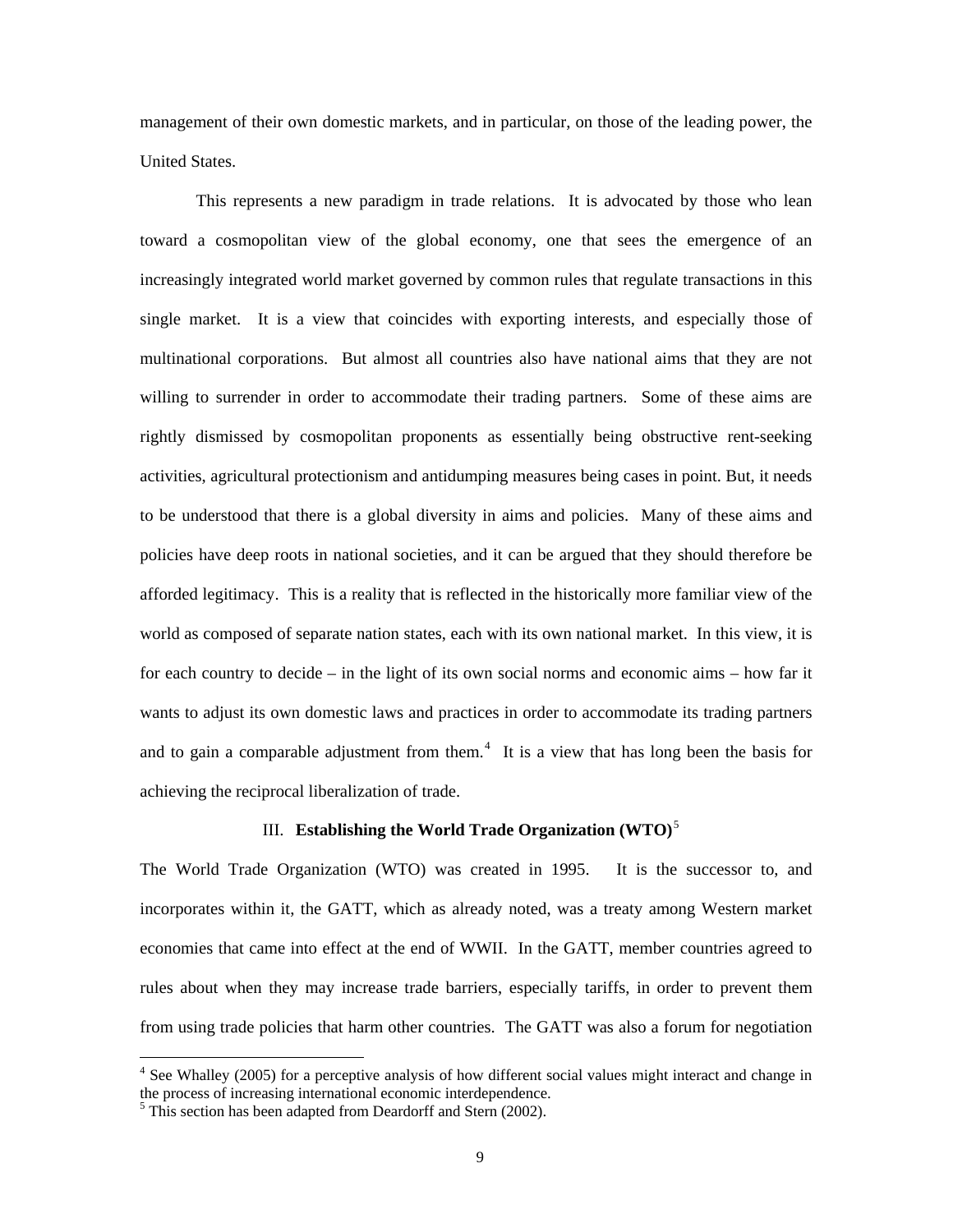to reduce trade barriers. As noted in Table 1, the GATT oversaw eight rounds of multilateral trade negotiations, culminating in the Uruguay Round that created the WTO. As a consequence, as already noted in Figure 1, average tariffs on manufactures have been reduced to relatively low levels. The WTO also took on issues that GATT had not covered, including trade in services, tariffication in agriculture, and intellectual property protection. In 2001, the WTO inaugurated a further round of multilateral trade negotiations that was entitled the Doha Development Agenda in ostensible recognition of the objective of focusing trade liberalization to enhance the interests of the developing countries. The WTO is thus designed to continue the move toward freer trade that was started under the GATT, but the so-called Doha Round is currently in limbo because of unresolved differences in the negotiating positions of its member countries.

The most important change in the WTO, compared to the GATT, may be its dispute settlement mechanism (DSM). The GATT permitted countries to complain against other countries for violating its rules. Each complaint was handled by a "panel" of experts who issued a report that, if adopted unanimously by GATT members, would require the offending party to either change its behavior or be subject to sanctions. However, unanimity meant that the offending party could block a report, in effect giving every country veto power over findings against itself. The surprise was that this ever worked at all, which it did.

The WTO reversed this bias, requiring instead a unanimous decision to block a report, and it therefore made the DSM much more effective. It also made other improvements, including the right to appeal. The various stages of the DSM are depicted in Figure 2. The intent was to provide viable enforcement for WTO rules, and it appears to have worked. Thus, it can be seen in Figure 3 that the DSM has been used much more often than under the GATT. The numbers of DSM complaints and dispositions from 1995-2005 are shown in Figure 4. The percentages by complaining and responding country are indicated in Figure 5. The United States and the European Community have been involved in the most DSM actions, but several other countries have been major users as well. Just as important, large countries such as the United States, have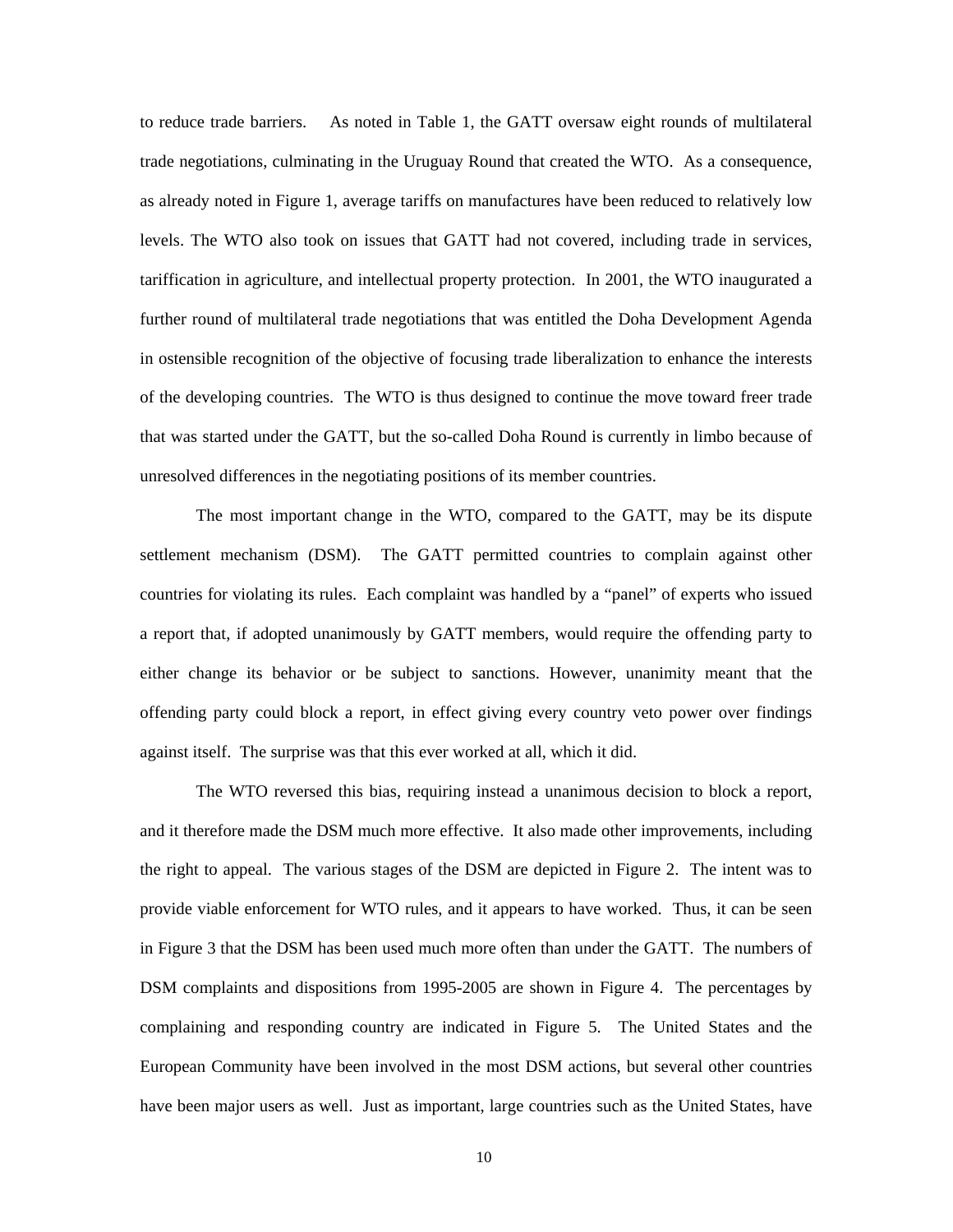stopped going outside the GATT with their most important complaints.

Inevitably, however, the DSM has not worked to everyone's satisfaction. The WTO restricts policies that harm other countries, not only deliberately, but also inadvertently, as when policy restricts the options of another country's citizens. A contentious example was the "shrimp-turtle" case. A U.S. law protected sea turtles from death in the nets of shrimp fishermen by prohibiting imports of shrimp caught without "turtle exclusion devices" (TEDs). Since it is impossible to tell from looking at a shrimp how it was caught, the law restricted imports from certain countries. These countries took the case to the WTO, which decided against the United States. In effect, this decision struck down U.S. law, an intrusion into sovereignty that offended environmentalists and others. There have been other, similar examples.<sup>[6](#page-12-0)</sup>

The potential of the WTO to intrude in national affairs was also increased by its expanded coverage. This can be seen in Table 2, which indicates the scope of the WTO regime. The GATT was limited to trade in goods, even excluding certain sectors such as agriculture and textiles/apparel. The latter was covered instead by the GATT-sanctioned Multi-Fibre Arrangement (MFA), restricting developing-country exports to developed countries. The WTO changed all that, or at least it promised to. The Uruguay Round scheduled the elimination of the MFA, though the most difficult liberalization was postponed ("backloaded") ten years. First steps were also taken in agriculture, converting existing NTBs to tariffs (tariffication) so as later to negotiate them downward. And trade in services was covered in a parallel agreement to the GATT, the General Agreement on Trade in Services (GATS).

The WTO also expanded to new areas. Most prominent is the TRIPS (Trade Related Intellectual Property) Agreement covering intellectual property – primarily patents, copyrights, and trademarks. In addition, the WTO includes (as the GATT had before, actually) some small

<span id="page-12-0"></span> $6$  The details of the DSM cases and decisions can be found on the WTO official website [www.wto.org]. See also Devereaux, Lawrence, and Watkins (2006) for a description and analysis of a number of important case disputes involving the United States, including hormone-treated beef, bananas, film, steel, cotton, and genetically modified organisms (GMOs)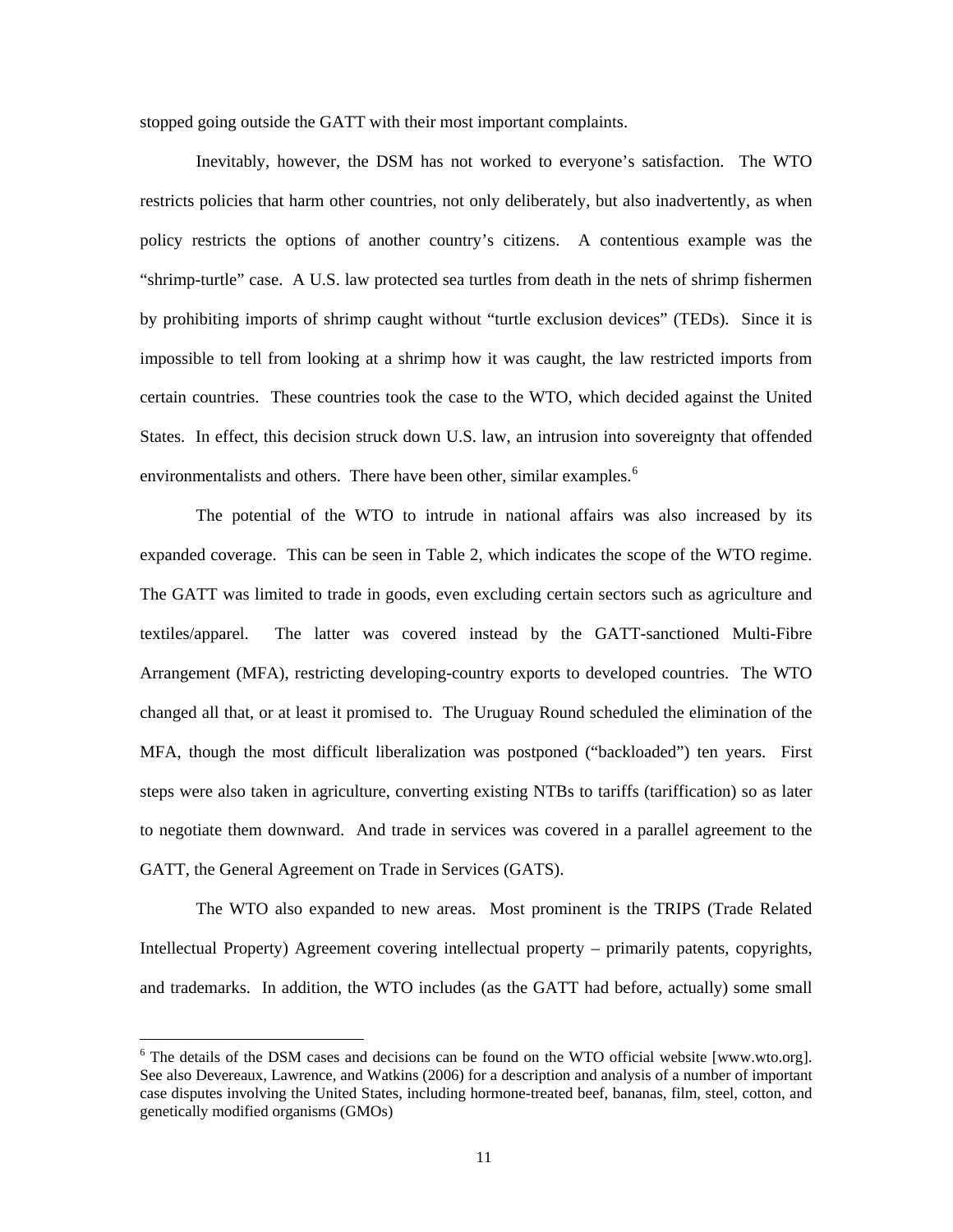ways that countries may use trade policies for environmental purposes. However, the one area – much discussed – where the WTO has *not* been extended is labor standards and rights. This is the case despite the pressures from many interest groups in developed countries favoring the use of trade policies for this purpose. The resistance from the developing world, including corporations who employ labor there, has prevented labor standards from even being discussed in the WTO.

#### **Whom Does It Help or Hurt?**

 $\overline{a}$ 

With its expanded role, the WTO potentially affects many groups. But fundamentally it is still, like the GATT, a force for increased trade, and thus for much of globalization. The WTO has not, yet, done much on international capital movements, although its agreement on financial services will lower transactions costs for movements of financial capital. But it has done much to facilitate international trade. Those who gain and lose from the WTO, then, are also those who gain and lose from globalization.

That is, as in the case of globalization, the reduction of trade barriers will bring about the increased movement of goods and capital across national borders and international markets will become more integrated. Participants in domestic markets will find themselves either competing with their counterparts in foreign markets, taking advantage of them, or both. Consumers in particular will stand to gain. That is, everybody in a country stands to gain from trade in their role as consumers of goods and services. For many reasons – including comparative advantage, economies of scale, increased competition, and access to a greater variety of products – a country's average consumer, with an average income, is better off with trade than without.<sup>[7](#page-13-0)</sup> That is, the average person's income will buy a larger, more desirable bundle of goods and services with trade than without, increasing their material standard of living. This proposition, called the

<span id="page-13-0"></span> $<sup>7</sup>$  This statement is literally correct only if the word "average" refers to the simple arithmetic mean of</sup> incomes – that is, total income divided by total population. Given the very skewed distribution of income, this does *not* necessarily mean that the majority of consumers are better off, since in principle the rich could enjoy a disproportionate share of the gains. However, in practice the vast majority of consumers are likely to gain from trade, the losers being only the small minority whose incomes fall disproportionately due to direct competition from imports.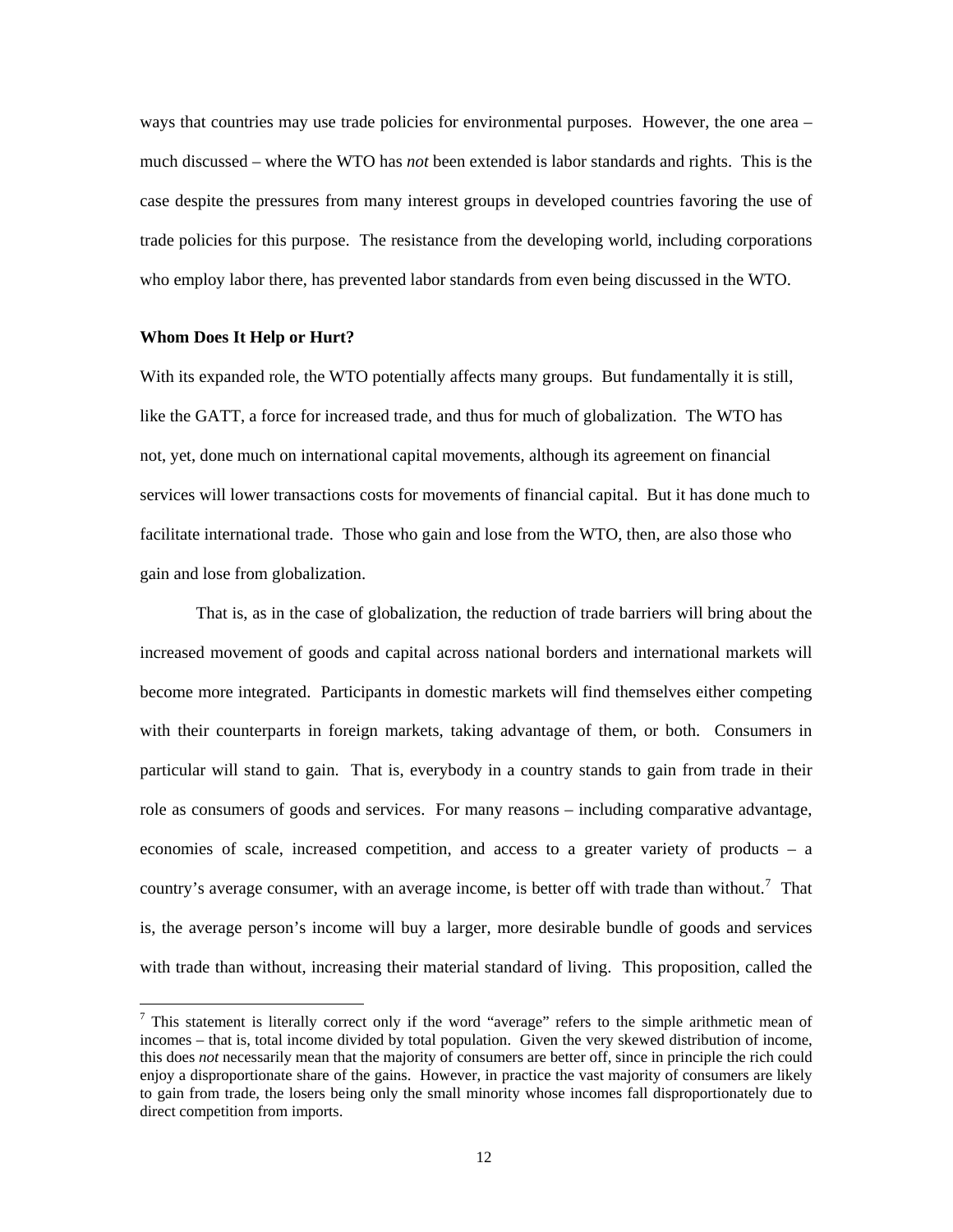"gains from trade," has been shown theoretically in all sorts of economic models. With only a few exceptions – which economists generally view as unlikely to reverse the broad conclusion in practice – it applies to all countries comparing trade to not trading at all. The argument extends to further degrees of openness, as well as to other kinds of openness such as international movement of capital. Thus, the fundamental case for trade liberalization and globalization is that it raises the average person's standard of living. $8$ 

While this benefit applies to the average person, with average income, income is not in reality equally distributed, and increased trade may not benefit everybody. A fundamental result of trade theory, the Stolper-Samuelson (SS) Theorem, identifies winners and losers from trade in terms of the national abundance and scarcity of factors of production, such as labor and capital, from which they derive their incomes. Owners of abundant factors tend to gain more than average from trade, while owners of scarce factors are made unambiguously worse off.. $9$  More general models allow for additional sources of gain from trade and suggest that even owners of scarce factors may gain, in which case SS says only that they gain less than average. But the possibility remains that they actually lose.

So trade theory tells us that, indeed, there may be losers as well as gainers from trade liberalization and globalization. Who are the losers? In countries like the United States, with its abundance of capital, education, and land, the scarce factor is clearly labor. It is not that the United States has a small labor force. Rather, the United States has even more of everything else. In this relative sense, the United States is especially scarce in those workers without a great deal of education, what can simply be called labor. Therefore, international trade theory tells us that the group in the United States most likely to lose from trade liberalization and globalization, or at

<span id="page-14-0"></span><sup>&</sup>lt;sup>8</sup> This conclusion is, strictly speaking, theoretically valid only for countries that are too small to influence world prices with changes in their trade. For large countries, the "optimal tariff" is positive, allowing them to benefit somewhat at the world's expense. While this argument might apply to a country the size of the United States, U.S. levels of protection in sectors where it is highest are well above this "optimal" level, and in any case this argument for protection bears scant resemblance to what opponents of trade liberalization and globalization have in mind.

<span id="page-14-1"></span><sup>&</sup>lt;sup>9</sup>The formal details are provided in Stolper and Samuelson (1941).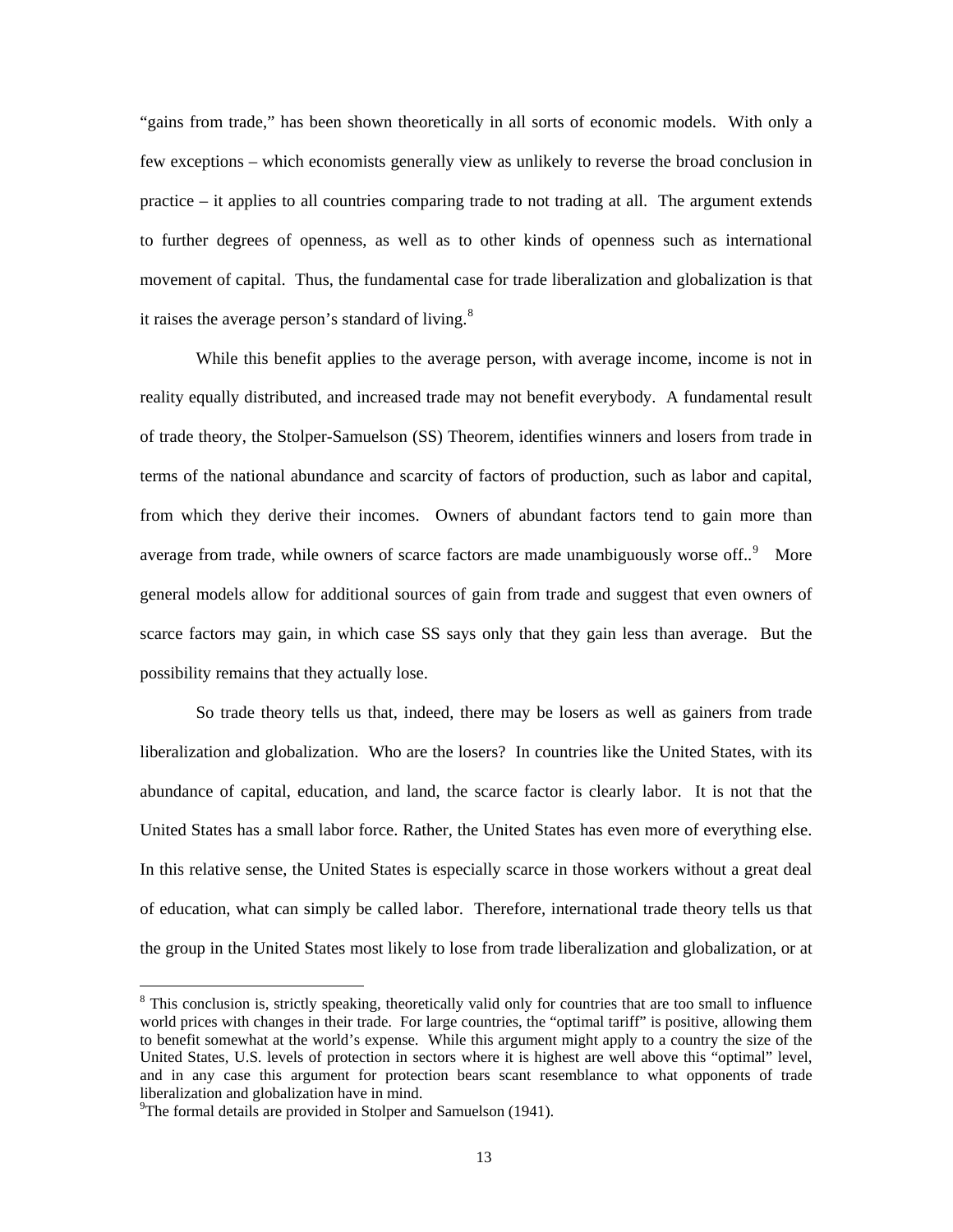best to gain less than everyone else, is labor. This is hardly a surprise. The opposition to trade liberalization and globalization by organized labor in the United States shows that they are well aware of this. The surprise may be that economists, who tend to favor trade, would agree.

It follows from this also that trade may increase income inequality in advanced countries. Because labor has lower income than those with income from other sources, and because trade lowers the relative wage, it may make the poor relatively poorer. Leaving aside the legitimate question of whether an increased return to some other factors, such as the return to education, may actually increase the opportunity to escape poverty by becoming skilled, it is possible that, in the short run at least, trade liberalization and globalization may increase inequality in rich countries like the United States. In fact, there are empirical studies that suggest that increased trade may account for a portion (although much less than half) of the increased inequality observed in the United States since 1980.

Why, then, is it claimed that there are gains from trade? The reasoning derives from the confidence based on both theory and experience that the winners gain more than the losers lose, enough so that policy could potentially compensate them, leaving everyone better off. In the long run, with some mobility across population groups and with programs to permit the whole population to share in the country's income, most people can expect to be better off with increased trade than without. $10$ 

SS also applies to developing countries, but in these cases typically the scarce factor is different. Being relatively poor, developing countries can be viewed as the mirror image of the United States, with labor abundant and most other factors scarce, especially capital and education. These belong to the elite, who therefore lose from trade, according to SS. Labor in developing countries can be expected to gain. Since labor in developing countries is far poorer than labor in developed countries, increased trade and globalization can be expected to reduce income

<span id="page-15-0"></span><sup>&</sup>lt;sup>10</sup> Also in the long run, economic well-being depends most on how rapidly countries grow. Here the role of trade is less well understood, but in recent decades countries have grown more rapidly with trade than without.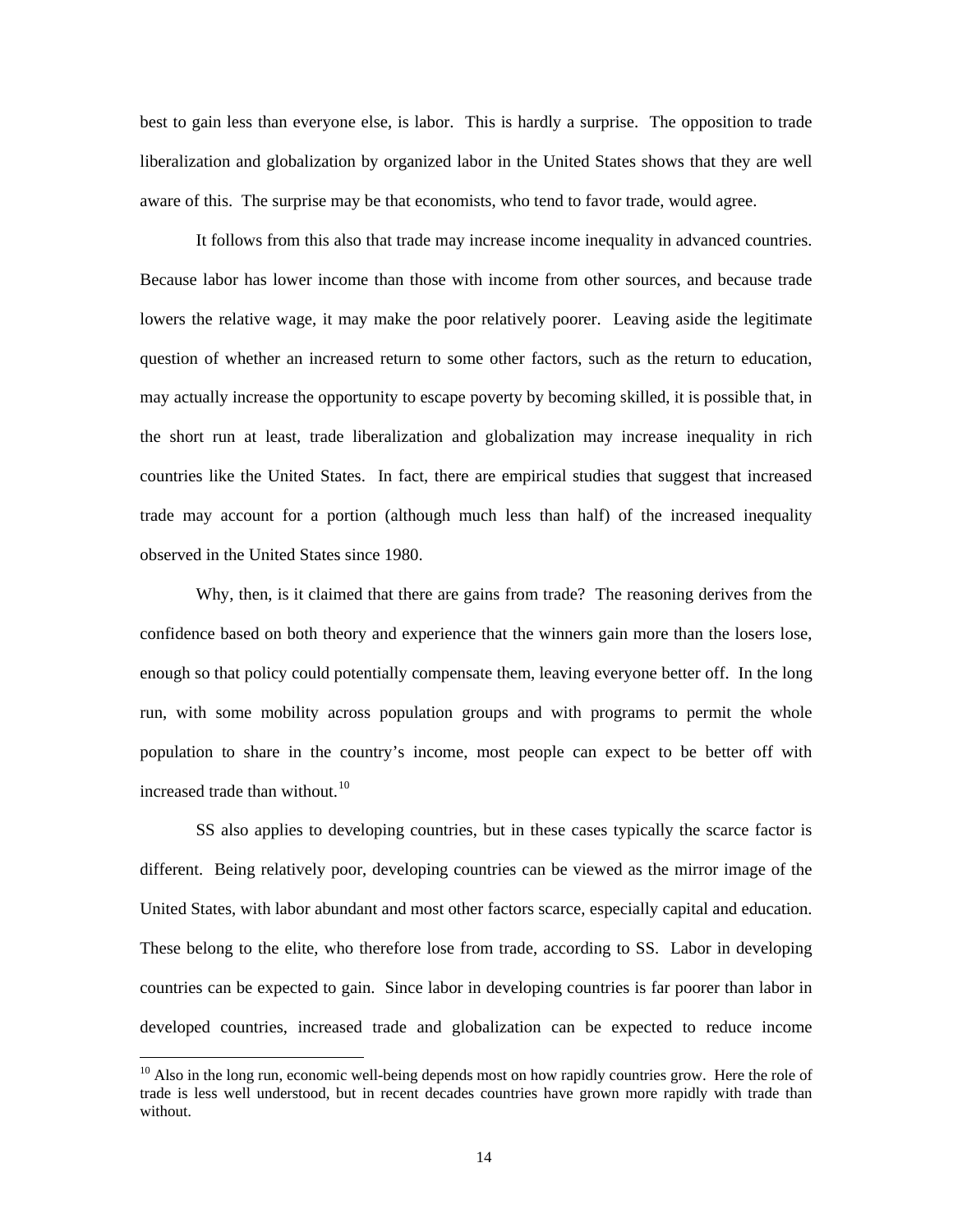inequality worldwide, even while it may increase inequality within rich countries.

Are there other gainers and losers from trade, besides the owners of abundant and scarce factors? Yes, and many of them are obvious. Due to trade, some industries expand and others contract. Many people are invested in "industry specific" capital, human and/or physical, in particular industries – skills and equipment that are useful only within an industry. These people gain or lose along with their industries, and some can find the basis for their livelihoods destroyed, a serious cost that public policy can usually only partially acknowledge. For some, these costs can continue for months or even years, as they relocate, retrain, reinvest, and otherwise readjust. Others, especially those later in life, may never recover. International trade theory does not in any way dismiss these costs as unimportant or even as smaller than other gains. Economists therefore usually favor only gradual movement toward freer trade, so that these adjustment costs can be accommodated within the routine ups and downs of markets.<sup>[11](#page-16-0)</sup>

Nonetheless owners of contracting-industry specific factors are a major source of concern in response to increased trade and globalization. These include, for example, American owners and workers in textile and apparel firms, factory workers in developing countries who have been employed during the periods when self-sufficient industrialization was being pursued, and Mexico's small farmers of corn (maize) who now compete with more productive farms in the Midwest United States. These are only a few of the many groups throughout the world who have reason to be concerned about the effects of increased trade and globalization because of their dependence on industry-specific factors.

It is not only whole industries that expand and contract due to trade and globalization. Within an industry, particular firms also win and lose, and firms that have prospered in a protected domestic market may not be the same ones that do well in a globalized economy.

<span id="page-16-0"></span> $11$  In Brown, Deardorff and Stern (1992), for example, the employment reallocation effects of the NAFTA for the United States were estimated and found to be much smaller than the normal turnover within U.S. industries in any one year.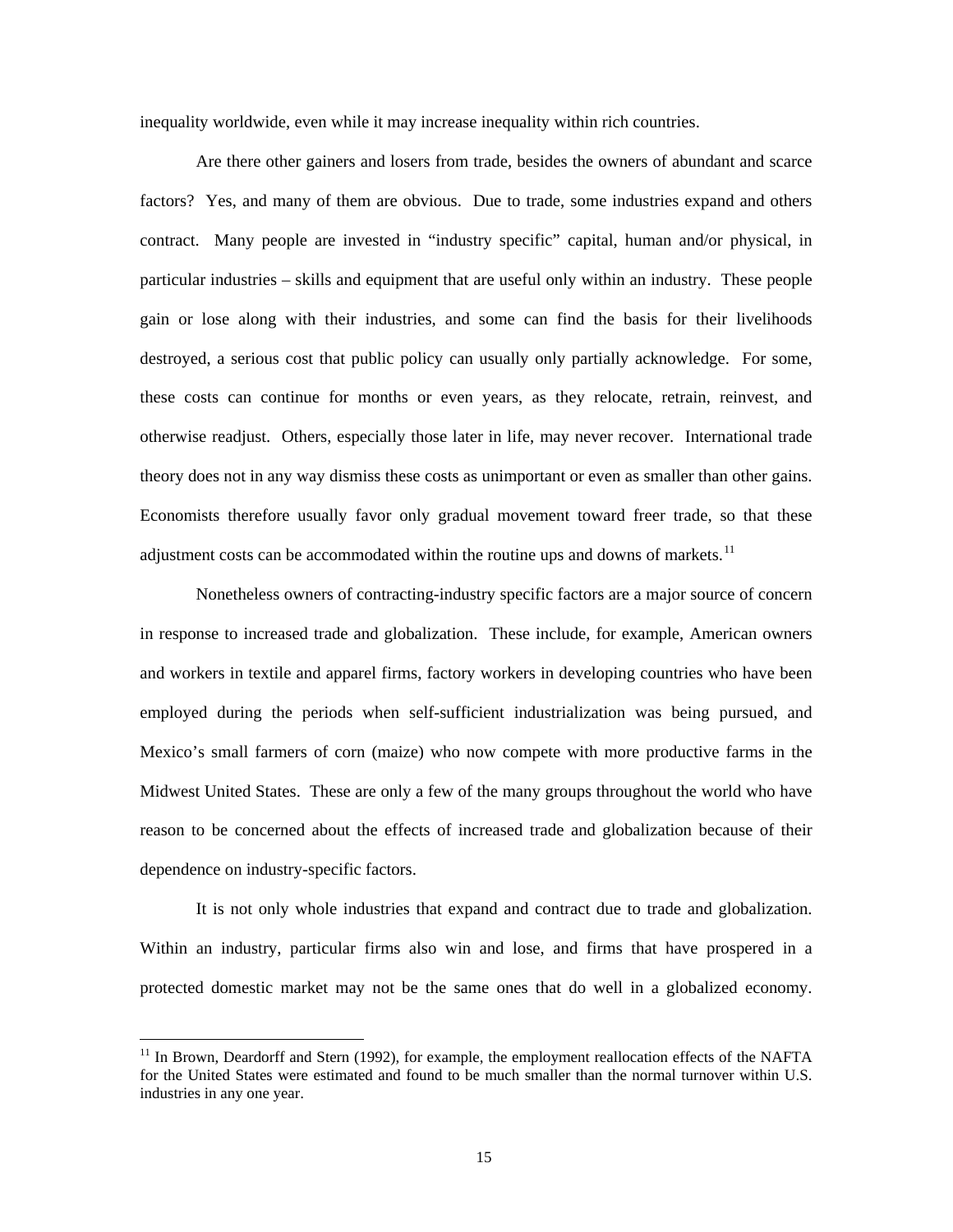Anticipating in advance the identities of winners and losers may be impossible, but once the process is underway, particular firms will try to speed it up or slow it down, depending on how well they deal with its competitive pressure.

This discussion of gains and losses by particular firms and by specific factors is appropriate primarily to the short run, because in the longer run, people relocate, retrain, and otherwise readjust to changing circumstances. Gains and losses to abundant and scarce factors, in contrast, last longer, continuing even after factors have moved from failing firms and contracting industries into new and expanding ones. However, this is not the end of the story. Over even longer time horizons, the total of a country's factors changes with economic growth. It is reasonable to ask, then, who gains and loses from trade in the *very* long run, as sizes of countries and their rates of economic growth may change.

An easy answer to who gains and loses from trade in the very long run is: "Not us." Keynes said that "in the long run we are all dead," and he was probably right. Thus, whoever may be the long run gainers and losers from trade liberalization and globalization, they will be subsequent generations, not the present generation. That makes it more difficult to predict how future generations will fare, since we know less about them than we do about the present generation. In a dynamic economy like the United States, the owners of tomorrow's capital, land, and human capital may not be the descendents of those who own these factors today. Therefore, even without economic growth, the best bet for helping future generations is to maximize total income. Trade liberalization and globalization do exactly that. Therefore, there may be a basis for confidence that "everyone" in future generations will benefit from it as trade and globalization continue to grow and spread.

Allowing for economic growth, this conclusion becomes still more likely, although the theoretical basis for it is less certain than the aggregate gains from trade liberalization in the shorter run. Economists do not in fact have a solid theoretical grasp of how trade affects economic growth, perhaps because growth itself is less well understood than the economics of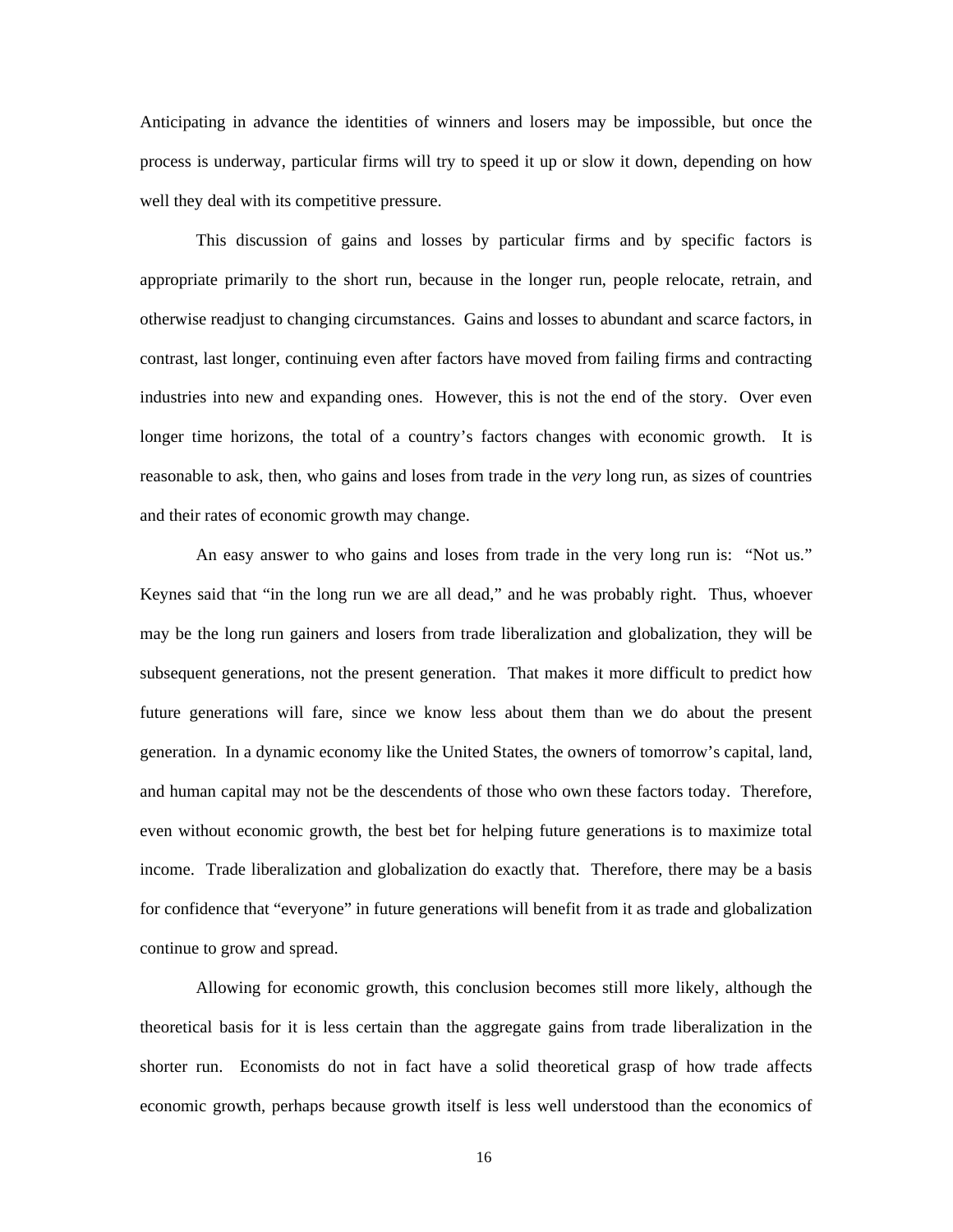static markets. Instead, there exist a variety of models of growth, and even more ideas of how trade may interact with growth. Some predict only that trade permits a country to grow larger than it otherwise would; others suggest that trade lets countries grow faster indefinitely. And there are also models where trade may be bad for growth.

But empirical evidence is much clearer that trade and globalization are good for growth.

Since the end of WWII, most countries that restricted their trade failed to grow significantly, while those that stressed export expansion have done much better. After a few successful countries demonstrated the benefits of trade for growth – especially the "four tigers" of Hong Kong, Singapore, South Korea, and Taiwan – other countries opened their markets and grew faster as well. This process has had setbacks, but few economists today doubt that open markets are beneficial for growth, even if the underlying conceptual connections are not entirely clear.

If so, the case is even stronger that, in the very long run, entire populations gain from increase trade and globalization. Those who are hurt in the short run may lose relative to others. But because they will have a smaller slice of a larger pie, they may well be better off absolutely. That will surely be true if increased trade and globalization permit countries not just to grow to larger size, but to continue growing at faster rates indefinitely. In that case, present and future generations will benefit.

 With its expanded role, the WTO will thus affect many groups. But fundamentally it is still, like the GATT, a force for increased trade, and thus for much of globalization. Thus, the preceding discussion about gains and losses to abundant and scarce factors, to industry-specific factors, and to factors unable to move or retrain applies to the WTO. Because the WTO now extends to previously excluded sectors – textiles, apparel, agriculture, and services – those principles will apply especially strongly to them. For example, developedcountry textile workers, who have been protected for decades, have particular reason now to be concerned with the end of the MFA, whereas developing-country textile workers in some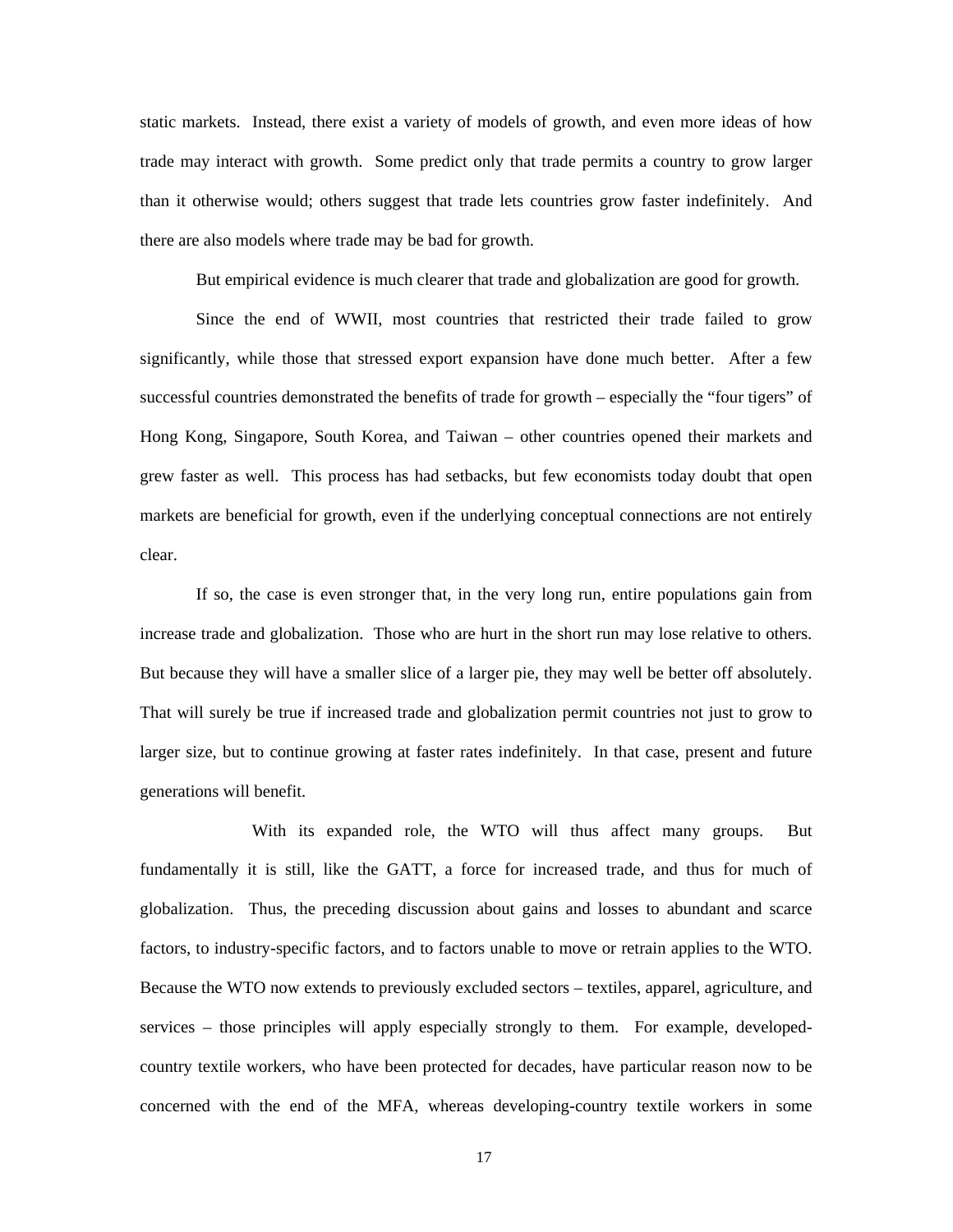countries may have corresponding reason to be hopeful.<sup>[12](#page-19-0)</sup>

More generally, however, the WTO has an important institutional role beyond just fostering trade: to constrain countries from using trade policies that will hurt each other and themselves. Without such constraints, two things would guide countries' uses of trade policies. First, large countries would be able to use policies to gain at small countries' expense. Second, weak and misguided governments would be able to use policies to benefit themselves and their "cronies," and domestic political forces would likely lead them to do so. The WTO, with its rules and its DSM for enforcement, helps to prevent both of these unfortunate outcomes.. It protects weak countries from strong countries, and also weak countries from themselves. This is true not only for small countries, but especially for countries that are poor. Thus, even though the WTO was mostly designed by rich countries and even corporations, its greatest beneficiaries may well be in the developing world.

Who loses from the WTO? Again, some of the losers are simply those who lose most from trade, and here the most vulnerable are again the relatively unskilled workers in developed countries. It makes perfect sense that organized labor in developed countries should be skeptical of the benefits from the WTO, for theory predicts that greater trade will indeed hurt their members, at least relatively.

Aside from the foregoing, the rules of the WTO will also hurt those who would wish to break them. If there are large countries that seek to use their economic size at other countries' expense, then they will be frustrated by the WTO. Fortunately, there is little evidence in recent decades that the most powerful countries have sought to do this. More likely losers, therefore, are those who seek to use trade policy for other legitimate purposes but run afoul of the WTO, as in

<span id="page-19-0"></span><sup>&</sup>lt;sup>12</sup> For owners of textile firms in developing countries, it is more complicated. Developed-country firms may move production abroad. Some developing-country firms have prospered, using export licenses under the MFA to make extraordinary profits. But with the elimination of the MFA and increased competition especially from such large, low-cost producers as China and India, many developing-country firms and workers will face difficulties in adjusting.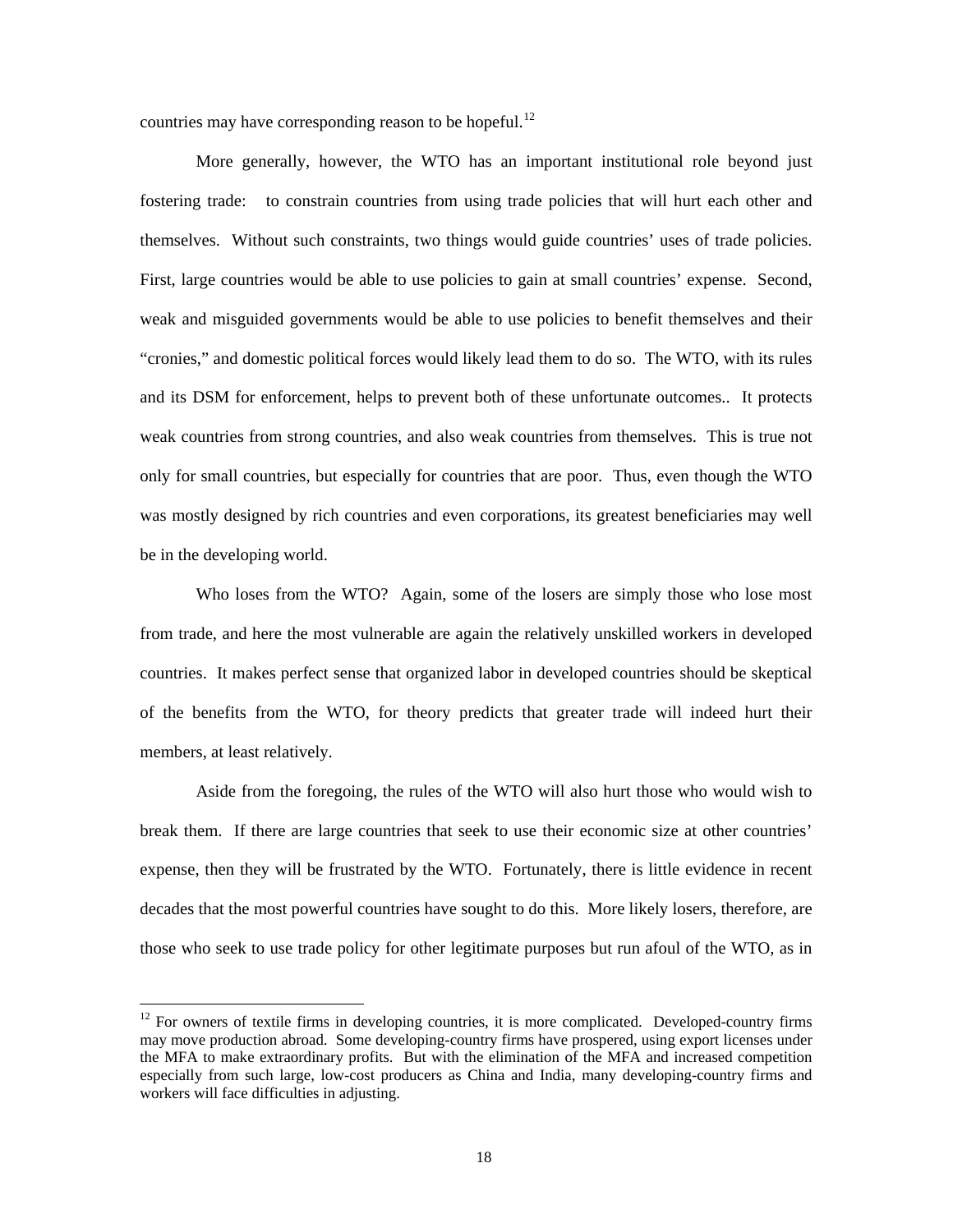the shrimp-turtle case. In this case, those who seek to halt environmental degradation naturally wish to use trade policies to pursue their aims, since few other policies work across borders. Yet to do so risks violating the strictures of the WTO. Environmentalists have therefore sometimes been hamstrung by WTO rules, and they believe that they – or the environment – are hurt by the WTO.

It is true that the WTO makes the objectives of environmentalists harder to attain. Policies impose costs, and some are borne by other countries when one country unilaterally uses trade policies for environmental purposes. The WTO gives those costs more weight than if countries could act alone. This means that a lower level of environmental protection will result when these costs are factored in. This is as it should be, however, since global policy decisions should be based on global costs and benefits, including all aspects of all peoples' lives, not just the environment or one country. Environmentalists, whose role is narrower, will indeed make less progress when their interests are balanced against those of others.

Environmentalists might say, "Fine, but the WTO does not just balance other interests against the environment; it rules the environment out of court. All we want is for environmental concerns to be heard in the WTO." In fact, the WTO does include several environmental clauses, so even here the question is one of balance. How much role should environmental concerns play in justifying trade policies? Arguably, the current system has not done badly. The problem with using trade policies for environmental and other purposes is that they too easily push the cost onto others. The WTO has forced their advocates to find fairer ways to achieve those purposes. For example, the shrimp-turtle dispute led, more quietly, to shrimp fishermen being equipped with TEDs at developed country expense. It could be said that this was the right solution all along.

There are other issues, besides the environment, whose advocates wish to use trade policies, including human rights and labor standards. For both, the United States especially has used trade policies in the past to deny trade preferences for some developing country trading partners that are allegedly pursuing abusive labor policies. Some U.S. groups view the WTO as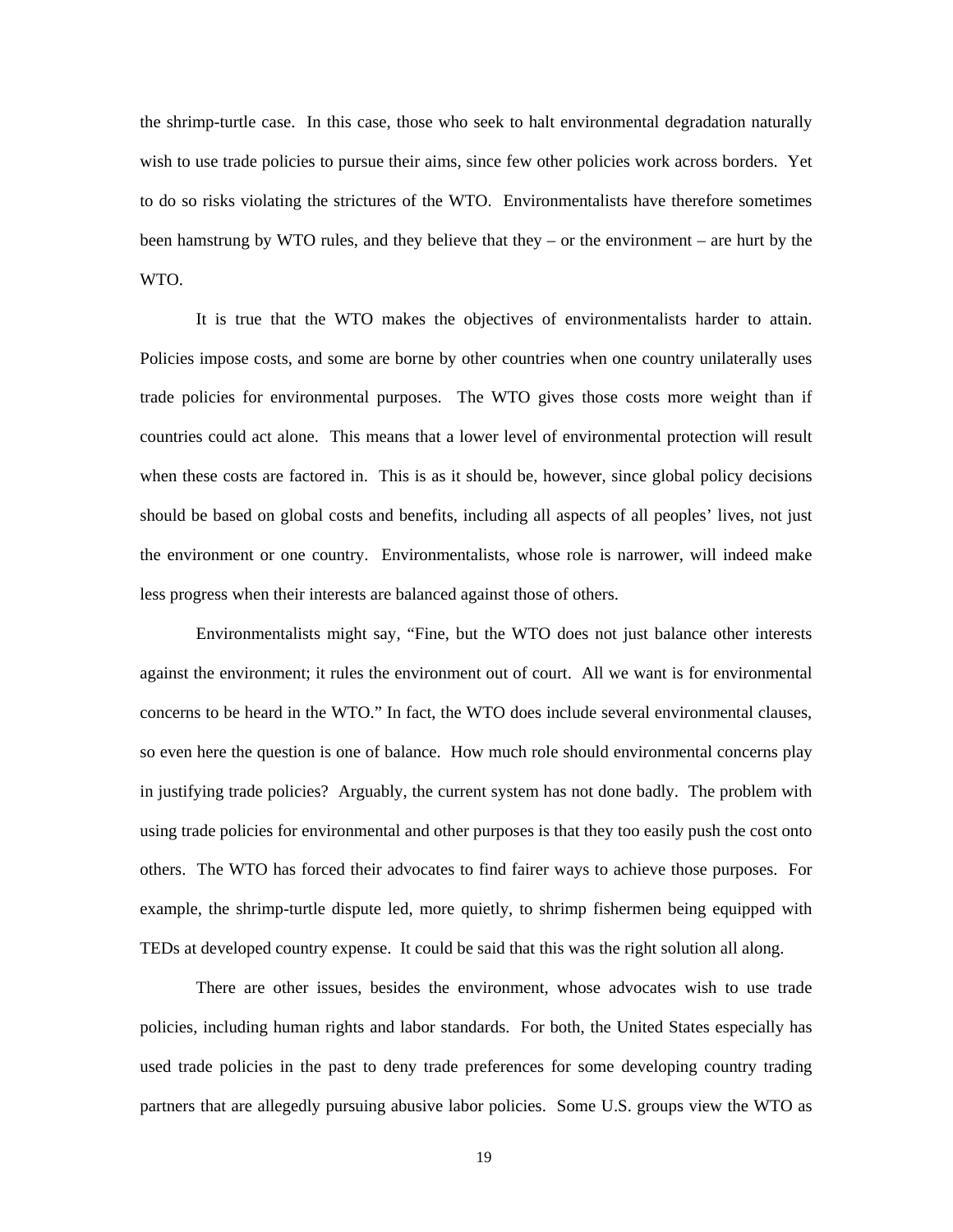an enemy of human rights and labor standards. This conclusion may not be justified, however, but, as with the environment, as the WTO interferes with policies that would otherwise be available to pursue these ends, the ends themselves will not be attained as fully as some groups desire.

In the case of human rights, the WTO does permit some use of trade policies, such as the economic sanctions that were used against Rhodesia in 1965 and against South Africa in 1985. Formally, these were permitted under GATT Article XXI, based on actions under the United Nations Charter for purposes of peace and security.<sup>[13](#page-21-0)</sup> The WTO does not permit unilateral sanctions for human rights, however.

In the case of labor standards and labor rights, the issue is more complex, partly because it is so difficult to separate the moral from the economic, and partly because of different views of what labor standards mean economically.<sup>[14](#page-21-1)</sup> Some labor standards, such as the prohibition of slave labor and exploitative child labor, are clearly moral issues. Others, such as a minimum wage, are economic. And still others, such as working conditions and child labor with the approval of caring parents, are somewhere in between. It is hard to say where to draw the line and who should draw it. $15$ 

Economically, most labor standards affect the cost of labor, even when not explicitly about wages. But their effects depend on how one believes that wages are determined. From the perspective of competitive markets, which guides most economists on this issue, labor standards are mostly about the remuneration of labor in poor versus rich countries, and higher labor standards in the former primarily benefit the latter, putting developing country workers out of work. Another view, however, is that all labor remuneration is at the expense of capital, so that higher labor standards merely reduce profits. This second view makes most sense if employers

 $13$  See Jackson and Davey (1986, p. 917).

<span id="page-21-1"></span><span id="page-21-0"></span><sup>&</sup>lt;sup>14</sup> The line between human rights and labor standards is not always clear. The right to organize and a safe workplace are both on most lists of labor standards, but they might also be regarded as human rights. 15 For more on labor standards, see Brown and Stern (2007).

<span id="page-21-2"></span>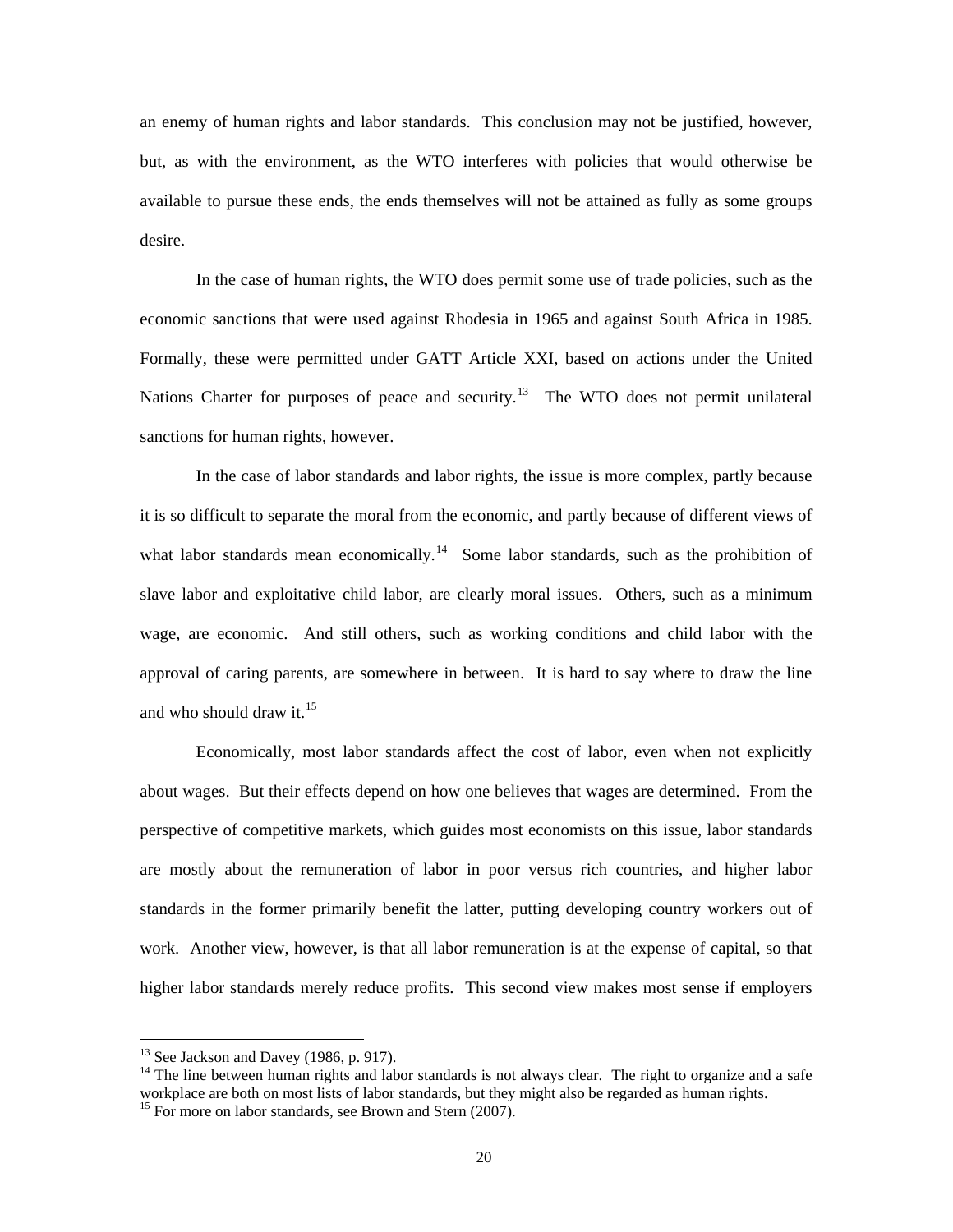have market power, something that trade liberalization and globalization are in fact likely to undermine. But not everyone believes market economics, and there are plenty of subscribers to this second view among opponents of the WTO. In their view, by excluding labor standards as a basis for trade policy, the WTO helps capitalists and hurts workers, everywhere. But modern economics suggests that only developed-country workers may be hurt, while the true beneficiaries of the WTO are the developing-country workers for whom labor standards are ostensibly meant to help.

The latter view is voiced prominently by most economists and by most leaders of developing countries. They perceive labor standards, when enforced by trade sanctions, as thinly disguised protection for developed-country labor. The WTO thus excludes labor standards as part of its broader role of protecting the weak from the strong. Thus, at the 1996 GATT Ministerial Meeting in Singapore, it was decided that issues of labor standards should be handled in the International Labor Organization, which was established in the 1920s with the express purpose of improving labor rights and working conditions but without resort to the use of trade sanctions to punish alleged violations of worker rights.

#### **Other Objections to the WTO**

Even among those who conclude that it is appropriate for the WTO to limit its jurisdiction on issues of the environment and labor standards, however, the WTO does nonetheless have some limitations. One is its lack of transparency. The proceedings of the DSM panels are generally closed and make only limited use of information from non-government sources. Some observers regard this mechanism as non-democratic, and they fear its capture by corporations with financial stakes in the outcome. They would like interested NGOs to be able to provide more input to the process, and perhaps to have the panelists themselves selected by a process that NGOs could influence.

The complaint about non-democratic procedures is ironic, however, since the WTO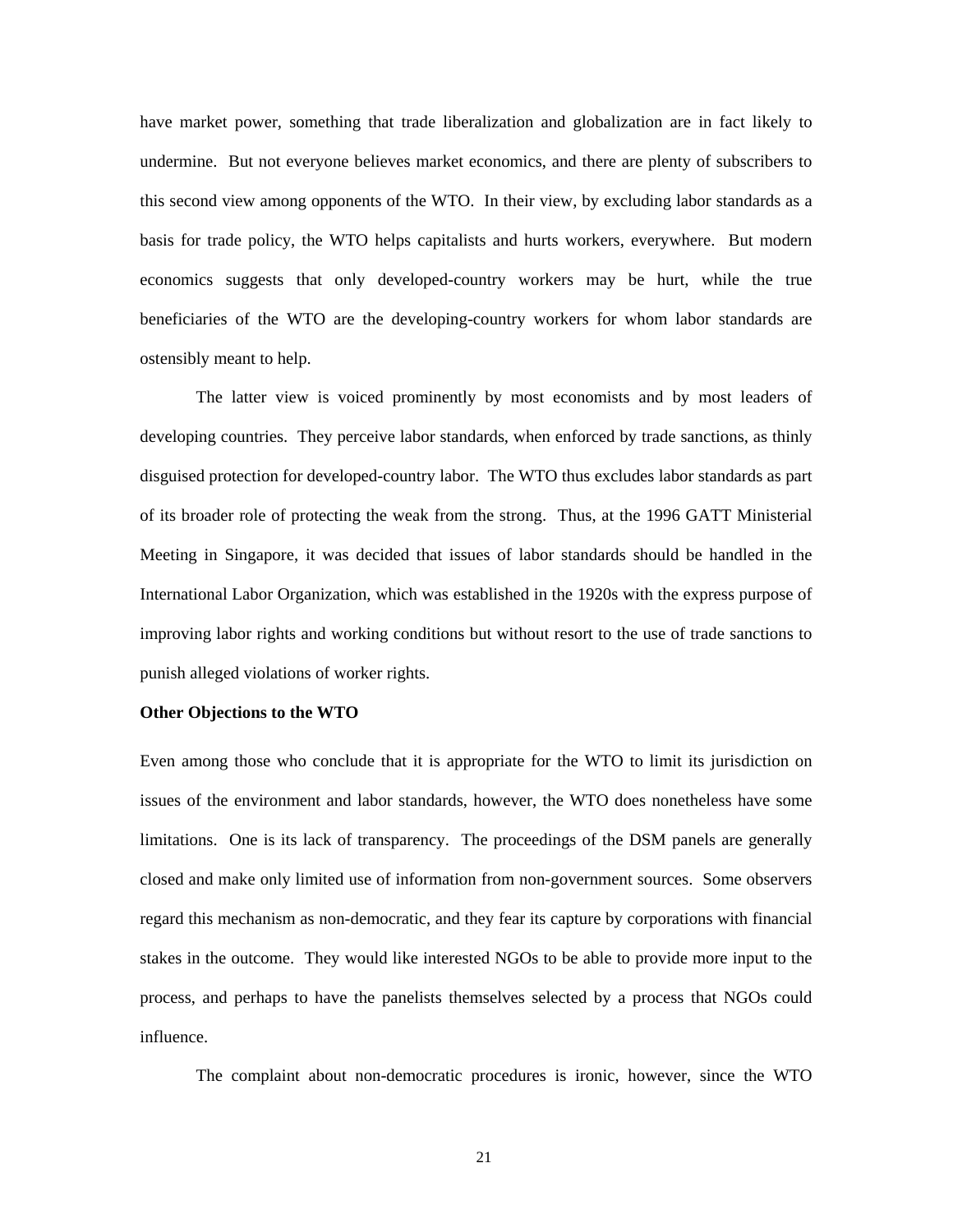works by consensus among mostly democratic governments, whereas NGOs are by definition self-appointed special interests. More important, however, is a concern from developing countries, that opening the DSM to greater public scrutiny and influence would cause its capture by precisely these special interests, at developing-country expense. Nonetheless, even defenders of the WTO recognize that the DSM's procedures may be counterproductive. It has thus become increasingly common in DSM cases to permit NGOs and others to file "friend of the court briefs." Some observers also argue that a more permanent body should replace the panels themselves, instead of being assembled case-by-case. If so, then greater public input to selection of that body might be natural.

A further concern has long been that a few rich countries dominate the WTO, developing countries having little role. This is true in spite of – or even because of – its formal reliance on consensus. With 150 member countries, however, consensus is not practical, and therefore a smaller group has typically sought agreement among themselves, thereafter coming to the larger group for approval. This smaller group, sometimes referred to as the "green room group" after the room in which they have sometimes met at WTO headquarters in Geneva, has been assembled on an ad hoc basis by the Director General and has included both developed and developing countries based on their interest in the issues being addressed. However, many developing countries – especially smaller ones – have been excluded and not formally represented, not by design because there was no design, but by default. Exactly how to change this aspect of WTO governance is not clear, but it requires careful consideration.

As already noted, a common objection to the WTO is that it overrules domestic laws. This is true, for that is its purpose. The GATT was a treaty among countries to prevent them from using certain laws and policies that would adversely affect each other. The WTO continues that purpose. However, while the original GATT dealt only with tariffs, over time the GATT/WTO has expanded to many other policies whose main purposes are not international. Critics object that the WTO undermines domestic policies, not just tariffs. Presumably, countries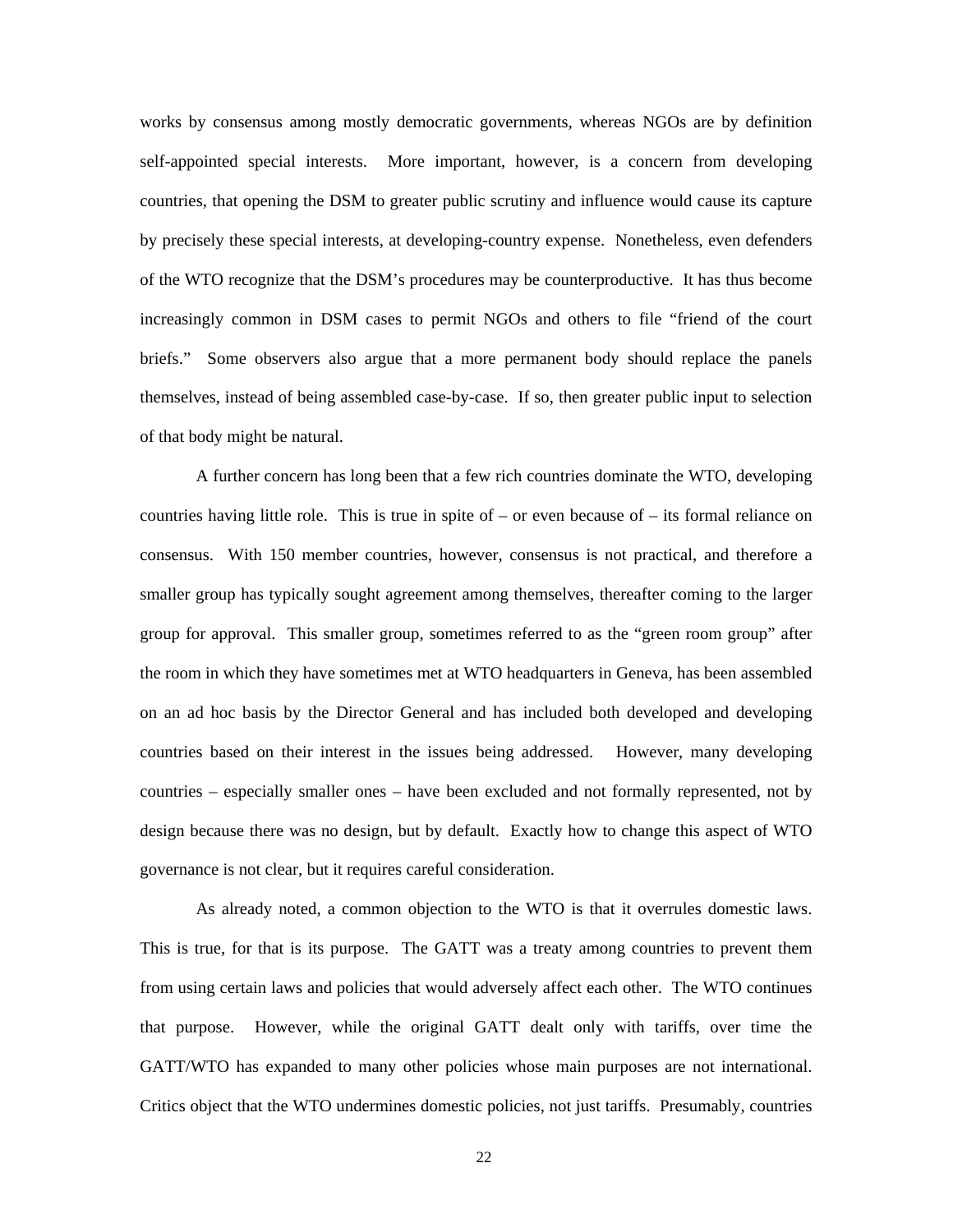might well want to reconsider membership if they find WTO rules too onerous, but to date no countries have found it in their interest to leave the organization.<sup>[16](#page-24-0)</sup>

A final concern of many WTO critics is that it is dominated by large corporations. This is true and probably inevitable, since it is large corporations that do most trade. Corporations have both the incentive and the resources to influence policies, and they do, both within countries and internationally. This means that the WTO has elements that would not be there without corporate lobbying, and some of these elements are undesirable. For example, antidumping statutes are economically nonsensical and pernicious, and yet the GATT has always permitted them, for the obvious reason that many corporations want them. More recently, in response to corporate lobbying the Uruguay Round added intellectual property rights to the WTO, in spite of strong resistance from developing countries that ultimately was overcome by the promise of market opening in textiles and apparel.

The WTO, then, is not a perfect organization. It could be improved, but many of its flaws will inevitably remain, because they are there in response to political realities. Overall, it seems clear that the WTO serves an extremely useful purpose, and that it serves it surprisingly well.

One indication that the WTO is not too far off the mark comes from its opponents. Although they share unhappiness with the WTO, some say that it does too much, others that it does too little. Environmentalists usually complain that it does too much, ruling against national

<span id="page-24-0"></span><sup>&</sup>lt;sup>16</sup> A troubling feature of the WTO for some countries is imports may not be restricted based upon the process by which they were produced. The WTO permits countries to exclude goods deemed harmful to health or the environment, for example, but only based on observable characteristics of the products themselves. In practice, countries often want to exclude imports that were produced by a process that has harmed the environment, has violated labor standards or human rights, has adverse health consequences for consumers, or may be otherwise undesirable. These are often legitimate concerns, and if the process could be inferred from a product characteristic at the border, the WTO might permit their exclusion. However, the problem with exclusion based on process is that there is no way to observe the process at the border when goods are being imported. Countries must therefore in practice exclude imports based on where they were produced, excluding all imports from any country that does not effectively ban the offending process. Permitting restrictions based on process runs the risk of imposing particular production techniques on countries, and thus of undermining their comparative advantage. For these reasons, the WTO has maintained its position that process-based import restrictions are unacceptable.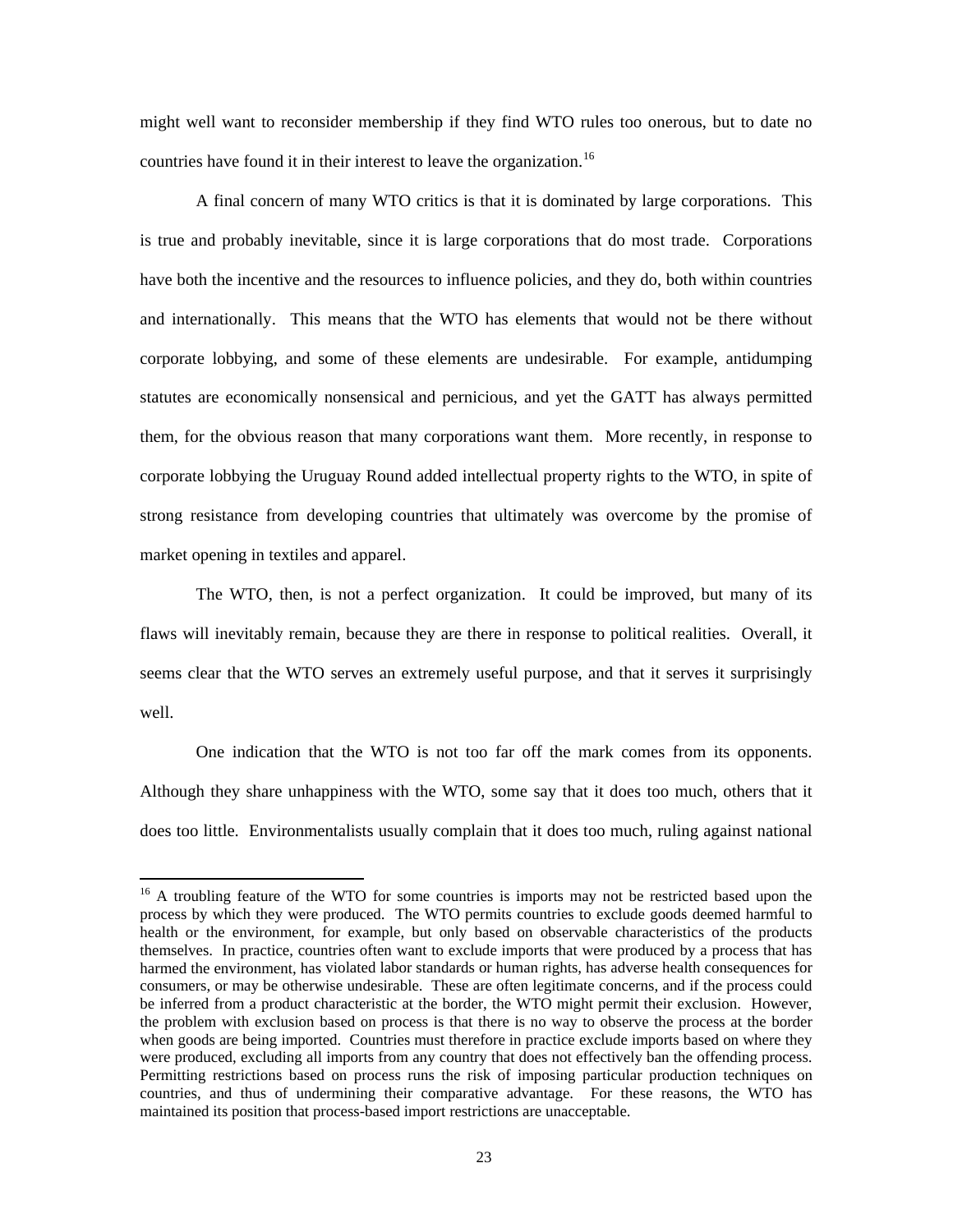efforts to improve the environment, and they want it weakened or destroyed so that national policies can proceed unhindered. Labor activists, on the other hand, complain that it does too little, not enforcing labor standards around the world. They want the WTO to take on more issues, and interfere more with national policies.

## **IV. Issues of National Sovereignty and the Boundaries of the WTO**[17](#page-25-0)

As already noted, world trade liberalization made great strides after WWII on the basis of the two major pillars of multilateralism: reciprocity and non-discrimination (MFN). Until the Uruguay Round (1986-93), the periodic GATT negotiations focused on the reduction of external trade barriers to make gains in reciprocal and non-discriminatory market access. During and since the UR, these underpinnings of the multilateral system have lost their primacy. In the course of the UR, there was an extension of trade rules, directed most notably toward the liberalization of domestic markets for services and investment and toward the protection of IPRs. Following the conclusion of the UR, efforts were made to include the so-called Singapore issues of competition, investment, government procurement, and trade facilitation on the agenda of the WTO Doha Development Agenda negotiations. Attempts have also been made to incorporate labor and environmental standards into the WTO. All of these developments reflect the idea, not simply of promoting trade liberalization among separate national markets, but of furthering global market integration through the convergence of national market regulations. In some degree, the breakaway from non-discrimination through the proliferation of free trade agreements (FTAs) in the past decade only accentuates the movement away from trade liberalization based on reciprocal gains in market access.

It can be argued that the existing and proposed extensions of the WTO into domestic rule making may be misguided. That is, the central role of the WTO should be viewed as facilitating commercial relations among its member nations. It is by no means clear therefore that the WTO

<span id="page-25-0"></span> $17$  This section has been adapted from Brown and Stern (2006).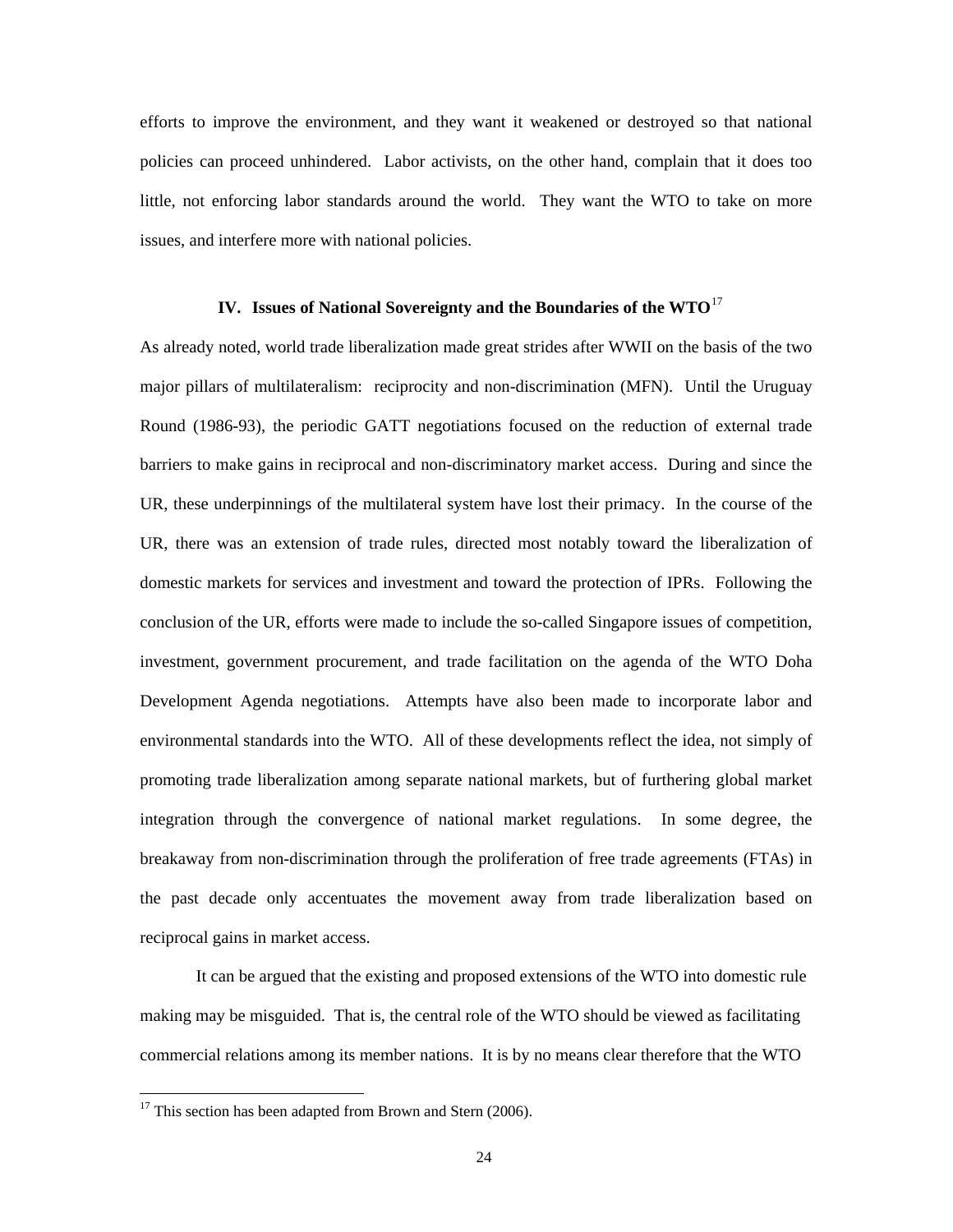should be an instrument to shape national markets and institutions so that they will conform to some idealized model of how a global economic system should work. The point is that there are boundaries to the extent to which WTO disciplines can, or should, superimpose themselves on commercial conduct in national markets.

#### **The Boundaries to the WTO Regime**

To clarify the scope of the WTO, Table 2 provides a categorization of the various actual or proposed disciplines of the WTO regime. These include: (1) core disciplines; (2) disciplines that may require modification to take legitimate national interests into account; (3) preferential trading arrangements that do not inhibit global trade; (4) national regulations involving health, safety, and consumer protection; and (5) national regulations that lie wholly beyond WTO boundaries. While not included explicitly, allowance needs to be made under the foregoing disciplines/boundaries for provision of Special and Differential treatment to low income or least developed countries.

In considering the WTO boundaries, there are two conditions to bear in mind: (1) the positive economic nationalism that legitimately motivates most governments to pursue policies that are sincerely believed will improve the material well-being of their populations and sustain their social cohesion; and (2) the institutions surrounding national markets that are embedded in social mores and the particular structure of business organization. When WTO rules and procedures are pushed beyond the boundaries set by these conditions, they may sour trade relations and erode the general consent to the core disciplines on which the effectiveness of the WTO rests.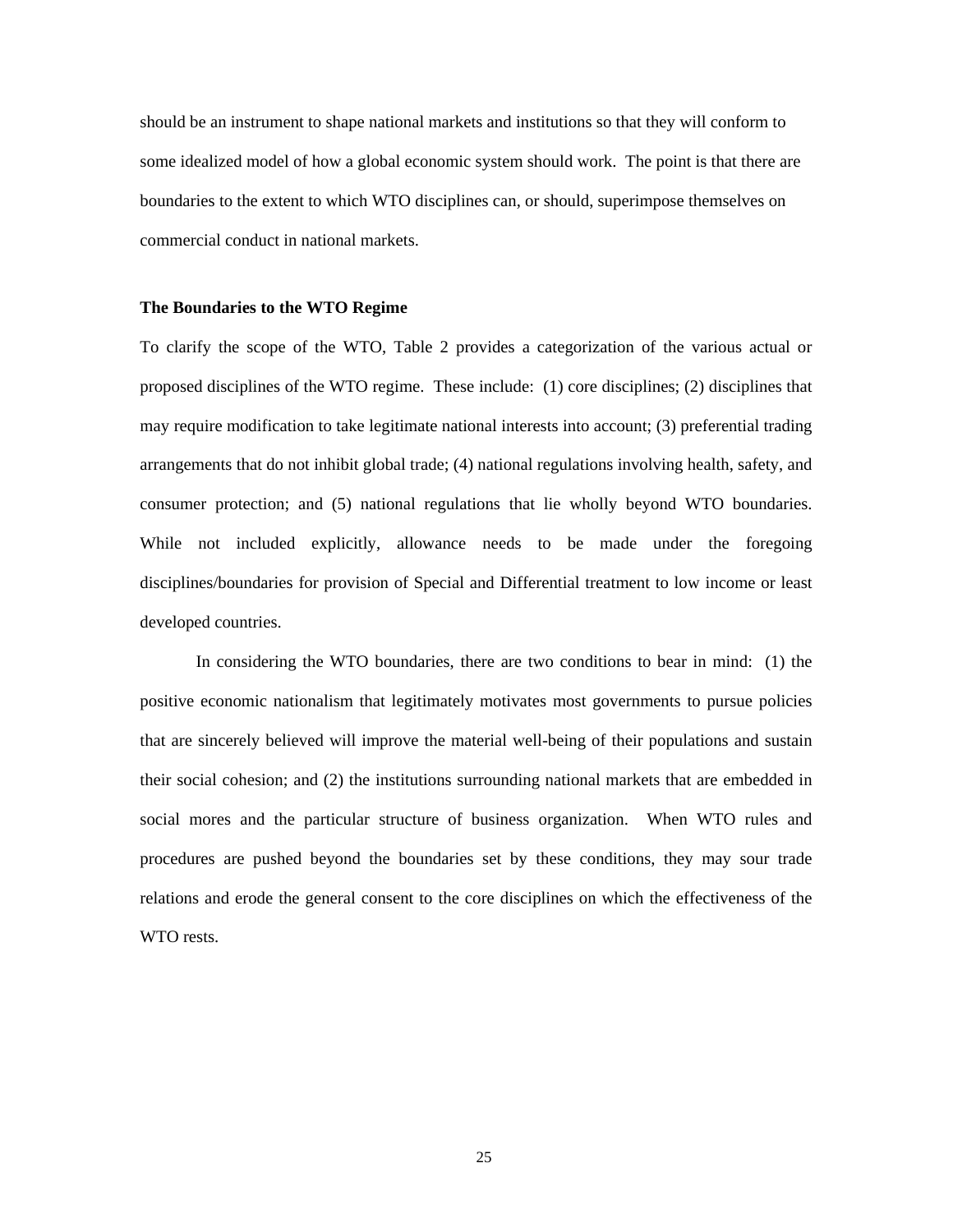To expand further on the application of WTO boundaries, we now elaborate on the interpretation of these conditions,  $\frac{18}{18}$  $\frac{18}{18}$  $\frac{18}{18}$  addressing subsequently how the WTO "playing field" may be best delineated and the role of the WTO in dealing with preferential trading arrangements.

#### *Economic Nationalism*

Economic nationalism is widely used as a pejorative term. It manifests itself frequently in international economic relations and policies and is usually rightly denounced by trade specialists as a regression into mercantilism. There is a long history of beggar-thy-neighbor policies in international economic affairs, and the guardians of economic rationality are justly wary of nationalist rhetoric. But that should not blind them to the reality that nationalist sentiment is a powerful force that also has positive economic consequences. The great revolution in rising expectations, which first began within some Western countries in the 18th and 19th centuries, has since swept around the world; and politically vocal people everywhere expect that their own national governments will take measures to improve their material well being. Though the great majority of countries now have capitalist systems, beliefs about how governments could best accomplish this purpose vary widely; and they have changed within countries over time. But what has remained ever present is the responsibility that peoples place on their governments – as the highest political authority in their societies – to seek gains in national well being. As illustrated below, such economic nationalism sets limits that have to be respected in multilateral rule making.

## *Domestic Subsidies and Industrial Policies*

 $\overline{a}$ 

Among today's established industrial countries, governments broadly see themselves as fulfilling their responsibility if they are able to maintain technological leadership – at least in some sectors – or, at worst, not fall behind other countries in the endless race toward economic betterment.

<span id="page-27-0"></span><sup>&</sup>lt;sup>18</sup> Issues of delimiting the WTO boundaries are also addressed in Hoekman (2002, 2004, 2005) and Sutherland et al. (2004, esp. 61-72).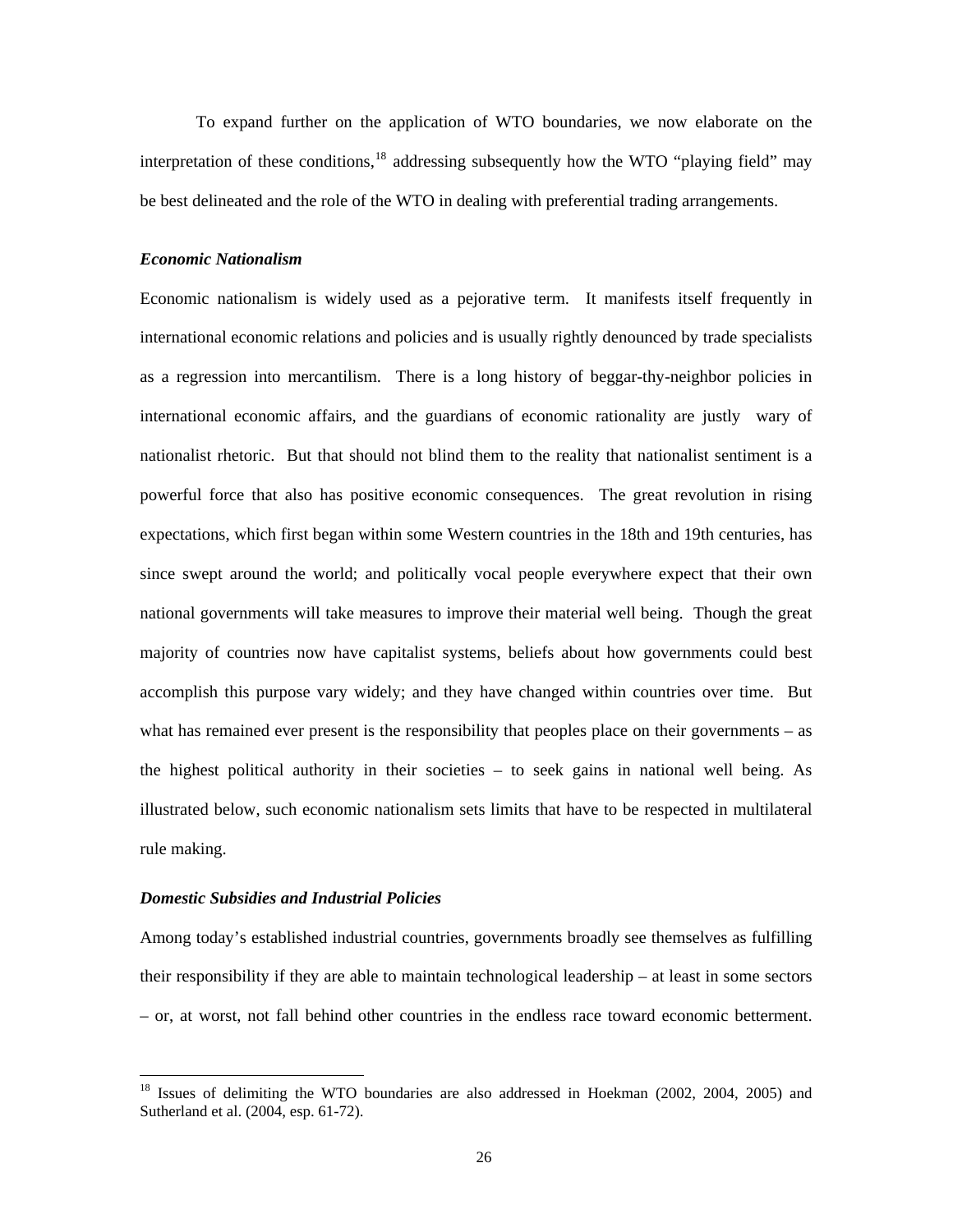Accepting that private enterprises should make most economic decisions in response to market prices, they see their responsibility largely as the support of education, provision of infrastructure, and promotion of general scientific and technological research and development. Such economic nationalism has been reflected in the WTO mainly through its rules on subsidies. While government subsidies to individual firms or industries are often seen as contraventions of "fair" trade because they may distort market prices, subsidies of general research and development are not so viewed. The lines between specific and general subsidies are, however, not always clearcut. For example, in very large-scale industries like the aircraft industry, EU subsidization of the Airbus and U.S. defense procurement favoring Boeing have been an ongoing source of bilateral friction. Yet, until recently, the EU and U.S. policies have broadly remained in place, although they are now under challenge in the WTO dispute settlement procedure, albeit with an uncertain outcome. Other manifestations of economic nationalism stem from cross-border mergers and acquisitions that may threaten the independence of national corporations regarded as "national champions." But they have so far not been constrained in this area by the WTO since it has no agreement on competition policy.

Most developing country governments have been no less powerfully motivated by economic nationalism. In the earlier post-WWII years, indeed, the sense of national pride – enhanced by new won independence – occasioned widespread nationalization of foreign enterprises and stressed the development of nationally-owned enterprises. While most governments have since shed their hostility toward foreign investment, they have not lost their determination to foster the expansion of a rising indigenous industrial sector. Countries that have made substantial progress in industrialization have generally made extensive use of policies intended to provide inducements to, and financial and technical support for, national firms to encourage expansion of production and introduction of new products and processes. By such means, they have sought to benefit from learning spillovers, and to overcome coordination failures that might otherwise impede their economic growth. However, such policies – pursued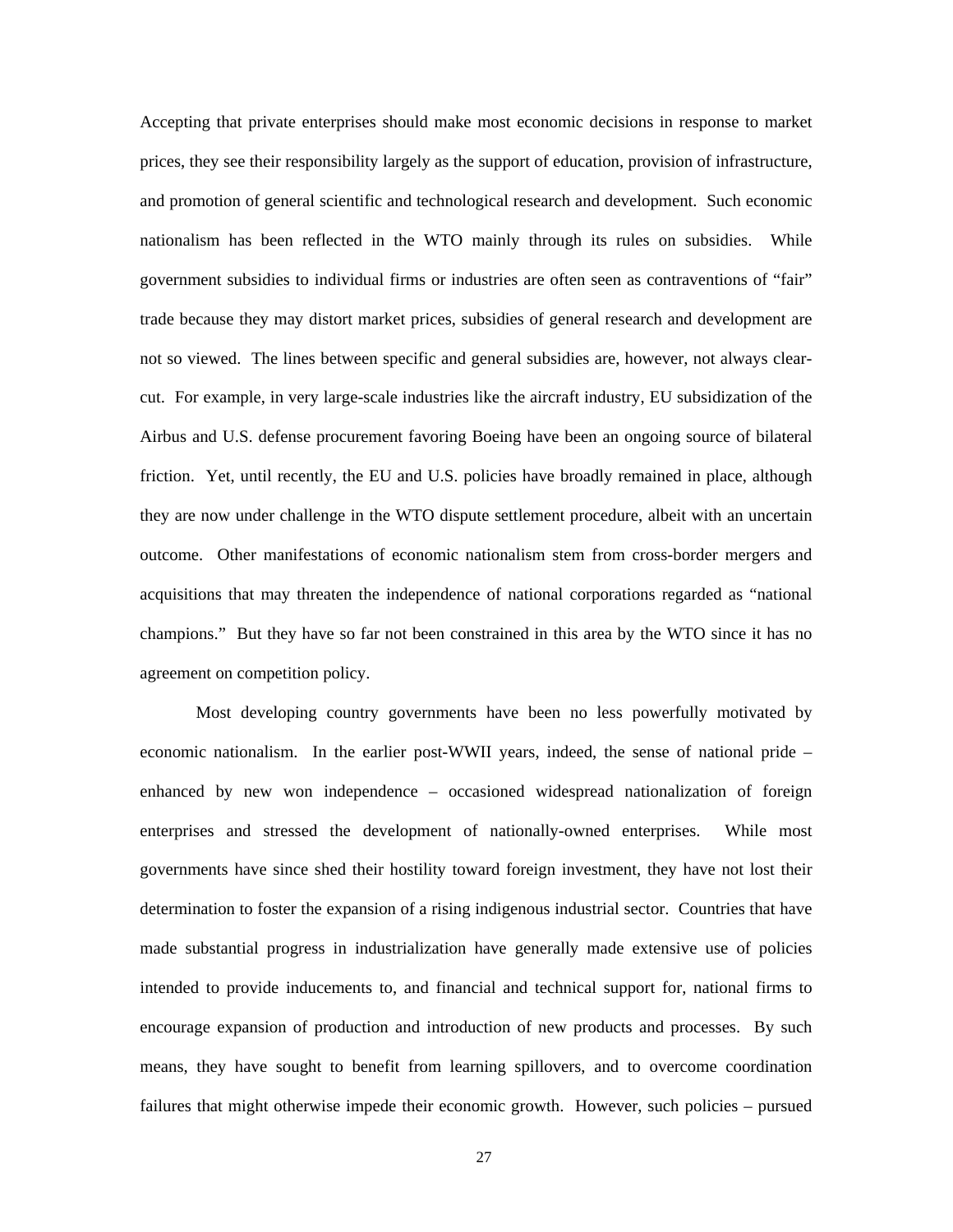on the nationalist grounds that they promote indigenous development and evidently effective in the circumstances – are perhaps not consistent with the rules of the GATT/WTO as these rules now stand. But it is noteworthy that national policies have for the most part been considered to lie within the purview of governments and have not been challenged in the GATT/WTO. Efforts to restrict domestic subsidies that constrain industrial policies should therefore be carefully circumscribed in the WTO.

## *TRIMS and TRIPS*

In the UR negotiations, agreements on "trade related" investment measures (TRIMS) and IPR (TRIPS) protection were incorporated into the WTO.. These are clear examples of the extension of international rule making into areas of domestic policy.

The TRIMS Agreement fell short of what its sponsors – mainly the United States – sought. They had hoped for an agreement on foreign investment that, when taken together with the GATS (which accorded foreign investors the right of establishment in service industries), would succeed in gaining less restricted access to the markets of other countries for their corporate investors. They also hoped that, once their investors had been granted access, such foreign investment would enjoy full national treatment. These aims were not realized. However, developing countries had to accept some restrictions on their freedom to apply conditions on FDI. They were no longer permitted to impose local content requirements on foreign enterprises to mandate their meeting particular levels of local procurement, or stipulate that foreign enterprises meet trade-balancing requirements. Underlying TRIMS is an evident conflict between the legitimate economic nationalism of developing countries in pursuing measures intended to advance their own development and the commercial interests of multinational corporations.

The TRIPS Agreement addresses long-standing issues of foreign piracy and counterfeiting of patents, copyrights and trademarks that have always been of concern to the owners of these IPRs. In the earlier stages of their own industrialization, the now industrialized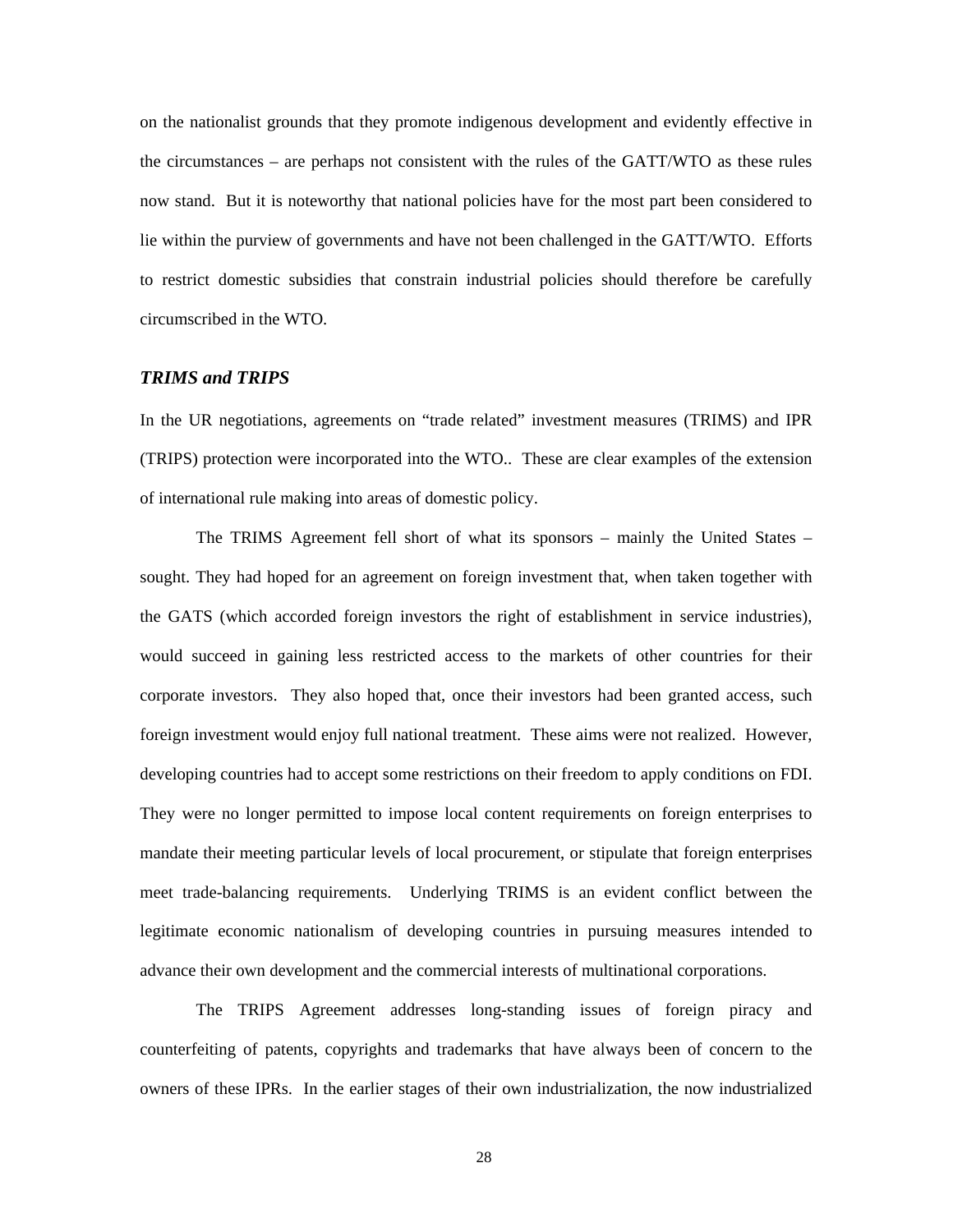countries were generally neglectful of foreign-owned IPRs. Freewheeling imitation and reverse engineering of foreign products and processes were principal means of gaining new technology (Chang, 2002). However, as these countries themselves began to generate technological innovations, they acquired an interest in the reciprocal recognition of IPRs. What TRIPS accomplished was an extension of such mutual recognition to all WTO members. For a great many developing countries, however, the element of reciprocity has been largely absent from the agreement, since they have had few IPRs for which they might seek recognition abroad. On the other hand, the agreement has restricted their freedom to copy and apply new technologies at will. Further, utilization of new technologies patented elsewhere will require payment of royalties or fees, implying a transfer of financial resources from poor to rich countries.

Defenders of the new discipline point to the potentially beneficial development effects. Their argument is that, as the rights of patent holders are now more secure, corporations may be more willing to set up production in countries where they formerly feared that their patented processes would be surreptitiously stolen and copied. But against this is the check that the discipline imposes on the unrestrained transfer of technology. WTO members have, at least, recognized this in the special provisions agreed to in regard to pharmaceutical patents and the treatment of HIV/AIDS, malaria and tuberculosis.<sup>[19](#page-30-0)</sup>

It can be argued that the TRIMS and TRIPS Agreements may well lie outside the appropriate boundaries for many WTO developing country members. In my judgment, the broader investment measures that were part of the Singapore agenda and that were shelved following the September 2003 WTO Cancun Ministerial should be permanently shelved. Furthermore, the transition period for TRIPS conformance should be made open ended for developing countries until such time as they themselves will benefit – both internally and through

<span id="page-30-0"></span><sup>&</sup>lt;sup>19</sup> A well informed and balanced assessment of IPRs and development is provided in the report of an international group of experts appointed by the U.K. government. (Commission on Intellectual Property Rights, 2002).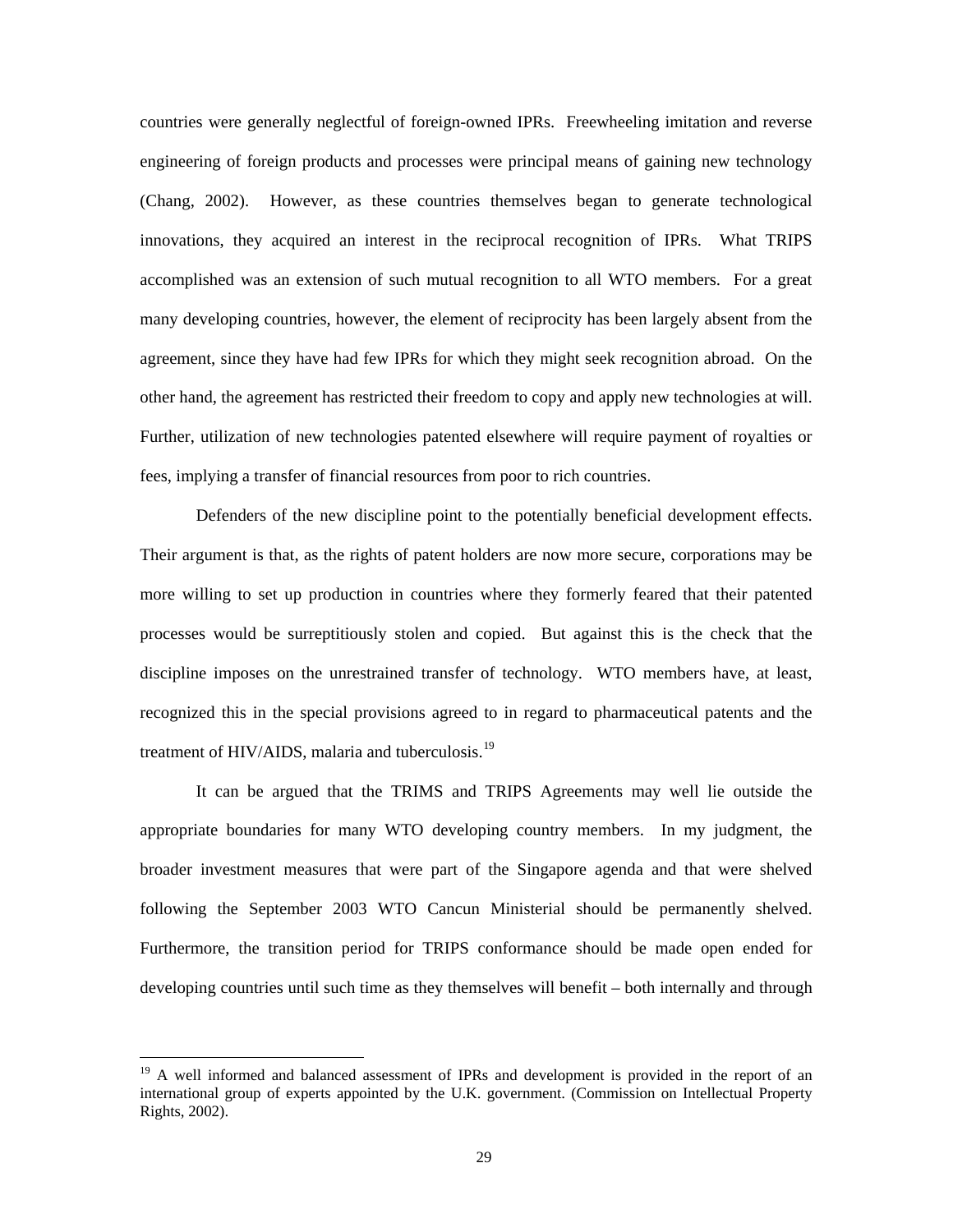the reciprocal recognition of rights – by implementing the domestic laws and institutions needed to carry out the enforcement procedures of the Agreement.

#### *Government Procurement*

In the course of the Tokyo Round in the late 1970s, a plurilateral agreement on government procurement was negotiated to become effective in 1981, with a number of industrial country signatories. There are presently 28 signatory governments. The agreement was designed to make the procedures and practices of government procurement more transparent and nondiscriminatory as between domestic and foreign suppliers. The emphasis is on tendering practices and covers both designated national and local government entities, with specified threshold values for the contracts involved. While the number of signatory countries has expanded, it is noteworthy that comparatively few developing countries have become signatories. The reason apparently is that the procurement agreement is viewed as being overly intrusive in challenging the rights of governments to maintain control over the award of contracts and programs for public procurement.

It may be the case that existing procurement policies in many countries are inefficient, costly, and subject to rent seeking, so that measures to reform these policies may therefore be in a country's national interest. But it is not clear why such reform should be carried out under WTO auspices, especially since a substantial amount of public procurement may stem from pursuit of a variety of social and political objectives and programs that are at the foundations of domestic government policies and may only tangentially be trade related. It is not surprising therefore that many developing countries were opposed to inclusion of government procurement, one of the Singapore issues, as part of the Doha Development Agenda negotiations. As in the case of investment policies, government procurement was shelved following the Cancun Ministerial Meeting.*.*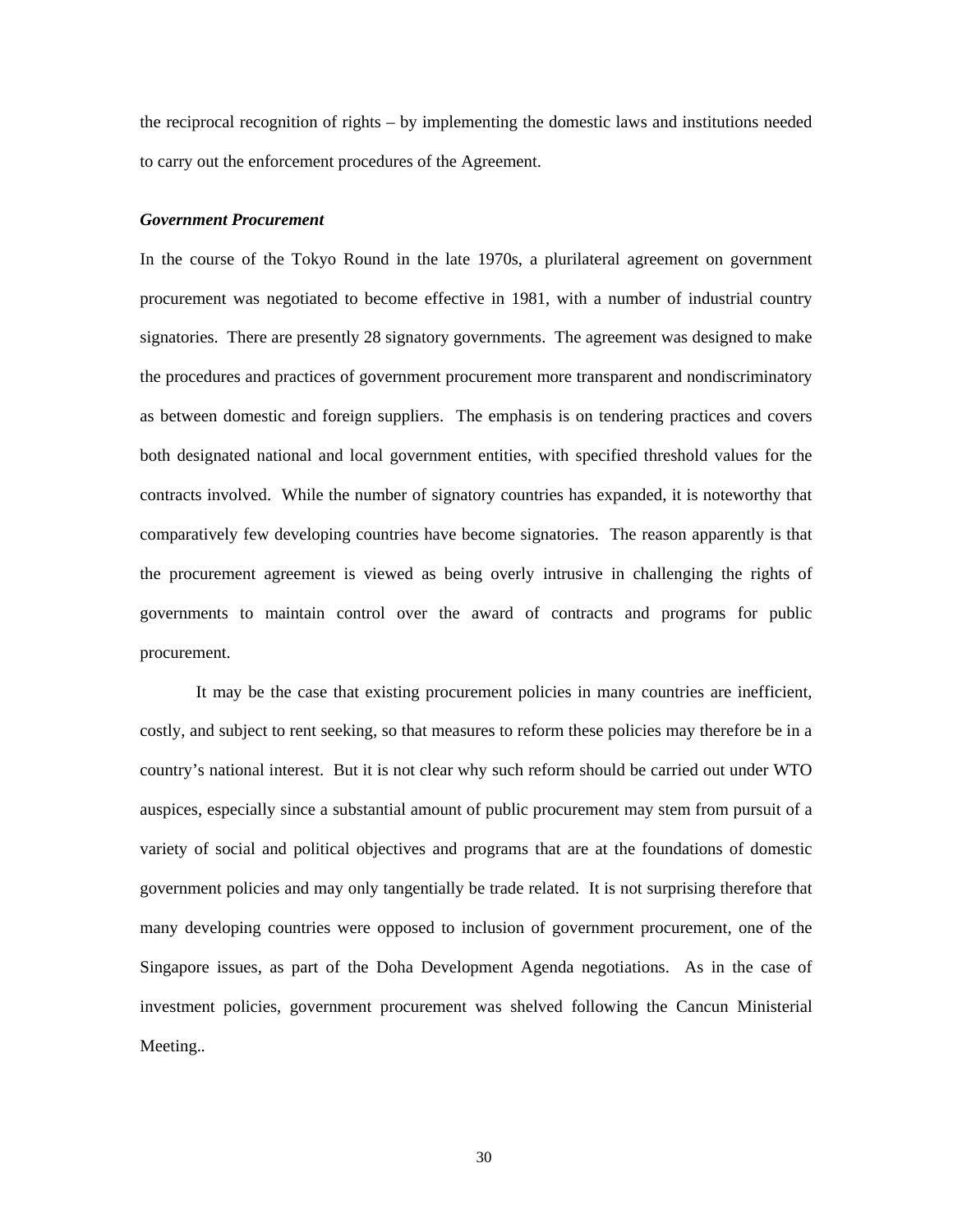#### *Markets and Institutions*

It is obvious that national markets function within a framework of laws, regulations, and more informal, but well embedded, practices; and that the framework differs widely among countries. Some obvious forces that account for the differences are the social mores of each country, its political institutions, and the particular forms of organization of its firms and industries as its capitalist system has evolved. These have never prevented transactions across national frontiers. So long as traders share some core similarities in modes of commercial conduct, they have been able to trade advantageously with each other. It has been enough that they share respect for private property rights and contractual arrangements, and that they accept some judicial procedure for resolving disputes. But in a world of nation states, traders have also found that the differences in laws, institutions and social practices may impede their access to foreign markets. This has driven the search in the GATT/WTO for common rules that would ensure greater similarity in competitive conditions. Firms in the leading economic powers have deemed dissimilarities from their own national conditions to give rise to "unfair" competition and have called for a "level playing field." This has been powerfully supported, at the intellectual level, by an idealized neo-classical model of markets that presupposes universal institutional conditions associated historically with the development of capitalism in the United States or Great Britain.

There are, however, limits on the extent to which nations can be expected to conform to multilaterally established rules that may challenge their own social mores or forms of business organization. To be effectively applied at home, rules have to be compatible with the prevailing beliefs and practices within which the domestic market functions. Rules that are in conflict will not be accepted or, if formally accepted, will not be enforced or will be enforced only weakly. Certainly, some distinction has to be drawn here between laws, regulations and practices that are deeply embedded and those that lie more on the surface or merely benefit rent seekers. Cumbersome and outmoded customs procedures, for instance, may not reflect any deeply held beliefs, and their reform may be impeded only by bureaucratic inertia. There is no objective test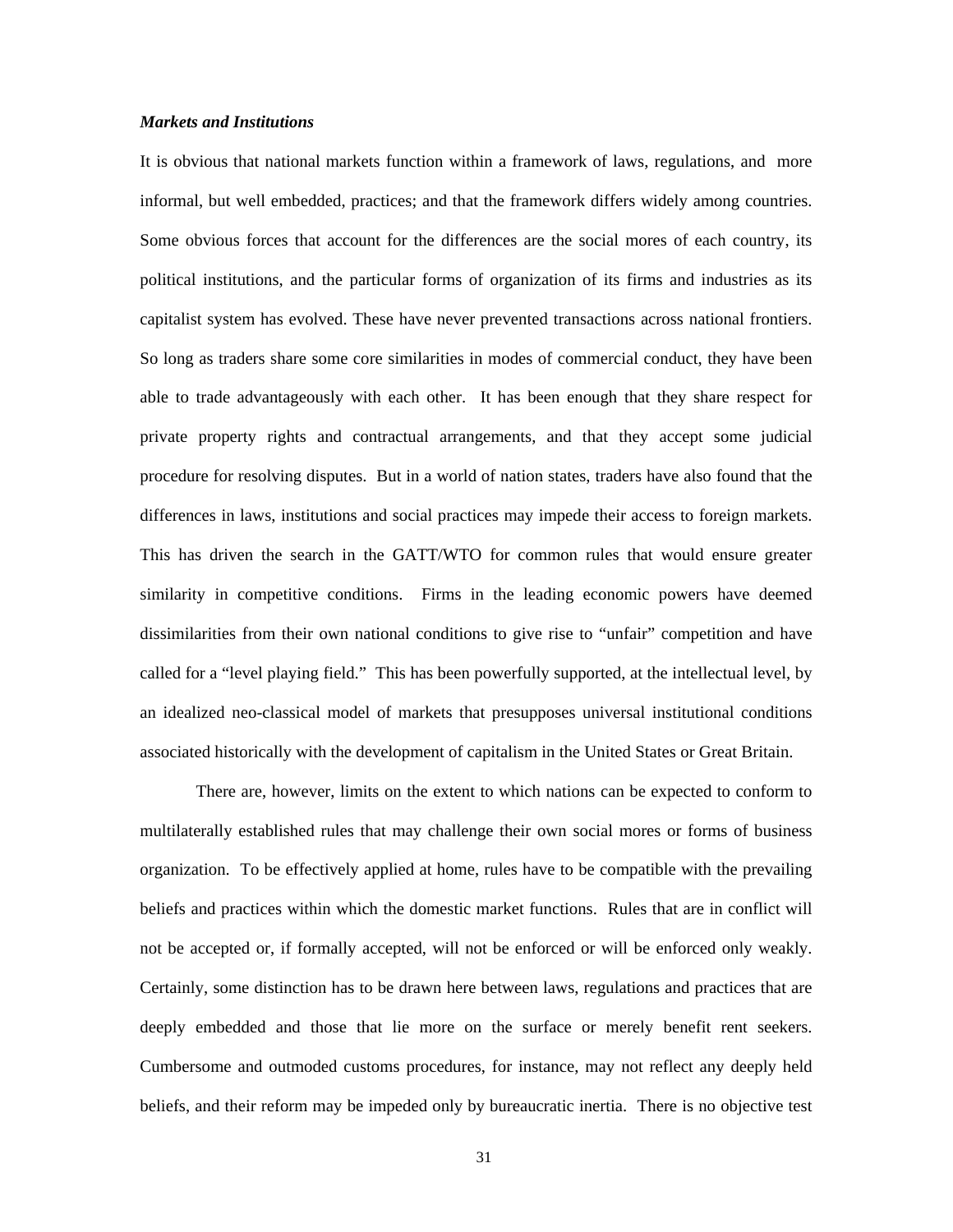by which to determine where the line lies, but there are some reforms proposed as appropriate for the WTO that may exceed the appropriate boundaries.

#### *Competition Policy*

 $\overline{a}$ 

Competition policy is a case in point in which the diversity in forms of business organization among countries limits the possibility or desirability of common rules. There are many variants of capitalism as it has evolved in the unique political, social, and economic circumstances of each country. Perhaps two of the most striking circumstantial differences are the relations between the state and private enterprises and the interrelations among firms themselves. In most English speaking industrial countries, for example, the relationships between private enterprises and government have historically been more adversarial and arms length in comparison with the more cooperative relations in many other countries. Likewise, there are many differences in the competitive or cooperative relations among firms that are socially regarded as acceptable. These give rise to differences in market practices that foreign producers may see as impediments to trade.

An example is the Structural Impediments Initiative that was prominent in U.S.-Japan relations in the 1980s and 1990s, and that involved U.S. pressure on Japan to change longstanding business practices and institutions that allegedly constrained access of U.S. exports and FDI in the Japanese market. The WTO was involved in two prominent cases dealing with U.S. access to Japan's domestic market in automobiles and film. The United States decided to drop the automobiles complaint and was on the losing side of the WTO dispute settlement decision to deny the Kodak film complaint.<sup>[20](#page-33-0)</sup> In retrospect, the U.S. actions may have been ill advised to begin with. It also appears that the Japanese Government instituted measures on its own in recognition of the national need for institutional and policy reform in a number of sectors.

Arguments similar to the foregoing can be applied to developing countries. It can be

<span id="page-33-0"></span> $20$  For an analysis of the Kodak-Fuji film dispute between the United States and Japan, see Devereaux, Lawrence, and Watkins (2006, Vol. 2, pp. 143-191).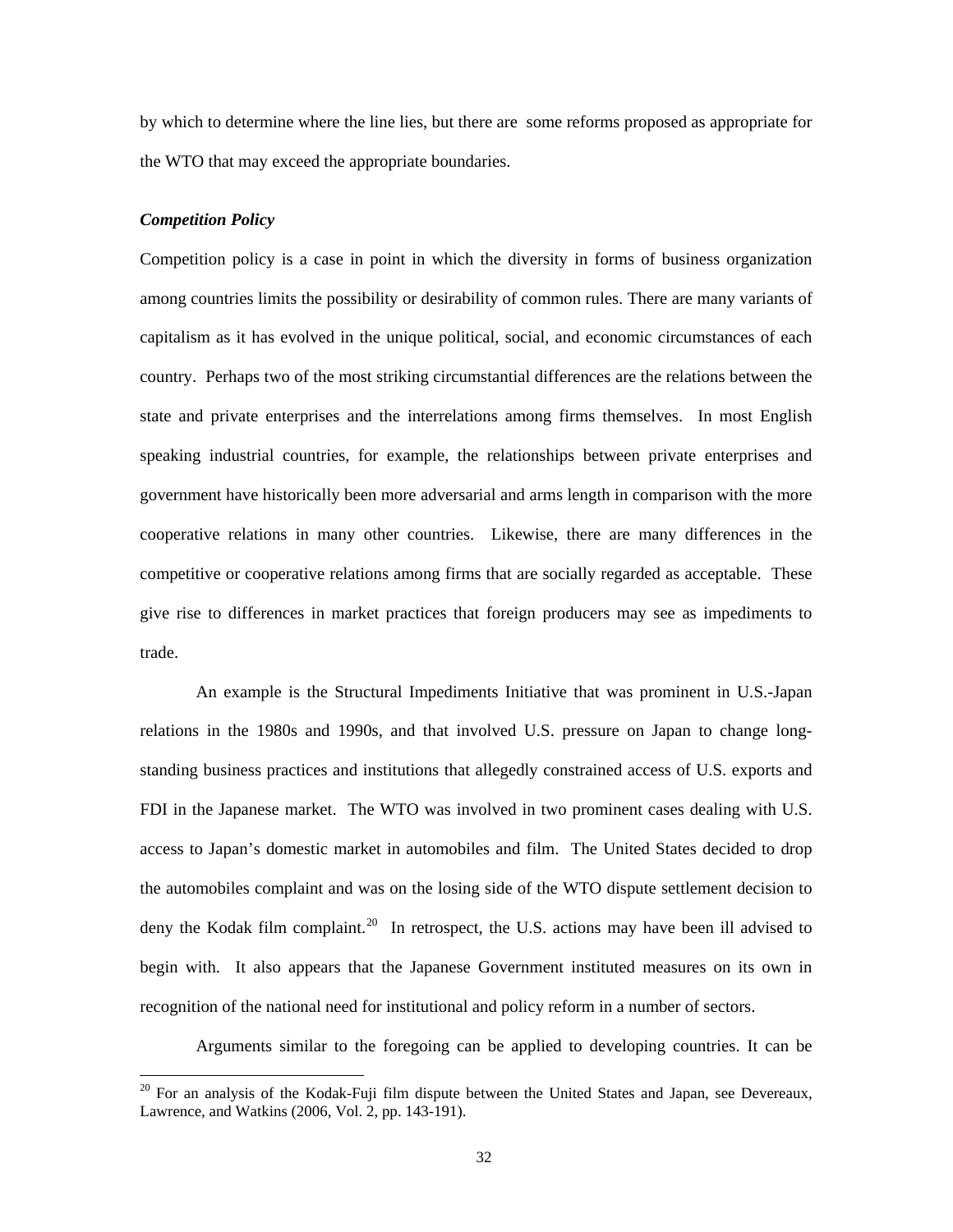argued accordingly that competition policy may lie outside the appropriate boundaries of the WTO regime. This was another of the Singapore issues that was shelved following the September 2003 WTO Cancun Ministerial Meeting.

#### *Labor Standards*

Labor standards are another case in point. As noted in the earlier discussion, there have been strong political pressures from organized labor and social activists to seek the incorporation of labor standards in the WTO. But it may suffice to note that the case for inclusion of labor standards in the WTO rules, on grounds of economic welfare, is widely regarded as very weak, both in logic and empirically. The best contribution that the WTO can make to raising labor standards is accordingly to facilitate the expansion of world trade since, almost everywhere, as economic growth has taken place and incomes have risen, working conditions have sooner or later improved.

Nonetheless, the proponents favoring inclusion of labor standards in trade agreements have been powerfully reinforced by their claim to the high moral ground in arguing that, whatever the economic consequences, it is morally wrong to condone poor labor standards in other countries. No one would contest the right of individuals or groups to advocate the norms of their society or to call for economic sanctions when the most egregious violations of human rights are being committed. In the present context, however, the issue is whether industrial nations, by virtue of their power, should, as a condition of trade, insist that other countries respect particular labor standards that they themselves value and that are interwoven with the levels of individual and social well-being, which thanks to their long history of economic growth, they now enjoy.

Many developing countries see this demand as presumptuous and politically self-serving, as the governments of industrial countries appear to be placating domestic groups that either represent sectional interests or are not well informed. But there is a more pragmatic reason for rejection of this position, which is that it is very likely to be ineffective. The transplant of social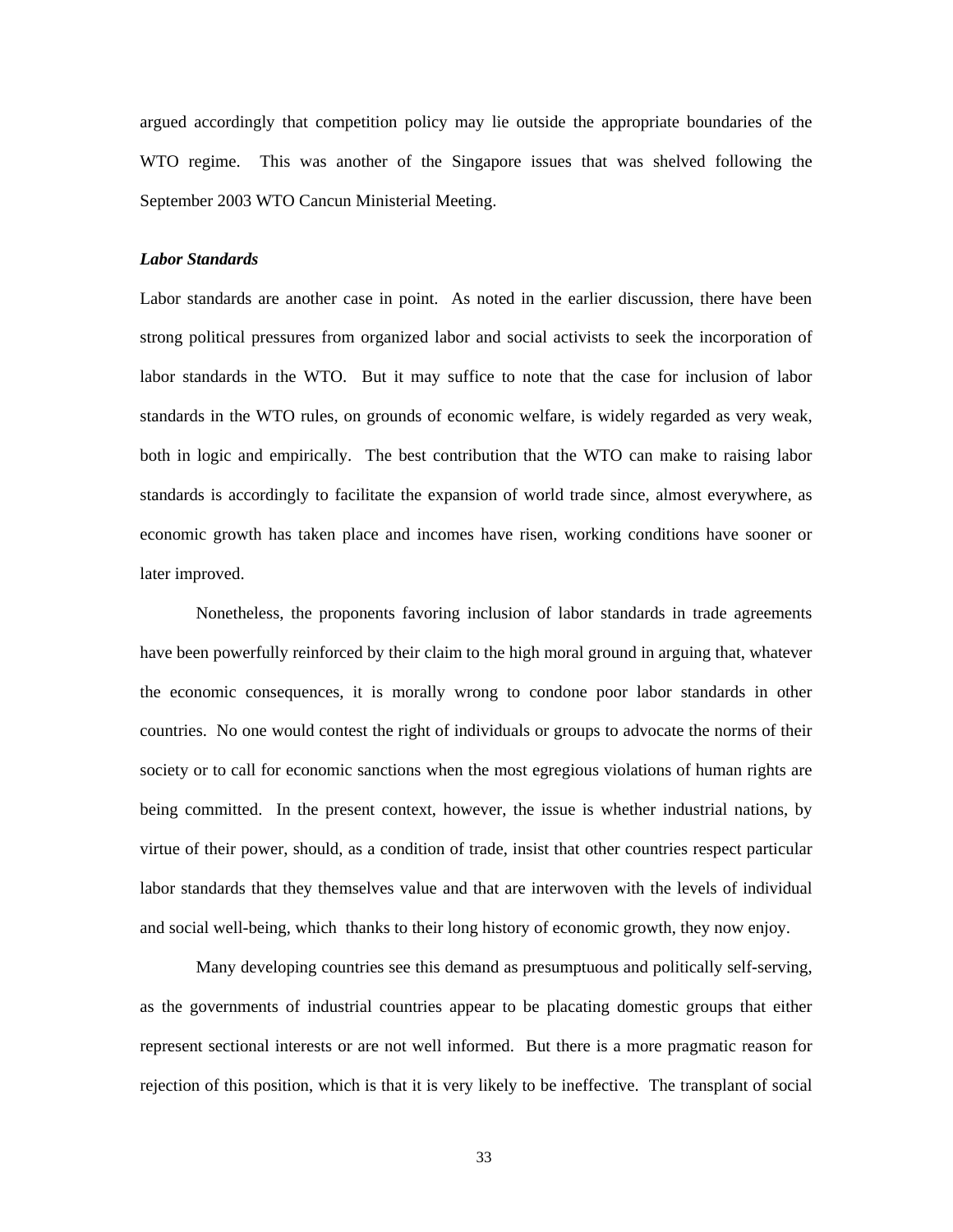norms from one society to another is exceedingly difficult to accomplish. Everywhere, changes in domestic regulations embodying new norms of behavior take place in response to demands from coalitions of politically influential groups within the country. External leverage applied through trade threats may possibly tilt the balance in favor of reform, but by itself will rarely bring about any lasting change in prevailing social beliefs and practices. What the inclusion of rules about labor standards in the WTO would most likely accomplish is its entrapment in disputes about policies that countries regard as wholly domestic affairs.

#### *Environmental Standards*

 $\overline{a}$ 

The arguments just made concerning labor standards may apply to domestic environmental standards, which will depend on prevailing social beliefs and practices and differences in per capita incomes between nations. Just as with labor standards, the determination of environmental standards should therefore lie outside the boundaries of the WTO.

#### *Health and Safety Standards and Consumer Protection*

Another problematic policy area for the WTO is the range of measures that governments may design and implement with regard to health and safety standards and consumer protection. In this connection, EU policies regarding imports of hormone-treated beef and products containing genetically modified organisms (GMOs) provide an apt illustration of the limits of WTO policies.[21](#page-35-0) The issues here concern the rights of nations to establish their own national health and safety standards, including the restriction of imports deemed to contravene national standards. Such standards can be and have been used for protectionist purposes, and there may not always be a firm scientific basis to warrant certain standards. But so long as governments believe it is in the national interest to protect public health, the right to do so should be respected. Depending on how scientific evidence evolves, governments may then decide over time to moderate their

<span id="page-35-0"></span><sup>&</sup>lt;sup>21</sup> The U.S.-EU WTO disputes hormone-treated beef and GMOs are analyzed in Devereaux, Lawrence, and Watkins (2006, Vol. 2, pp. 31-96 and pp. 283-344).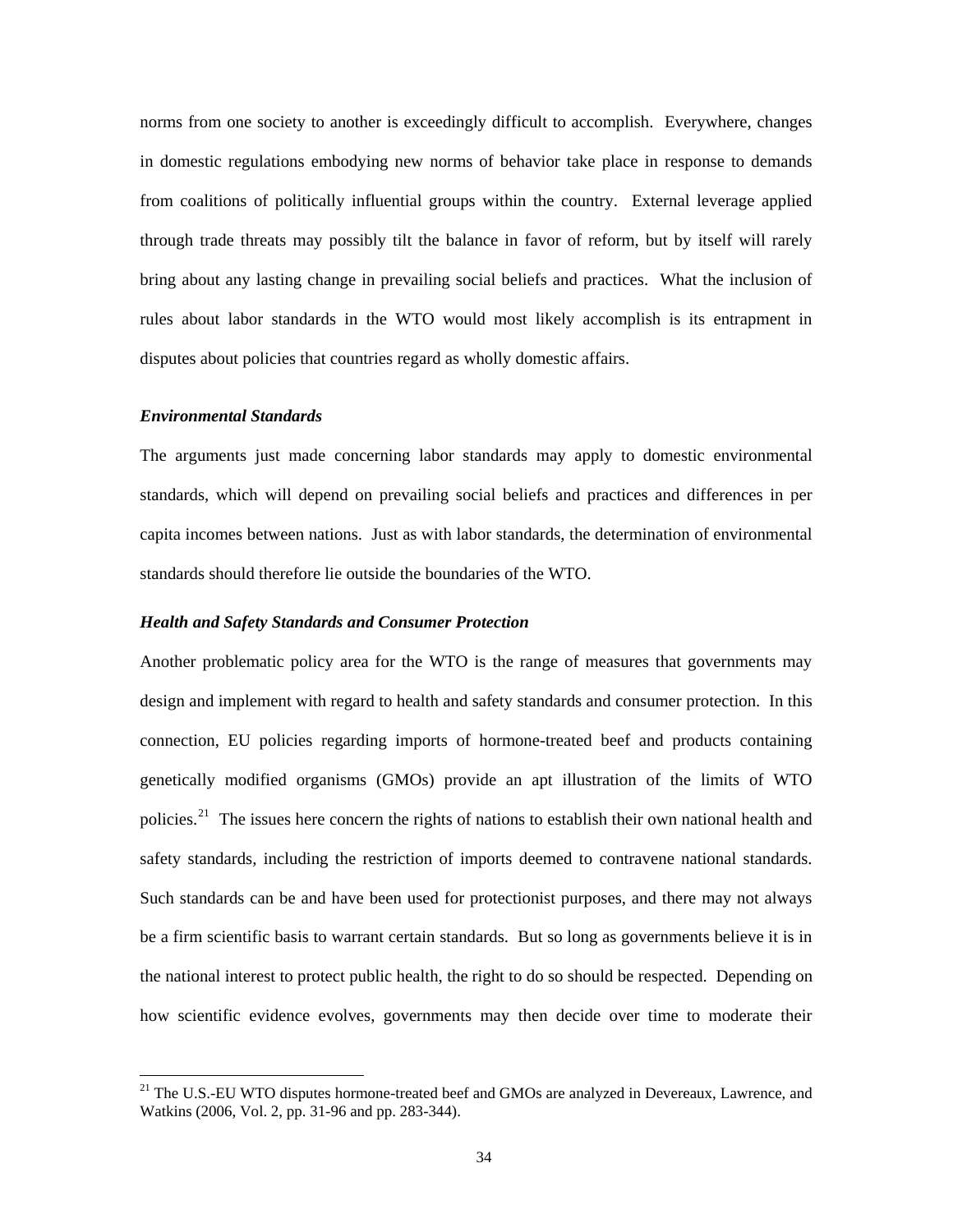restrictions, as, for example, the EU has been doing recently with GMOs. This suggests accordingly that the rules and decisions of the WTO should not be rigidly applied in cases in which public health is at issue, and there is lacking a consensus regarding the available scientific evidence for the production and processing of the products involved.

#### *The Playing Field*

So, if we accept the limits described above, how is the WTO's playing field to be defined? The role of the WTO is to provide a framework in which governments can negotiate and monitor the reduction of impediments to trade that serve no larger purpose than the protection of sectional interests within individual countries. Such impediments cannot be legitimately defended on the kinds of grounds discussed above. They serve only to lower economic efficiency within the countries in which they are practiced and deprive producers in other countries of wider market access. The world abounds in these impediments, and their gradual reduction is the raison d'etre of the WTO. Drawing the line between these impediments and those that have larger purposes is the task of the WTO rules.

As already mentioned, agricultural impediments illustrate this point. Even if, for example, as the EU, Japan, and other nations assert, the subsidization of agriculture has broad social as well as economic aims, it is an inefficient way of accomplishing the social purposes as well as meeting economic needs. The economic case against agricultural subsidization as serving sectional interests and lowering national efficiency appears to be well founded. A similar case can be made against the resort to antidumping measures that are the policy of choice by protectionist interests in developed countries and have become increasingly widespread in developing countries.

Sectional interests are, of course, everywhere and governments are rarely independent of them. For individual governments, trade negotiations based on reciprocity have the advantage that they pit export interests against sectional protectionist interests. Negotiations force

35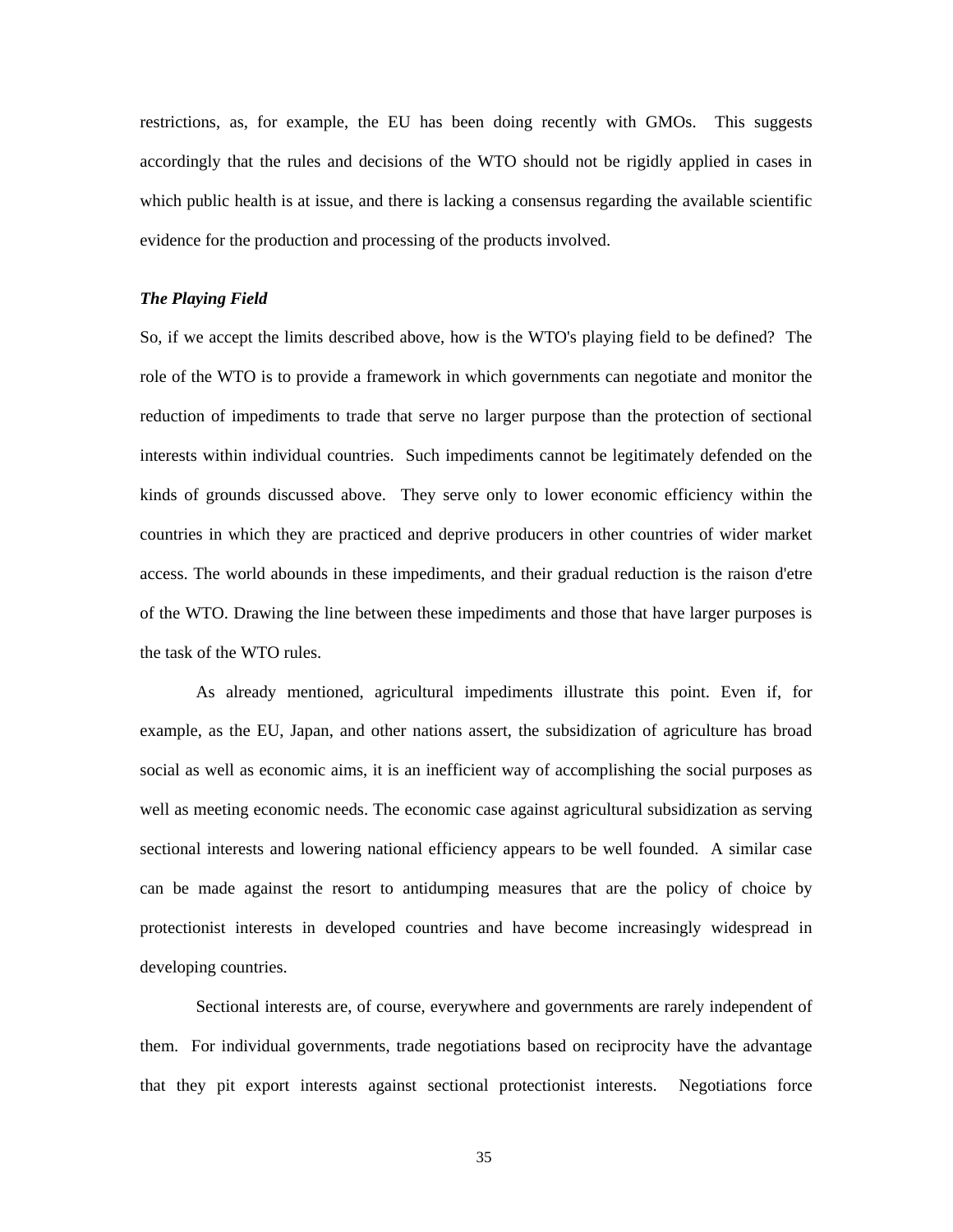governments that want wider market access abroad to liberalize at home. It is a great benefit of the WTO that, in bringing countries together around the negotiating table, pressures are openly and internationally placed on protectionist domestic interests.

Many issues are not clear-cut and rules can never be drawn that are always unambiguous or that foresee changing circumstances. A mechanism for dispute settlement is consequently essential, but it should not be called upon to adjudicate on policy issues. Its business is the interpretation of existing rules, not the formation of policy. So, in the rules-making process, it is important that new rules should enjoy widespread consent.

#### *Free Trade Agreements*

We need finally to consider how the WTO boundaries should be defined with respect to FTAs. FTAs often manifest the "real politik" that motivates nation states in pursuing national selfinterest in their external relations. Many FTAs that have been negotiated involve neighboring countries that already trade extensively with each other, so that there has been comparatively little trade diversion, except perhaps in some labor-intensive sectors such as textiles and clothing.

Except for U.S. FTAs, most other FTAs are confined mainly to the bilateral removal of tariffs and quotas. U.S. FTAs are more invasive in seeking to extend the integration of markets to cover many non-trade issues and to impose conformity with U.S. institutions and policies. Nonetheless, FTA members are still bound by WTO rules, which may help to explain why we have not witnessed the formation of major trading blocs as some analysts had postulated might occur. It may be the case furthermore that FTAs are becoming generalized as both large and small countries are seeking to expand their arrangements to help offset preferences provided in previously negotiated FTAS. But there are some large countries like Brazil, China, and India that are latecomers to the FTA process and are not likely to become partners in FTAs with the major industrialized countries. It may well turn out then that these large developing countries will become bulwark supporters of the WTO multilateral system.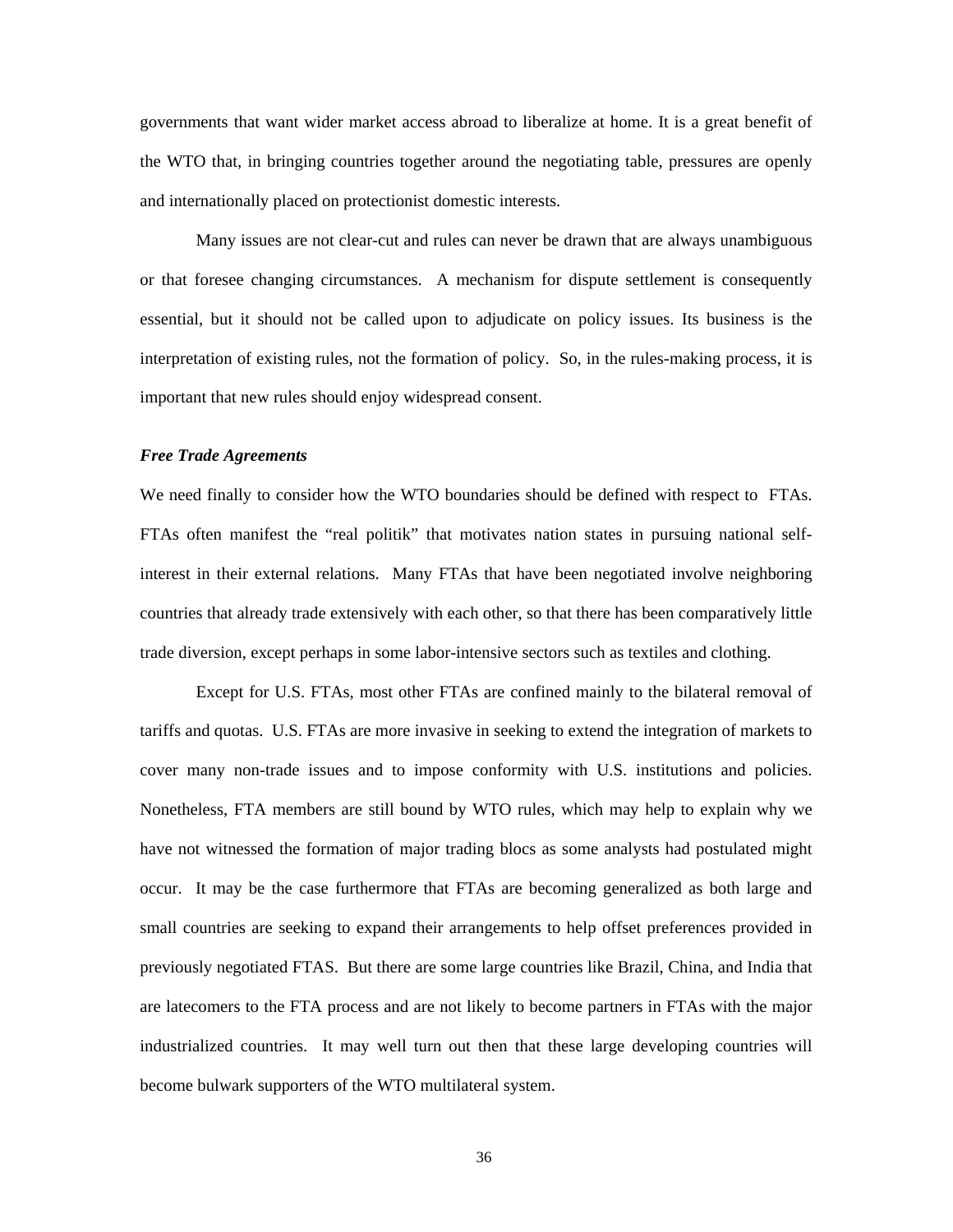There is, however, some role for the WTO to play in encouraging the greater openness of existing FTAs by expanding FTA membership, thereby moving the trading system closer to multilateralism. It might thus become possible to dispense with the rules of origin and remove the distortions that have been created by the many overlapping FTAs that now exist. Continuing pursuit of multilateral trade negotiations will also serve to erode preferential trade margins incorporated into FTAs and offer countries greater benefits than they may obtain from FTAs.

## **V. Conclusion**

In this paper, we have reviewed the development of the present-day global trading system. We have noted that the success of the GATT system prior to the Uruguay Round (UR) was based on the twin pillars of reciprocity and non-discrimination. But during and since the conclusion of the UR, there has been a pronounced shift toward the pursuit of conformity in domestic regulatory policies and institutions covering a variety of institutions, business practices, and social mores. It can be argued this expansion of the boundaries of the WTO into domestic areas may be misguided.

Countries cooperate with each other through the WTO in order to benefit mutually from international specialization. To this end, they negotiate reductions in trade barriers and agree on supporting rules of conduct to verify compliance. Businesses, after all, have a legitimate concern that reductions negotiated on their behalf should not be effectively annulled by domestic measures later taken by trading partners. But this does not mean that the WTO should be taken as a vehicle for the dissemination of values or economic beliefs that are not widely shared. The criterion of success for WTO rules is that they should be widely, and willingly, accepted as necessary to promote mutually advantageous trade relations. If this is not so, the cooperation on which the system rests is vitiated. $^{22}$  $^{22}$  $^{22}$ 

<span id="page-38-0"></span> $^{22}$ For further elaboration on this point, see Brown and Stern (2005).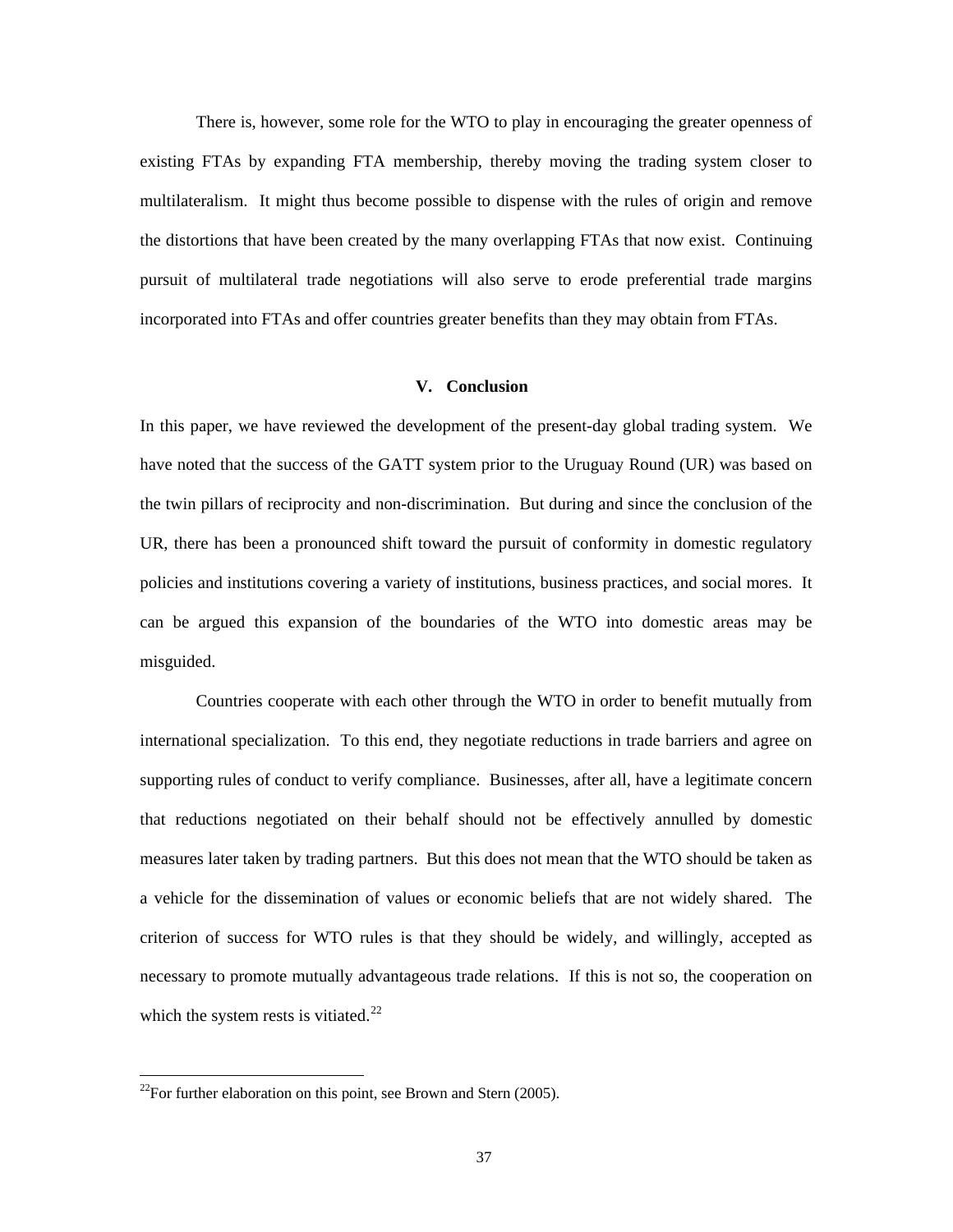To be sure, there are strong differences in views about where the WTO boundaries should lie. But too much energy can be poured unproductively into debate about the boundaries. Within the WTO boundaries, there is great scope for further multilateral action to lower trade barriers and widen markets. There are many trade barriers that do not bear close scrutiny as rational measures either from a national or an international viewpoint. They can neither be defended as measures integral to national growth or development policies nor embedded in social values or in the long-standing structure of business organization. Unbiased analysis would reveal that they are no more than the abuse of governmental powers to protect special interests.

But where does the drive to confront these interests and remove the protectionist barriers come from? In recent decades in the developing world, it has come sometimes from governments committed to a radical shift in economic policies that have privatized and deregulated at home and liberalized external trade. More generally, over time, in both industrial and developing countries, it has come incrementally through pressures from their own export interests to negotiate for improvements in market access abroad. Reciprocity has demanded, however, that countries face up to at least some of their own protectionist interests and remove barriers.

Thus, reciprocity in the reduction of barriers to trade in goods and services remains the key to further trade liberalization. There are many other actions that the WTO can, and does, take to facilitate trade and smooth trade relations. But its task should not be the integration of national markets into one grand global market. By the same token, the rise of FTAs has been eroding the principle of non-discrimination. While market forces and particularly the resistance of some of the major emerging economies may gradually result in restoration of respect for nondiscrimination, the WTO could play a key role in convincing the countries that are parties to FTAs to change the nature and structure of these arrangements to move the trading system closer to the multilateral ideal and to continue pursuit of multilateral trade negotiations that will benefit countries even though preferential margins will be eroded.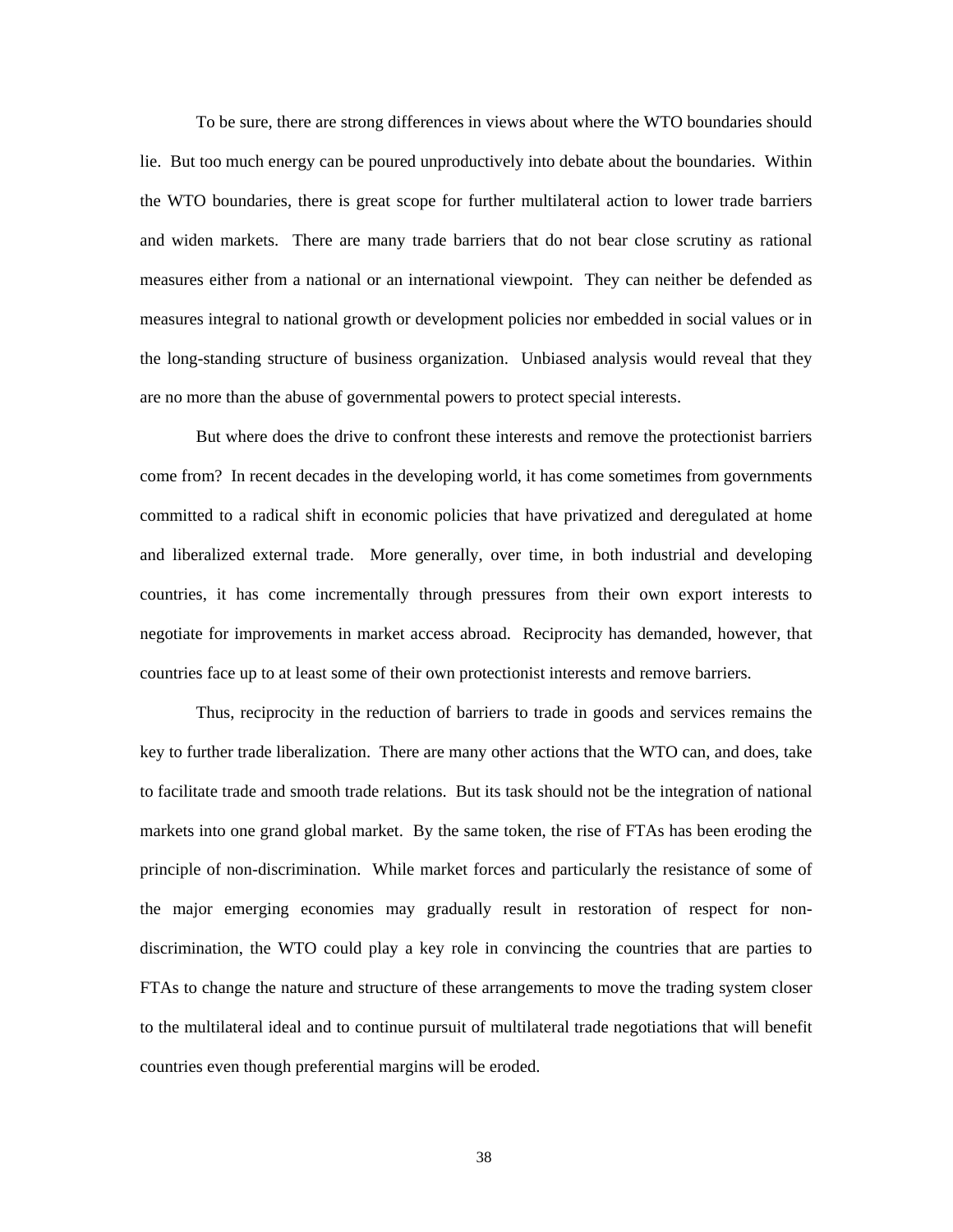#### **References**

- Brown, Andrew G. and Robert M. Stern. 2006. "Global Market Integration and National Sovereignty," *The World Economy* 29, No. 3:257-279.
- Brown, Andrew G. and Robert M. Stern. 2007. "Concepts of Fairness in the Global Trading System," *Pacific Economic Review,* forthcoming.
- Brown, Drusilla K., Alan V. Deardorff, and Robert M. Stern 1992 "A U.S.-Mexico-Canada Free Trade Agreement: Sectoral Employment Effects and Regional/Occupational Employment Realignments in the United States," in National Commission for Employment Policy, *The Employment Effects of the North American Free Trade Agreement: Recommendations and Background Studies*, Special Report, October.
- Brown, Drusilla K. and Robert M. Stern (eds.). 2007. *The WTO and Labor and Employment.*  Williston, VT: Edward Elgar Publishing Inc.
- Carroll, L. 1946, *Alice's Adventures in Wonderland* (London: Penguin Group).
- Chang, H.J. 2002, *Kicking Away the Ladder: Development Strategy in Historical Perspective* (London, Anthem Press).
- Crafts, Nicholas 2000 "Globalization and Growth in the Twentieth Century," International Monetary Fund, Research Department, Working Paper WP/00/44, March.
- Deardorff, Alan V. 1990 "Should Patent Protection Be Extended to All Developing Countries," *The World Economy* 13, (December), pp. 497-507.
- Deardorff, Alan V. and Robert M. Stern. 2003. "What the Public Needs to Know about Globalization and the WTO," *Review of International Economics*, 2002.
- Devereaux, Charan, Robert Z. Lawrence, and Michael D. Watkins. 2006. *Case Studies in US Trade Negotiations*, *Vol. 2: Resolving Disputes.* Washington, D.C.: Institute for International Economics.
- Hinde, W. 1987, *Richard Cobden: A Victorian Outsider* (New Haven and London: Yale University Press).
- Hoekman, Bernard. 2002. "Strengthening the global trade architecture for development: the post Doha agenda," *World Trade Review*1:23-45*.*
- Hoekman, Bernard. 2004. "Overcoming Discrimination Against Developing Countries: Access, Rules and Differential Treatment," Centre for Economic Policy Research, Discussion Paper No. 2694 (October).
- Hoekman, Bernard. 2005. "Operationalizing the Concept of Policy Space in the WTO: Beyond Special and Differential Treatment," *Journal of International Economic Law* 8:405-24.
- Jackson, John H. and William J. Davey 1986 *Legal Problems of International Economic Relations* 2nd Edition, St. Paul, Minn.: West Publishing Co.
- Keohane, R.O. 1984, *After Hegemony: Cooperation and Discord in the World Political Economy* (Princeton, New Jersey: Princeton University Press).
- Pigman, G.A. 2002. *Hegemony Theory, Unilateral Trade Liberalization mad the 1996 US Farm Bill* in P.K. O'Brien and A. Clesse (eds.), *Two Hegemonies: Britain 1846-1914 and the United States 1941-2001 (*Aldershot, England and Burlington, VT: Ashgate Publishing Limited).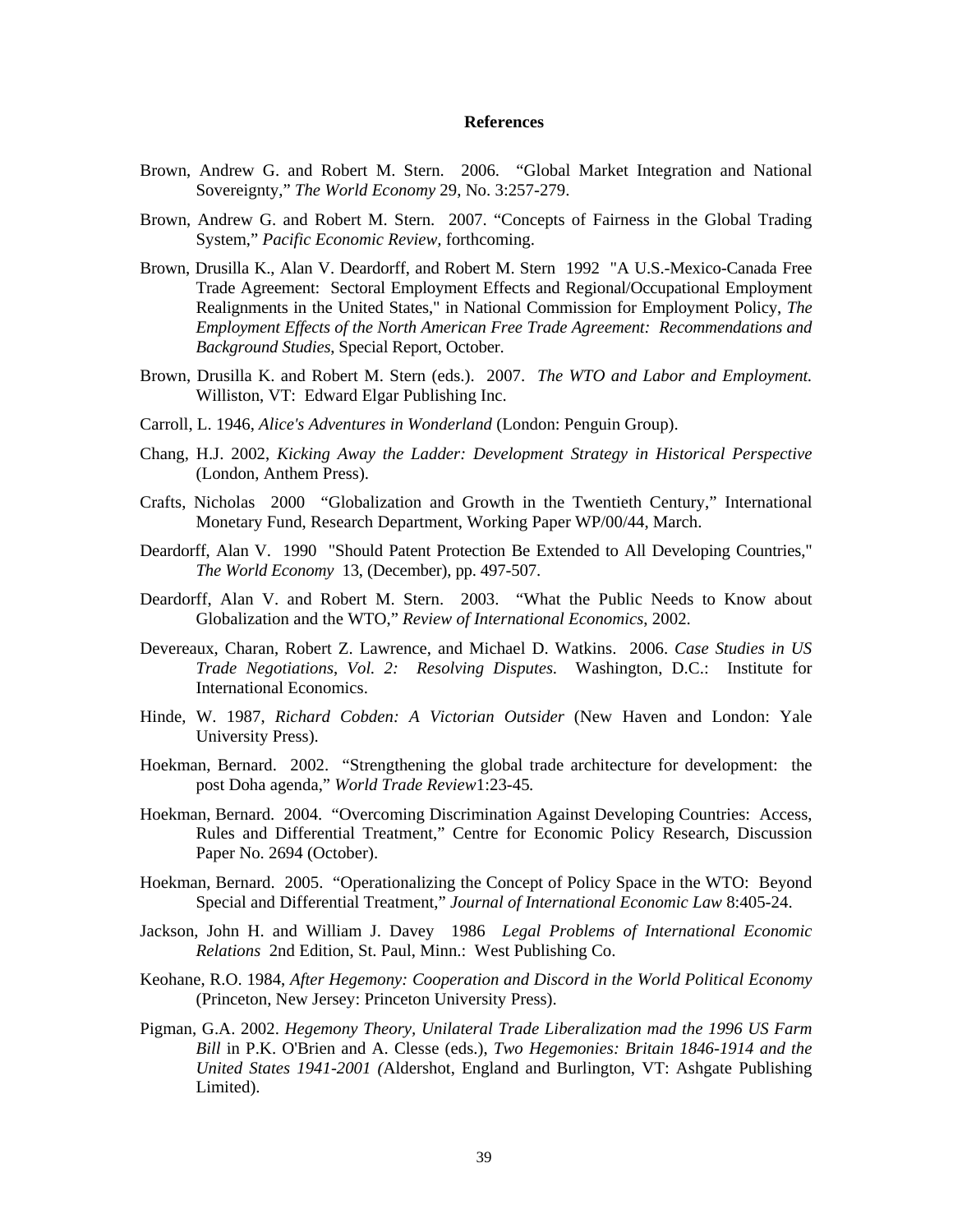- Srinivasan, T.N. 2005. "Nondiscrimination in GATT/WTO: was there anything to begin with and is there anything left? *World Trade Review* 2:69-95.
- Stolper, Wolfgang and Paul A. Samuelson 1941 "Protection and Real Wages," *Review of Economic Studies* 9:58-73..
- Sutherland, Peter (Chairman) et al. 2004. *The Future of the WTO: Addressing institutional challenges in the new millennium*. Geneva: WTO.
- Whalley, John. 2005. "Globalization and Values," CESifo Working Paper Series No. 1441 (April).
- Whitman, Marina v.N., 2004. "From Trade Liberalization to Economic Integration: The Clash between Private and Public Goods," in Jacob Ryten (ed.), *The Sterling Public Servant: A Global Tribute to Sylvia Ostry*, Montreal & Kingston: McGill-Queen's University Press.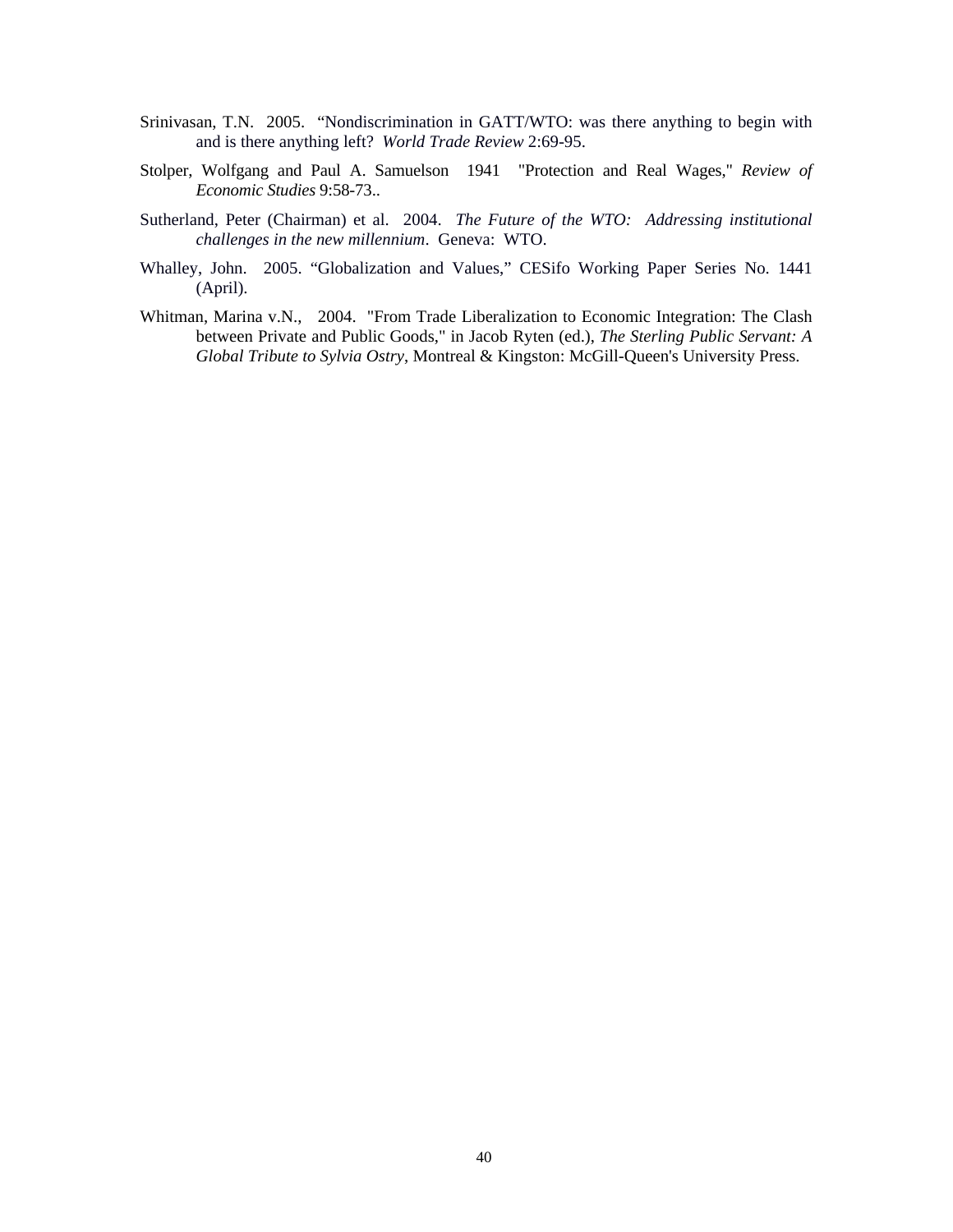## **Discussion Questions**

- 1. Define reciprocity and non-discrimination (Most-Favored-Nation/MFN). What are the historical origins of these trade-policy instruments? What happened to international trading relations in the period between WWI and WWII? What was "conditional" MFN as used by the United States and why was this policy changed?
- 2. What is globalization? How it is measured, and how has it changed in the past century or more?
- 3. Whom does trade liberalization and globalization help or hurt? What are the static effects of trade? Dynamic effects? What are the effects of international capital flows? Other effects of trade liberalization and globalization?
- 4. What was the purpose of the General Agreement on Tariffs and Trade (GATT) after WWII? How well did the GATT achieve its objectives? How did the WTO come to be formed, what are its main activities, and how does it differ from the GATT? Whom does the WTO help or hurt? What has caused the broadening of the agenda of multilateral trade negotiations? How have developing countries been treated under the GATT and WTO? Why has reciprocity lost much of its clarity?
- 5. What is the meaning of a "level playing field" in international trade relations? What is the "cosmopolitan" view of the global economy? What is the "national sovereignty" view?
- 6. When and why did U.S. policy shift away from multilateralism towards regional and bilateral trade agreements? The EC and Japan? Emerging market economies and developing economies? Why haven't the major industrial countries – United States, EU, and Japan – formed competing preferential trading blocs? Are free trade agreements (FTAs) a stumbling block or a positive movement towards global trade liberalization? How may FTAs constrain developing countries?
- 7. Are the existing and proposed extensions of the WTO into domestic rule making misguided? What are the boundaries or disciplines that comprise the WTO regime? What is the significance of economic nationalism and institutions embedded in social mores and the structure of business organization? How do the following issues fit within the WTO boundaries: domestic subsidies and industrial policies; TRIMS and TRIPS; government procurement; competition policy; labor standards; environmental standards; and health and safety standards and consumer protection?
- 8. How should the WTO "playing field" be defined? Should agricultural protection, antidumping, and other protectionist actions be dealt with in the WTO negotiations and rule making? What is the role of WTO dispute settlement? How should the proliferation of FTAs be addressed?
- 9. How successful has trade liberalization been in the past 50 years in the GATT/WTO system? What are the future prospects for reciprocity and non-discrimination as the keys to further trade liberalization?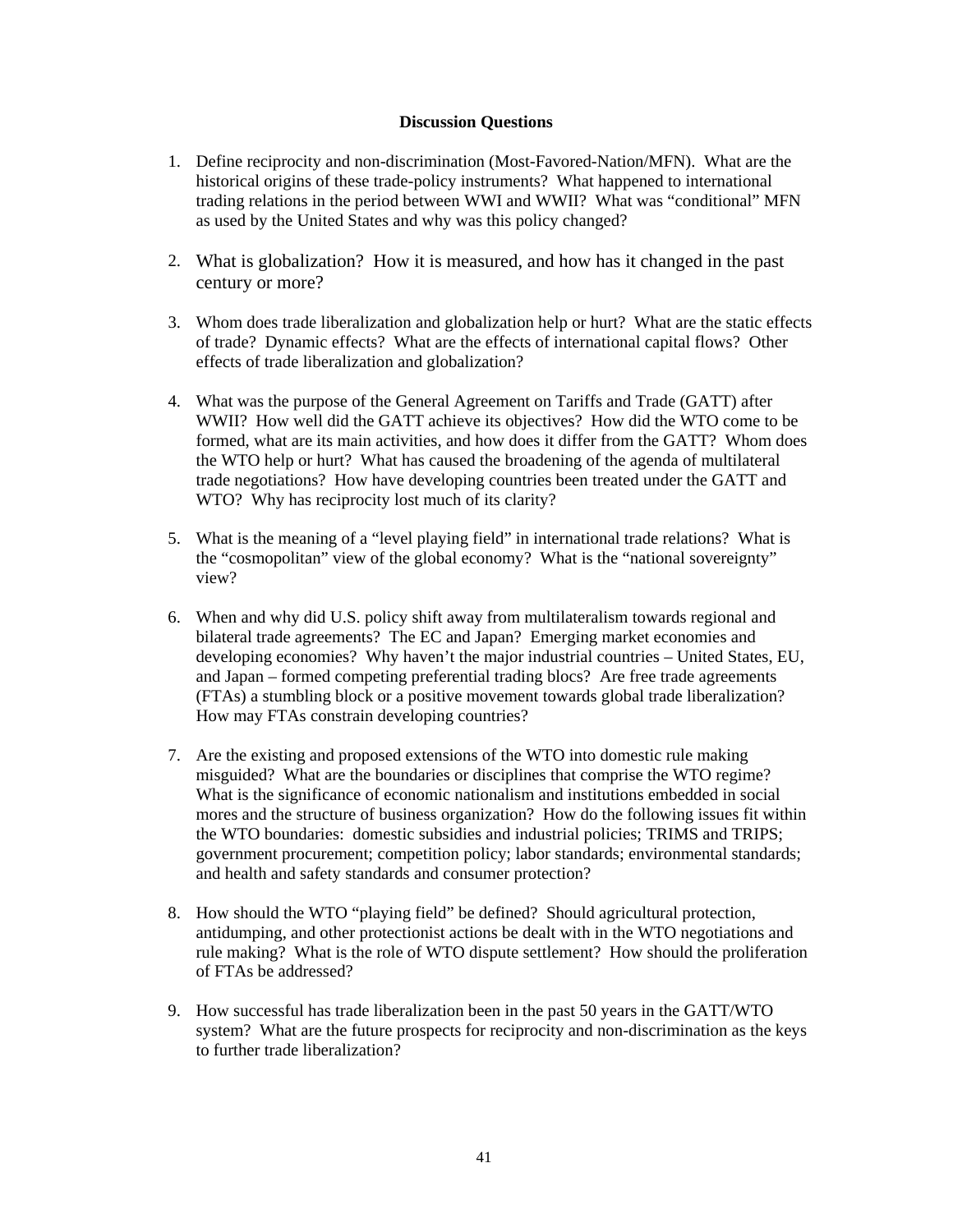| No.            | Years     | <b>Name</b> | <b>Accomplishments</b>                                 | <b>Countries</b> |
|----------------|-----------|-------------|--------------------------------------------------------|------------------|
|                | 1947      | Geneva      | <b>Reduced Tariffs</b>                                 | 23               |
| 2              | 1949      | Annecy      | <b>Reduced Tariffs</b>                                 | 13               |
| 3              | 1951      | Torquay     | <b>Reduced Tariffs</b>                                 | 38               |
| $\overline{4}$ | 1956      | Geneva      | <b>Reduced Tariffs</b>                                 | 26               |
| 5              | 1960-61   | Dillon      | <b>Reduced Tariffs</b>                                 | 26               |
| 6              | 1964-67   | Kennedy     | Tariffs and Anti-dumping                               | 62               |
| 7              | 1973-79   | Tokyo       | Tariffs and NTBs, Framework Agreements                 | 102              |
| 8              | 1986-94   | Uruguay     | Tariffs, NTBs, Rules, Services, Intellectual Property, | 123              |
|                |           |             | Textiles, Agriculture, Dispute Settlement, Created     |                  |
|                |           |             | <b>WTO</b>                                             |                  |
| 9              | $2001$ to | Doha        | To cover reduction/removal of: agricultural tariffs,   | 150              |
|                | date      |             | export subsidies, and domestic supports; tariffs on    |                  |
|                |           |             | manufactures; and services barriers, clarification of  |                  |
|                |           |             | various WTO rules and agreements                       |                  |

**Table 1 Rounds of GATT/WTO Multilateral Trade Negotiations** 

Source: "The GATT Years from Havana to Marrakesh" [www.wto.org]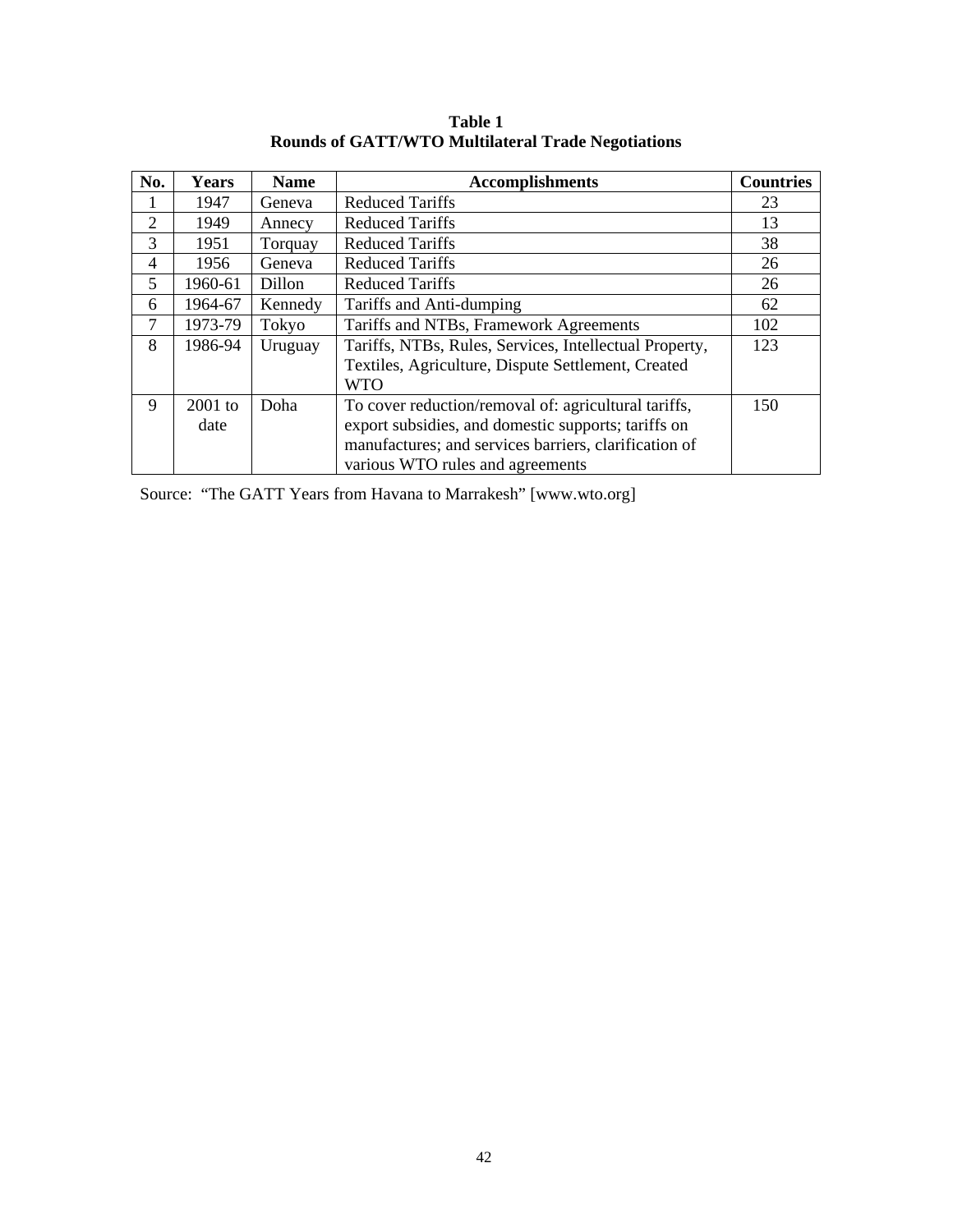## **Table 2 The Boundaries to the WTO Regime**

Core disciplines

- Most favored nation (MFN) treatment
- Market access based on reciprocity
- Prohibition of quantitative import restrictions
- Customs valuation and procedures
- Transparency (especially in standards)
- Safeguards
- Antidumping
- Dispute settlement

Present disciplines requiring modification to take legitimate national interests into account

- Domestic subsidies
- TRIMS
- TRIPS
- Government procurement

Preferential trading arrangements that do not inhibit global trade (Article XXIV)

- Customs unions
- Free trade arrangements
- Sectoral arrangements
- Developing country preferences

National regulations for health, safety, and consumer protection

• Countries set their own national standards, without protectionist intent

National regulations wholly beyond WTO boundaries

- Labor and environmental standards
- Regulations affecting service industries exempt from market access negotiations
- Competition policy

Source: Brown and Stern (2006, p. 268).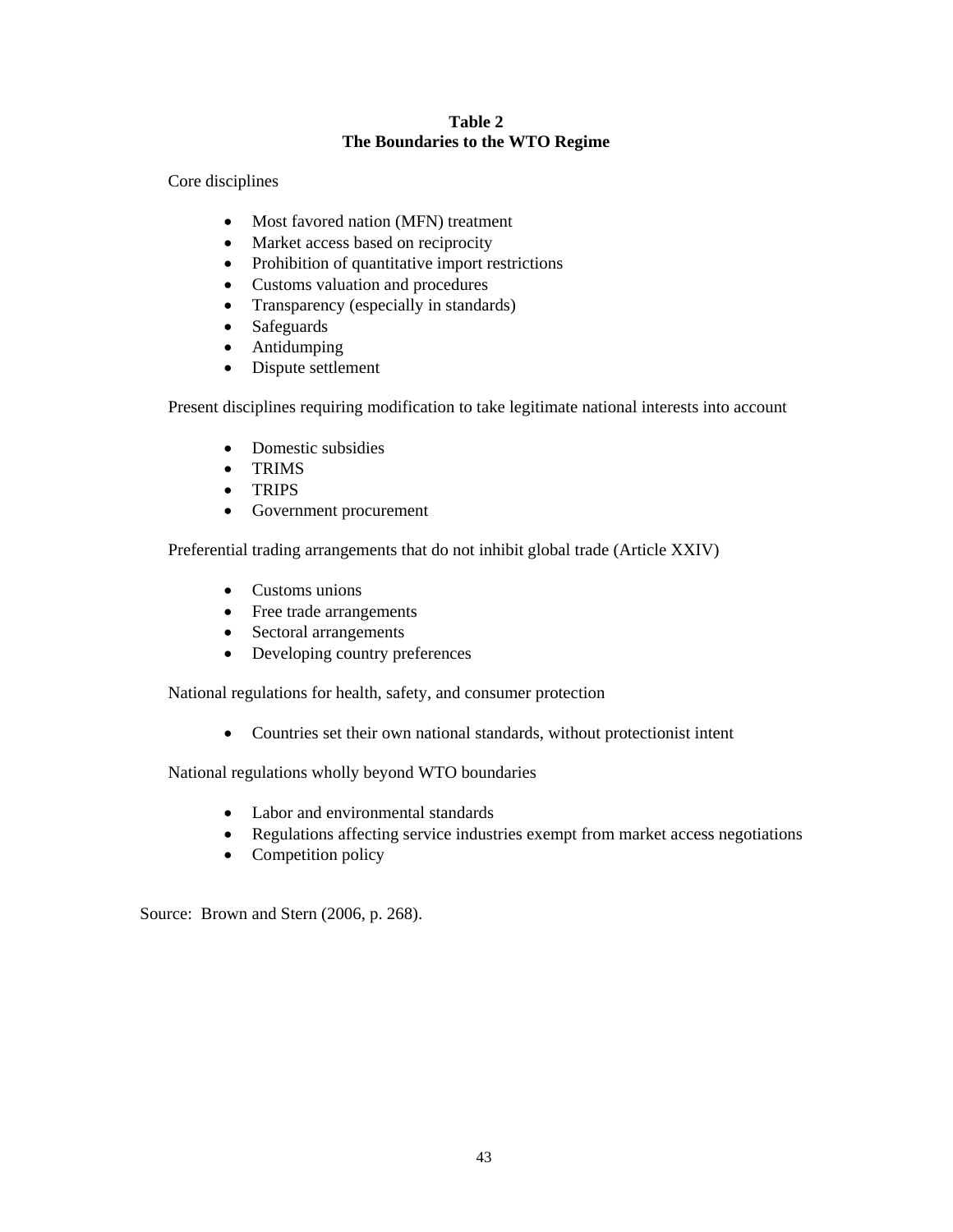$\overline{0}$ 10 20 30 40 50 60 1913 1930s 1950 1989 Post UR **Percent OF**rance Germany  $\Box$ Italy **DUK LUS** (Years)

**Figure 1 Average Tariffs on Manufactures Selected Years 1913-Post-Uruguay Round** 

Source: Crafts (2000), Table 2.4, p. 28.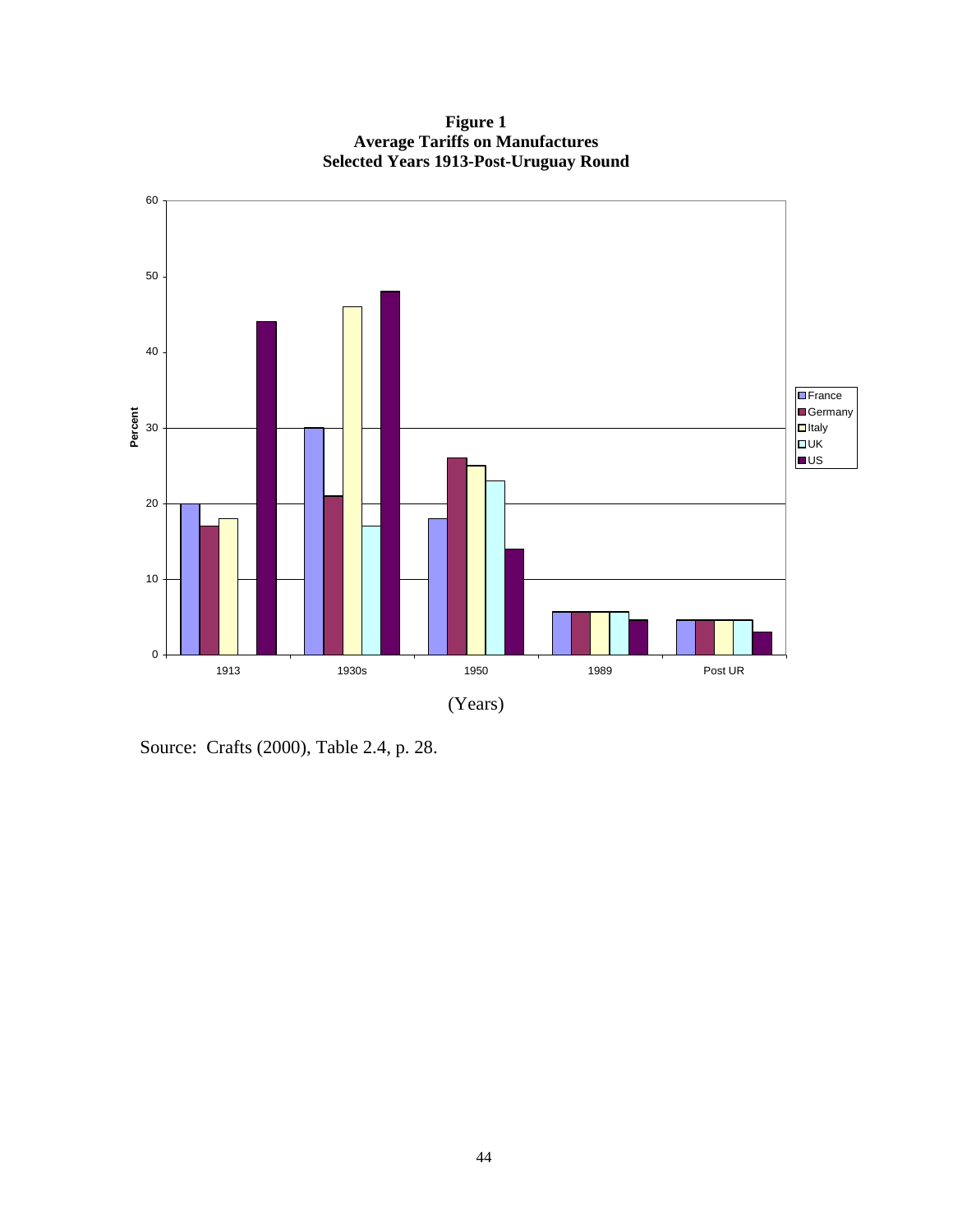

**Figure 2 WTO Dispute Settlement Procedure** 

www.wto.org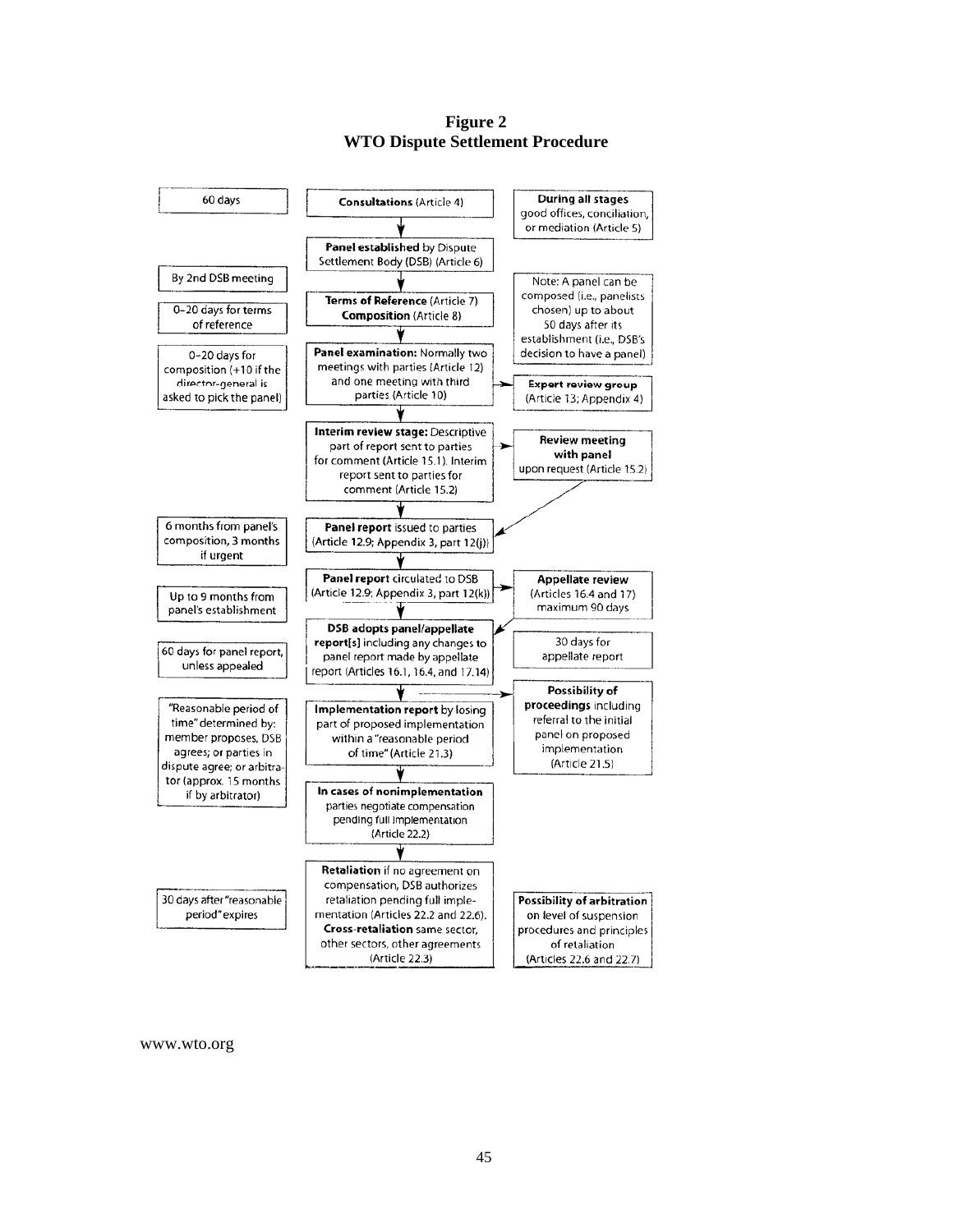



Source: Devereaux, Lawrence, and Watkins (2006, Vol. 2, p. 11).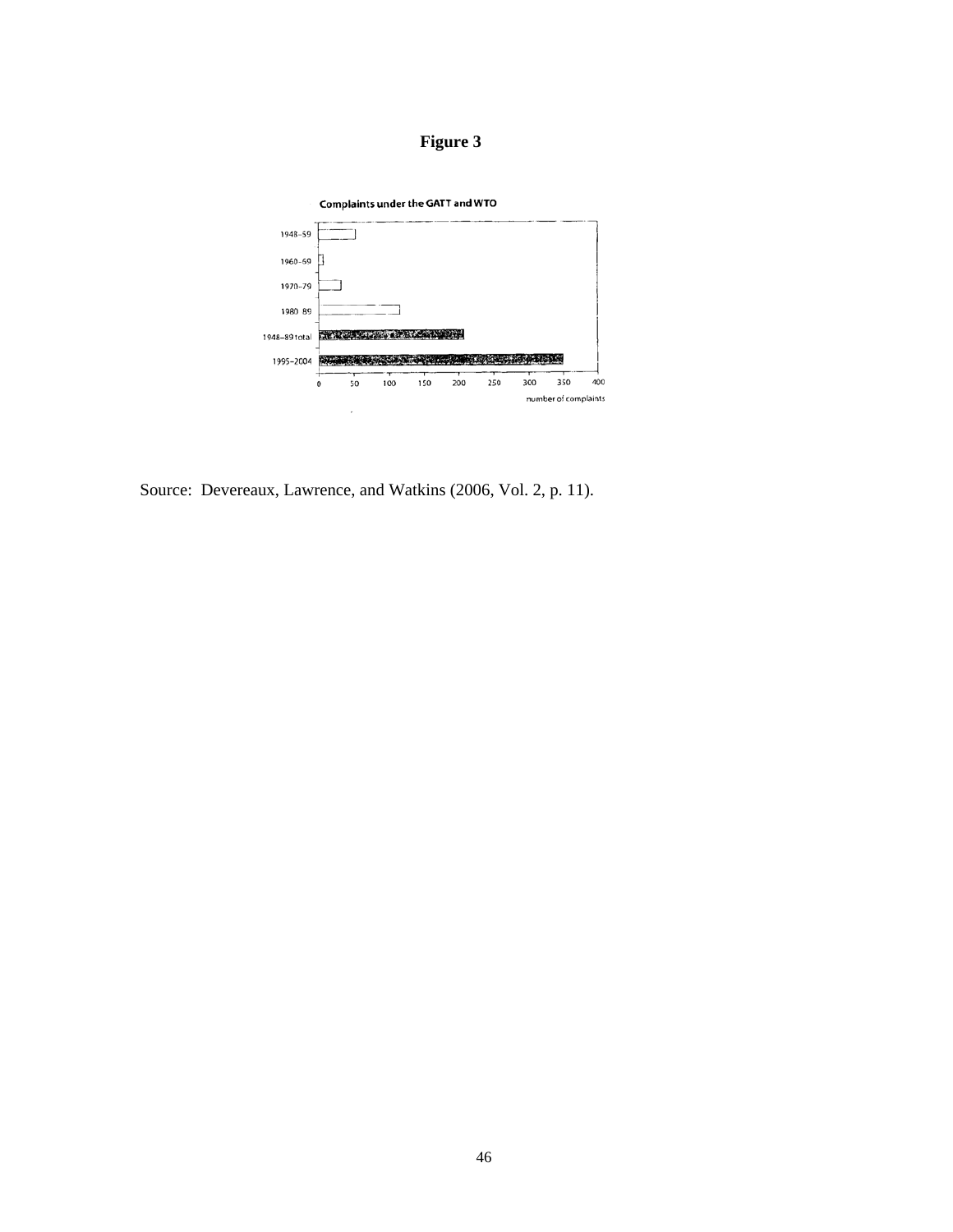**Figure 4 Numbers of Dispute Settlement Actions and Dispositions** 



Source: Pelzman and Shohan (2007, p. 20).